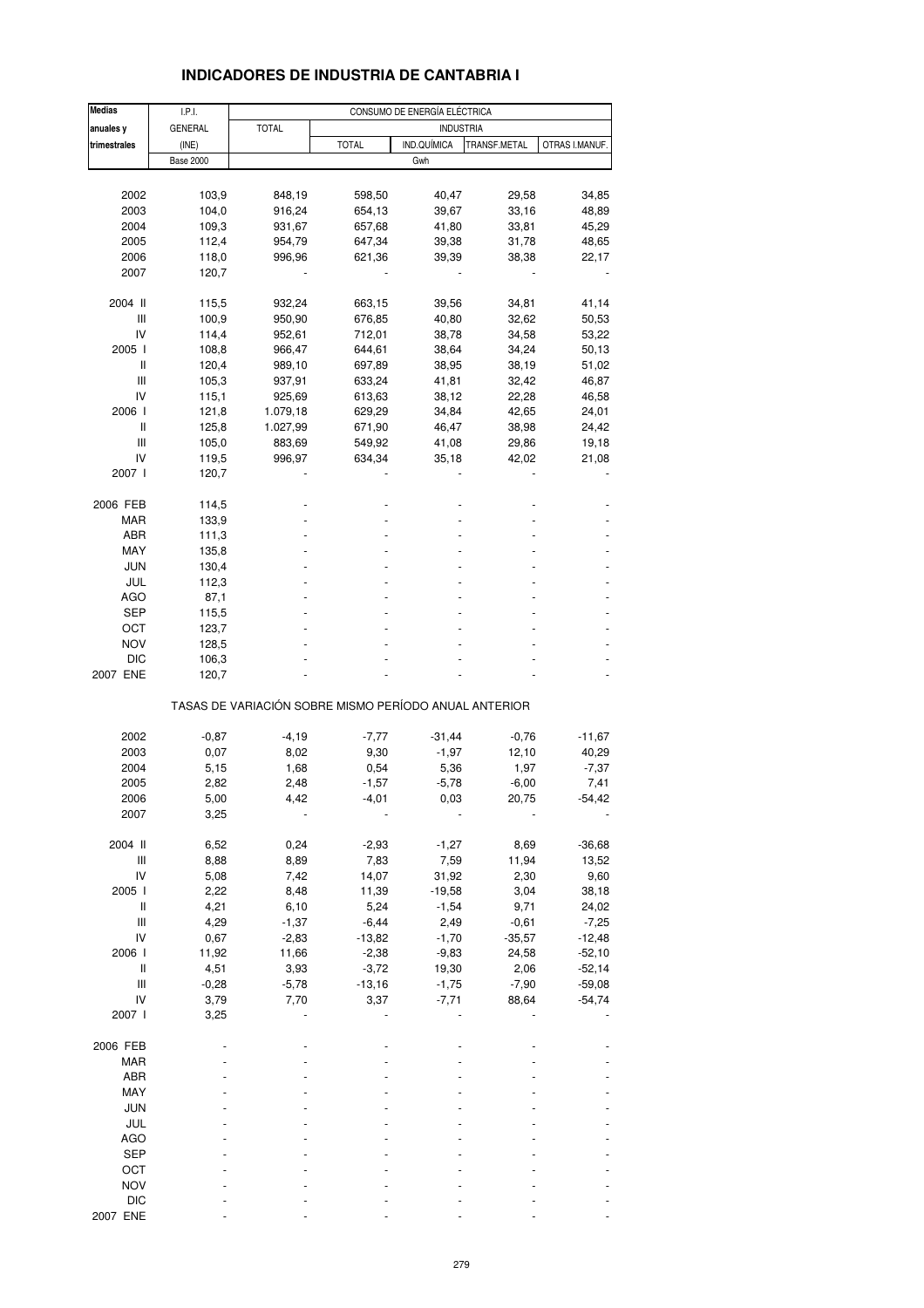# **INDICADORES DE INDUSTRIA DE CANTABRIA. II**

| <b>Medias</b> |                | ENCUESTA DE COYUNTURA INDUSTRIAL: TOTAL INDUSTRIA (1) |                   |                |                    |
|---------------|----------------|-------------------------------------------------------|-------------------|----------------|--------------------|
| anuales y     | INDICADOR DE   | NIVEL CARTERA                                         | <b>TENDENCIA</b>  | <b>NIVEL</b>   | <b>UTILIZACIÓN</b> |
| trimestrales  | CLIMA INDUST.  | <b>PEDIDOS</b>                                        | <b>PRODUCCIÓN</b> | <b>STOCKS</b>  | CAPACIDAD          |
|               |                | Saldo de respuestas                                   |                   |                | $\%$               |
|               |                |                                                       |                   |                |                    |
|               |                |                                                       |                   |                |                    |
| 2002          | $-3,2$         | $-5$                                                  | 0                 | $-4$           | 79,4               |
| 2003          | $-4,2$         | -9                                                    | $-2$              | 0              | 74,0               |
| 2004          | 4,9            | 10                                                    | 8                 | 0              | 79,8               |
| 2005          | 0,9            | 3                                                     | -1                | 4              | 79,6               |
| 2006          | $-0,1$         | 12                                                    | $-2$              | 6              | 80,5               |
| 2007          | $\overline{a}$ | 27                                                    | $-12$             | 6              | 87,4               |
|               |                |                                                       |                   |                |                    |
| 2004 II       | 4,0            | 12                                                    | 4                 | -1             | 76,8               |
| Ш             | 6,5            | 13                                                    | 9                 | $\overline{2}$ | 82,7               |
| IV            | 7,3            | 11                                                    | -3                | $-14$          | 80,7               |
| 2005 l        | 5,0            | -8                                                    | 15                | $-6$           | 74,7               |
| Ш             | 2,0            | 11                                                    | 2                 | 11             | 81,8               |
| Ш             | $-0,6$         | -3                                                    | 1                 | 9              | 77,8               |
| IV            | $-2,7$         | 14                                                    | $-21$             | $\overline{c}$ |                    |
|               |                |                                                       |                   |                | 84,0               |
| 2006          | $-3,3$         | $-13$                                                 | 3                 | 3              | 77,6               |
| Ш             | $-1,2$         | 7                                                     | $-2$              | 8              | 82,9               |
| Ш             | 1,8            | 33                                                    | 2                 | 10             | 80,1               |
| IV            | 3,3            | 22                                                    | $-11$             | 3              | 81,4               |
| 2007 l        |                | 27                                                    | $-12$             | 6              | 87,4               |
|               |                |                                                       |                   |                |                    |
| 2006 ABR      | $-2,4$         | 4                                                     | -5                | $-12$          |                    |
| MAY           | $-1,2$         | $-1$                                                  | $\overline{c}$    | 43             |                    |
| <b>JUN</b>    | 0,0            | 18                                                    | -3                | -8             |                    |
| JUL           | 1,2            | 26                                                    | -1                | 3              |                    |
| <b>AGO</b>    | 1,9            | 39                                                    | 4                 | 20             |                    |
| <b>SEP</b>    | 2,3            | 33                                                    | 2                 | 8              |                    |
|               |                |                                                       |                   |                |                    |
| OCT           | 3,1            | 35                                                    | -5                | $-1$           |                    |
| <b>NOV</b>    | 3,6            | 19                                                    | $-18$             | 19             |                    |
| <b>DIC</b>    | $\overline{a}$ | 11                                                    | $-11$             | -8             |                    |
| 2007 ENE      |                | 27                                                    | $-19$             | 5              |                    |
| FEB           |                | 27                                                    | $-4$              | $\overline{7}$ |                    |
| MAR           |                |                                                       |                   | Ē,             |                    |
|               |                | TASAS DE VARIACIÓN SOBRE MISMO PERÍODO ANUAL ANTERIOR |                   |                |                    |
| 2002          |                |                                                       |                   |                |                    |
| 2003          |                |                                                       |                   |                |                    |
| 2004          |                |                                                       |                   |                |                    |
| 2005          |                |                                                       | $\overline{a}$    |                |                    |
|               |                |                                                       |                   |                |                    |
| 2006          |                |                                                       |                   |                |                    |
| 2007          |                |                                                       |                   |                |                    |
|               |                |                                                       |                   |                |                    |
| 2004 II       |                |                                                       |                   |                |                    |
| Ш             |                |                                                       |                   |                |                    |
| IV            |                |                                                       |                   |                |                    |
| 2005 l        |                |                                                       |                   |                |                    |
| Ш             |                |                                                       |                   |                |                    |
| Ш             |                |                                                       |                   |                |                    |
| IV            |                |                                                       |                   |                |                    |
| 2006          |                |                                                       |                   |                |                    |
| Ш             |                |                                                       |                   |                |                    |
| Ш             |                |                                                       |                   |                |                    |
| IV            |                |                                                       |                   |                |                    |
|               |                |                                                       |                   |                |                    |
| 2007 l        |                |                                                       |                   |                |                    |
|               |                |                                                       |                   |                |                    |
| 2006 ABR      |                |                                                       |                   |                |                    |
| MAY           |                |                                                       |                   |                |                    |
| <b>JUN</b>    |                |                                                       |                   |                |                    |
| JUL           |                |                                                       |                   |                |                    |
| <b>AGO</b>    |                |                                                       |                   |                |                    |
| <b>SEP</b>    |                |                                                       |                   |                |                    |
| OCT           |                |                                                       |                   |                |                    |
| <b>NOV</b>    |                |                                                       |                   |                |                    |
|               |                |                                                       |                   |                |                    |
| <b>DIC</b>    |                |                                                       |                   |                |                    |
| 2007 ENE      |                |                                                       |                   |                |                    |
| FEB           |                |                                                       |                   |                |                    |
| MAR           |                |                                                       |                   |                |                    |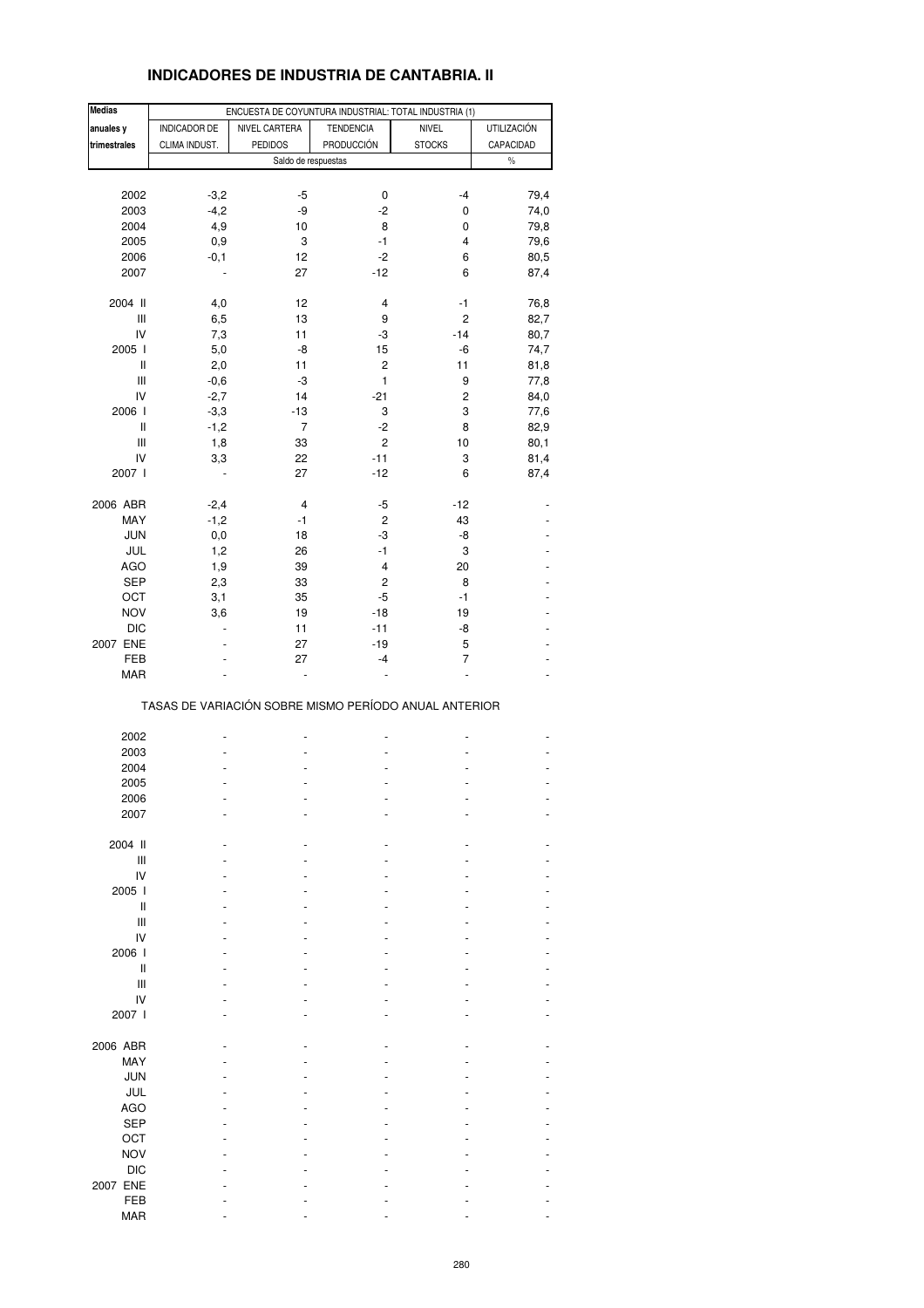| <b>Medias</b>                      |              | VISADOS: SUPERFICIE A CONSTRUIR |                                                       |                       | LICENCIAS: SUPERFICIE A CONSTRUIR |                 |                           |                          |                      |
|------------------------------------|--------------|---------------------------------|-------------------------------------------------------|-----------------------|-----------------------------------|-----------------|---------------------------|--------------------------|----------------------|
| anuales y                          | <b>TOTAL</b> | <b>EDIFICIOS</b>                | <b>SERVICIOS</b>                                      | <b>OTROS</b>          | <b>TOTAL</b>                      |                 | <b>RESIDENCIAL</b>        |                          | NO RESID.            |
| trimestrales                       |              | <b>VIVIENDAS</b>                | <b>COMERCIALES</b>                                    | <b>DESTINOS</b>       |                                   | <b>TOTAL</b>    | <b>VIVIENDAS</b>          | <b>COLECTIVOS</b>        |                      |
|                                    |              | Metros cuadrados                |                                                       |                       |                                   |                 | Miles de metros cuadrados |                          |                      |
|                                    |              |                                 |                                                       |                       |                                   |                 |                           |                          |                      |
| 2001                               | 163.519      | 154.863                         | 1.538                                                 | 7.118                 | 102                               | 95              | 92                        | 3                        | 6                    |
| 2002                               | 109.735      | 103.721                         | 1.444                                                 | 4.569                 | 107                               | 96              | 93                        | 3                        | 11                   |
| 2003                               | 86.827       | 77.575                          | 2.904                                                 | 6.348                 | 90                                | 80              | 79                        | 1                        | 9                    |
| 2004                               | 109.814      | 100.824                         | 365                                                   | 8.626                 | 127                               | 118             | 118                       | 0                        | $\boldsymbol{9}$     |
| 2005                               | 128.387      | 121.337                         | 1.846                                                 | 5.204                 | 154                               | 144             | 140                       | 4                        | 10                   |
|                                    |              |                                 |                                                       |                       |                                   |                 |                           |                          |                      |
| 2006                               | 145.205      | 138.341                         | 1.257                                                 | 5.608                 | 185                               | 175             | 174                       | 1                        | 10                   |
| 2004 l                             | 135.153      | 110.262                         | 66                                                    | 24.824                | 83                                | 78              | 78                        | 0                        | 5                    |
| Ш                                  | 79.895       | 77.569                          | 55                                                    | 2.271                 | 127                               | 116             | 115                       | 1                        | 11                   |
| Ш                                  | 152.840      | 145.993                         | 4                                                     | 6.843                 | 128                               | 123             | 123                       | 0                        | $\,$ 5 $\,$          |
| IV                                 | 71.370       | 69.470                          | 1.333                                                 | 566                   | 171                               | 157             | 156                       | 0                        | 14                   |
| 2005 l                             | 97.453       | 89.993                          | 3.733                                                 | 3.727                 | 202                               | 186             | 181                       | 5                        | 16                   |
| Ш                                  | 117.530      | 111.369                         | 793                                                   | 5.368                 | 115                               | 111             | 108                       | 3                        | $\overline{4}$       |
|                                    |              |                                 | 81                                                    | 1.707                 | 174                               |                 | 156                       | 4                        |                      |
| Ш<br>IV                            | 109.441      | 107.652                         |                                                       |                       |                                   | 160             |                           |                          | 14<br>$\overline{7}$ |
|                                    | 189.124      | 176.333                         | 2.777                                                 | 10.014                | 124                               | 117             | 114                       | 3                        |                      |
| 2006                               | 101.107      | 97.562                          | 27                                                    | 3.518                 | 171                               | 163             | 163                       | 0                        | 8                    |
| Ш                                  | 143.019      | 139.049                         | 3.496                                                 | 474                   | 180                               | 170             | 167                       | 3                        | 10                   |
| $\ensuremath{\mathsf{III}}\xspace$ | 221.216      | 207.939                         | 287                                                   | 12.990                | 202                               | 191             | 191                       | 0                        | 12                   |
| IV                                 | 115.477      | 108.814                         | 1.216                                                 | 5.448                 |                                   |                 |                           | ä,                       | $\blacksquare$       |
| 2006 ENE                           | 85.221       | 85.152                          | 69                                                    | 0                     | 87                                | 82              | 82                        | 0                        | 5                    |
| FEB                                | 114.640      | 108.063                         | 12                                                    | 6.565                 | 189                               | 185             | 185                       | 0                        | 4                    |
| MAR                                | 103.460      | 99.470                          | 0                                                     | 3.990                 | 238                               | 222             | 222                       | 0                        | 16                   |
| ABR                                | 155.218      | 153.616                         | 464                                                   | 1.138                 | 213                               | 209             | 206                       | 3                        | $\overline{4}$       |
| MAY                                |              |                                 |                                                       |                       |                                   |                 | 145                       | 1                        | 12                   |
|                                    | 126.064      | 125.952                         | 0                                                     | 112                   | 158                               | 146             |                           |                          |                      |
| <b>JUN</b>                         | 147.776      | 137.579                         | 10.025                                                | 172                   | 169                               | 155             | 151                       | 4                        | 14                   |
| JUL                                | 152.678      | 140.865                         | 860                                                   | 10.953                | 156                               | 140             | 140                       | 0                        | 16                   |
| AGO                                | 205.713      | 188.340                         | 0                                                     | 17.373                | 128                               | 121             | 121                       | 0                        | $\overline{7}$       |
| <b>SEP</b>                         | 305.257      | 294.612                         | 0                                                     | 10.645                | 323                               | 311             | 311                       | 0                        | 12                   |
| OCT                                | 135.950      | 127.503                         | 3.600                                                 | 4.847                 |                                   |                 |                           |                          |                      |
| <b>NOV</b>                         | 79.152       | 78.073                          | 48                                                    | 1.031                 |                                   |                 |                           |                          |                      |
| <b>DIC</b>                         | 131.330      | 120.865                         | 0                                                     | 10.465                |                                   |                 |                           |                          |                      |
|                                    |              |                                 | TASAS DE VARIACIÓN SOBRE MISMO PERÍODO ANUAL ANTERIOR |                       |                                   |                 |                           |                          |                      |
| 2001                               | 20,67        | 21,45                           | 54,15                                                 | 1,72                  | $-3,02$                           | $-2,97$         | $-2,98$                   | $-2,70$                  | $-3,80$              |
| 2002                               | $-32,89$     | $-33,02$                        | $-6,10$                                               | $-35,80$              | 5,41                              | 0,61            | 0,72                      | $-2,78$                  | 77,63                |
| 2003                               | $-20,88$     | $-25,21$                        | 101,09                                                | 38,93                 | $-16,42$                          | $-16,17$        | $-14,71$                  | $-62,86$                 | $-18,52$             |
| 2004                               |              | 29,97                           |                                                       |                       |                                   |                 |                           |                          |                      |
|                                    | 26,47        |                                 | $-87,45$                                              | 35,88                 | 41,99                             | 47,30           | 48,79                     | $-61,54$                 | $-4,55$              |
| 2005                               | 16,91        | 20,35                           | 406,38                                                | $-39,67$              | 20,79                             | 21,27           | 18,52                     | 800,00                   | 14,29                |
| 2006                               | 13,10        | 14,01                           | $-31,94$                                              | 7,76                  | 12,92                             | 14,59           | 17,17                     | $-78,38$                 | $-10,00$             |
| 2004 l                             | 102,68       | 77,09                           | $-96,67$                                              | 923,39                | $-2,36$                           | 5,91            | 8,88                      | $\sim$                   | $-55,88$             |
| $\parallel$                        | $-17,71$     | $-9,42$                         | $-99,41$                                              | 0,22                  | 31,72                             | 30,34           | 29,32                     | 300,00                   | 47,83                |
| Ш                                  | 77,68        | 82,44                           | $-92,31$                                              | 15,13                 | 53,20                             | 53,75           | 56,36                     |                          | 40,00                |
| ${\sf IV}$                         | $-26,81$     | $-15,67$                        | 249,65                                                | $-96,16$              | 82,86                             | 98,31           | 99,57                     | $-50,00$                 | $-2,33$              |
| 2005                               | $-27,89$     | $-18,38$                        | $\blacksquare$                                        | $-84,99$              | 143,95                            | 139,48          | 132,62                    | $\sim$                   | 213,33               |
| Ш                                  | 47,11        | 43,57                           |                                                       | 136,39                | $-9,95$                           | $-4,60$         | $-6,10$                   | 125,00                   | $-64,71$             |
| $\ensuremath{\mathsf{III}}\xspace$ | $-28,40$     | $-26,26$                        |                                                       | $-75,05$              | 36,29                             | 30,35           | 27,10                     |                          | 192,86               |
| IV                                 | 164,99       | 153,82                          | 108,30                                                | $\sim 100$ km $^{-1}$ | $-27,54$                          | $-25,32$        | $-26,87$                  | 700,00                   | $-52,38$             |
| 2006                               | 3,75         | 8,41                            | $-99,28$                                              | $-5,59$               | $-15,04$                          | $-12,37$        | $-9,78$                   |                          | $-46,81$             |
| Ш                                  | 21,69        | 24,85                           | 340,71                                                | $-91,17$              | 56,98                             | 53,61           | 55,42                     | $-11,11$                 | 150,00               |
|                                    |              |                                 |                                                       |                       |                                   |                 |                           | $\ddot{\phantom{1}}$     |                      |
| Ш<br>IV                            | 102,13       | 93,16                           | 252,46                                                | 661,00                | 16,28                             | 18,92<br>$\sim$ | 21,96                     |                          | $-14,63$             |
|                                    | $-38,94$     | $-38,29$                        | $-56,22$                                              | $-45,60$              |                                   |                 |                           |                          |                      |
| 2006 ENE                           | $-14,58$     | $-13,71$                        | $\sim 100$                                            | $\sim$                | $-47,59$                          | $-48,10$        | $-46,75$                  |                          | $-37,50$             |
| FEB                                | 17,25        | 33,96                           | $-99,86$                                              | $-23,46$              | $-43,41$                          | $-40,13$        | $-40, 13$                 |                          | $-84,00$             |
| MAR                                | 9,12         | 9,76                            | $\sim 100$                                            | 162,67                | 126,67                            | 143,96          | 181,01                    |                          | 14,29                |
| ABR                                | 114,30       | 124,97                          | 73,13                                                 | $-70,67$              | 156,63                            | 158,02          | 154,32                    | $\overline{\phantom{a}}$ | 100,00               |
| MAY                                | $-25,87$     | $-21,08$                        |                                                       | $-98,70$              | 66,32                             | 56,99           | 64,77                     | $-80,00$                 | 500,00               |
| JUN                                | 34,21        | 29,50                           |                                                       | $-95,20$              | 1,81                              | $-1,90$         | $-1,95$                   | 0,00                     | 75,00                |
| JUL                                | 17,58        | 10,42                           | 357,45                                                | 423,57                | $-53,29$                          | $-54,69$        | $-54,69$                  | $\blacksquare$           | $-36,00$             |
| <b>AGO</b>                         | 139,75       | 124,00                          |                                                       | 908,89                | 21,90                             | 32,97           | 53,16                     |                          | $-50,00$             |
| SEP                                | 170,94       | 164,69                          | $\sim$                                                | 714,46                | 289,16                            | 283,95          | 283,95                    |                          | 500,00               |
| OCT                                | $-22,36$     | $-18,43$                        | $-27,67$                                              | $-64,90$              |                                   |                 |                           | $\blacksquare$           |                      |
| <b>NOV</b>                         | $-63,55$     | $-63,20$                        | $-98,57$                                              | $-35,08$              |                                   |                 |                           |                          |                      |
| <b>DIC</b>                         | $-25,02$     | $-24,69$                        |                                                       | $-28,54$              |                                   |                 |                           |                          |                      |
|                                    |              |                                 |                                                       |                       |                                   |                 |                           |                          |                      |

## **INDICADORES DE CONSTRUCCIÓN DE CANTABRIA. I**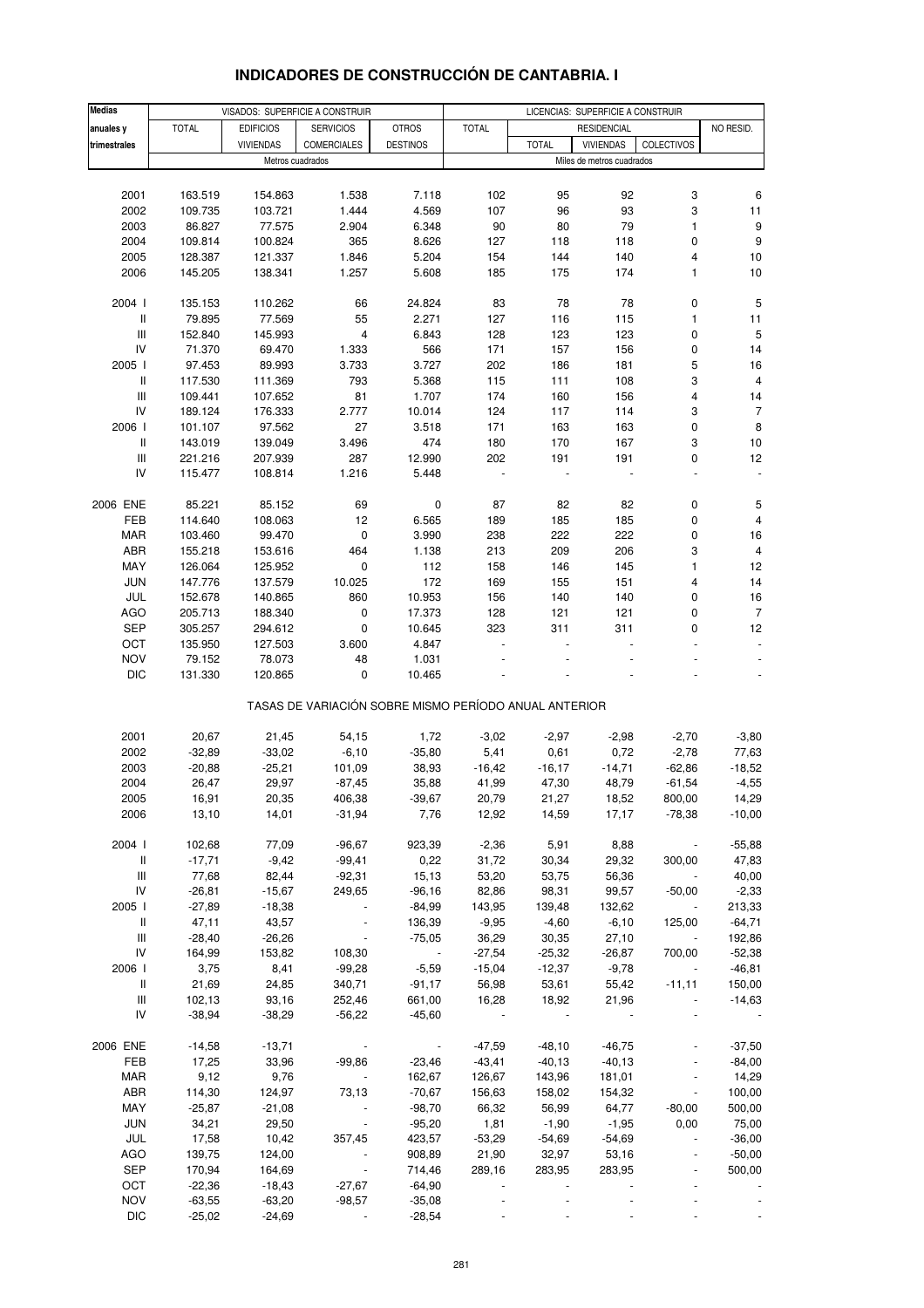| <b>Medias</b>                      |                   |                   |                   | VIVIENDAS VISADAS COLEGIO ARQUITECTOS TÉCNICOS        |             | LICENCIAS MUNIC.: Nº DE VIVIENDAS |              |          |               |
|------------------------------------|-------------------|-------------------|-------------------|-------------------------------------------------------|-------------|-----------------------------------|--------------|----------|---------------|
| anuales y                          | <b>TOTAL</b>      |                   | OBRA NUEVA        |                                                       | Α           | А                                 | OBRA         | REHABI-  | DEMO-         |
| trimestrales                       |                   | <b>TOTAL</b>      | EDIF.VIV.         | OTROS EDIF.                                           | AMPLIAR     | <b>REFORMAR</b>                   | <b>NUEVA</b> | LITACIÓN | <b>LICIÓN</b> |
|                                    |                   |                   |                   |                                                       | Unidades    |                                   |              |          |               |
|                                    |                   |                   |                   |                                                       |             |                                   |              |          |               |
| 2001                               | 1.074             | 1.022             | 1.021             | 1                                                     | 4           | 48                                | 654          | 25       | 12            |
| 2002                               | 742               | 698               | 697               | $\mathbf{1}$                                          | 2           | 42                                | 635          | 26       | 12            |
| 2003                               | 562               | 512               | 512               | 0                                                     | 1           | 49                                | 546          | 28       | 12            |
| 2004                               | 687               | 635               | 639               | $\pmb{0}$                                             | 2           | 50                                | 827          | 28       | 13            |
| 2005                               | 867               | 815               | 814               | 0                                                     | $\mathbf 2$ | 51                                | 976          | 45       | 19            |
| 2006                               | 1.054             | 995               | 995               | $\mathbf 0$                                           | 2           | 57                                | 1.316        | 29       | 15            |
|                                    |                   |                   |                   |                                                       |             |                                   |              |          |               |
| 2004 l                             | 722               | 679               | 679               | 0                                                     | 1           | 42                                | 525          | 22       | 10            |
| $\mathsf{I}$                       | 548               | 492               | 492               | $\pmb{0}$                                             | 2           | 54                                | 818          | 26       | 11            |
| $\ensuremath{\mathsf{III}}\xspace$ | 985               | 920               | 920               | 0                                                     | 3           | 62                                | 851          | 32       | 10            |
| IV                                 | 494               | 450               | 465               | 0                                                     | 1           | 43                                | 1.113        | 32       | 20            |
| 2005 l                             | 651               | 609               | 609               | $\pmb{0}$                                             | 1           | 41                                | 940          | 47       | 15            |
| $\,$ $\,$ $\,$                     | 796               | 734               | 734               | 0                                                     | 3           | 59                                | 1.008        | 40       | 24            |
| $\ensuremath{\mathsf{III}}\xspace$ | 813               | 756               | 755               | 0                                                     | 1           | 57                                | 1.179        | 40       | 19            |
| IV                                 | 1.210             | 1.160             | 1.160             | $\pmb{0}$                                             | 1           | 48                                | 776          | 52       | 20            |
| 2006                               | 708               | 659               | 659               | 0                                                     | 2           | 47                                | 1.216        | 23       | 18            |
| $\, \parallel$                     | 1.071             | 1.005             | 1.005             | 0                                                     | 1           | 65                                | 1.230        | 33       | 12            |
| $\ensuremath{\mathsf{III}}\xspace$ | 1.540             | 1.468             | 1.468             | 0                                                     | 1           | 72                                | 1.503        | 30       | 15            |
| IV                                 | 895               | 847               | 847               | 0                                                     | 2           | 46                                |              |          |               |
|                                    |                   |                   |                   |                                                       |             |                                   |              |          |               |
| 2006 ENE                           | 634               | 583               | 583               | 0                                                     | 0           | 51                                | 588          | 18       | 9             |
| FEB                                | 705               | 658               | 658               | $\pmb{0}$                                             | 3           | 44                                | 1.331        | 22       | 24            |
| <b>MAR</b>                         | 786               | 735               | 735               | 0                                                     | 4           | 47                                | 1.728        | 30       | 21            |
| ABR                                | 1.229             | 1.165             | 1.165             | 0                                                     | 1           | 63                                | 1.377        | 42       | 11            |
| MAY                                | 959               | 891               | 891               | $\pmb{0}$                                             | 2           | 66                                | 1.263        | 39       | 13            |
| <b>JUN</b>                         | 1.025             | 958               | 958               | $\pmb{0}$                                             | 1           | 66                                | 1.050        | 18       | 13            |
| JUL                                | 975               | 911               | 911               | 0                                                     | 0           | 64                                | 1.062        | 38       | $\,6\,$       |
| AGO                                | 1.532             | 1.469             | 1.469             | $\mathbf 0$                                           | 0           | 63                                | 908          | 22       | 25            |
| <b>SEP</b>                         | 2.114             | 2.024             | 2.024             | 0                                                     | 2           | 88                                | 2.539        | 31       | 14            |
| OCT                                | 1.215             | 1.151             | 1.151             | 0                                                     | 4           | 60                                |              |          |               |
| <b>NOV</b>                         | 504               | 458               | 458               | 0                                                     | 0           | 46                                |              |          |               |
| <b>DIC</b>                         | 965               | 933               | 933               | $\pmb{0}$                                             | 1           | 31                                |              |          |               |
|                                    |                   |                   |                   | TASAS DE VARIACIÓN SOBRE MISMO PERÍODO ANUAL ANTERIOR |             |                                   |              |          |               |
| 2001                               | 22,09             | 24,86             | 24,82             | 100,00                                                | 51,72       | $-17,73$                          | $-0,65$      | 44,98    | 46,32         |
| 2002                               | $-30,94$          | $-31,71$          | $-31,76$          | 40,00                                                 | $-56,82$    | $-12,76$                          | $-2,97$      | 1,65     | 1,44          |
| 2003                               | $-24,29$          | $-26,68$          | $-26,58$          | $-85,71$                                              | $-36,84$    | 15,81                             | $-14,02$     | 8,12     | $-2,13$       |
| 2004                               | 22,34             | 24,11             | 24,90             |                                                       | 75,00       | 2,73                              | 51,43        | 0,90     | 10,14         |
| 2005                               | 26,23             | 28,22             | 27,44             |                                                       | $-9,52$     | 2,33                              | 18,02        | 59,52    | 51,97         |
| 2006                               | 21,46             | 22,12             | 22,13             |                                                       | $-5,26$     | 11,85                             | 26,29        | $-31,76$ | $-20,93$      |
|                                    |                   |                   |                   |                                                       |             |                                   |              |          |               |
| 2004 l                             | 54,27             | 64,01             | 64,01             |                                                       | 50,00       | $-21,25$                          | 13,47        | $-28,57$ | 20,00         |
| $\, \parallel$                     | $-10,07$          | $-12,77$          | $-12,72$          |                                                       | $-12,50$    | 25,58                             | 31,11        | $-11,24$ | $-23,26$      |
| $\ensuremath{\mathsf{III}}\xspace$ | 72,55             | 75,75             | 75,75             |                                                       | 700,00      | 32,14                             | 70,20        | 58,33    | $-14,29$      |
| IV                                 | $-17,48$          | $-17,58$          | $-14,72$          |                                                       | 200,00      | $-17,83$                          | 86,33        | 4,30     | 68,57         |
| 2005                               | $-9,88$           | $-10,36$          | $-10,36$          |                                                       | 33,33       | $-3,17$                           | 79,05        | 116,92   | 50,00         |
| $\, \parallel$                     | 45,26             | 49,22             | 49,22             |                                                       | 28,57       | 9,88                              | 23,24        | 51,90    | 115,15        |
| Ш                                  | $-17,40$          | $-17,89$          | $-17,93$          |                                                       | $-75,00$    | $-7,57$                           | 38,54        | 26,32    | 86,67         |
| IV                                 | 144,87            | 157,78            | 149,28            |                                                       | 33,33       | 12,40                             | $-30,28$     | 59,79    | 0,00          |
| 2006                               | 8,86              | 8,21              | 8,21              |                                                       | 75,00       | 16,39                             | 29,33        | $-50,35$ | 20,00         |
| Ш                                  | 34,55             | 36,94             | 36,94             |                                                       | $-55,56$    | 9,55                              | 22,06        | $-17,50$ | $-47,89$      |
| Ш                                  | 89,39             | 94,27             | 94,35             |                                                       | 0,00        | 25,73                             | 27,48        | $-24,17$ | $-19,64$      |
| IV                                 | $-26,04$          | $-26,95$          | $-26,95$          |                                                       | 25,00       | $-5,52$                           |              |          |               |
|                                    |                   |                   |                   |                                                       |             |                                   |              |          |               |
| 2006 ENE                           | 3,93              | 2,64              | 2,64              |                                                       |             | 27,50                             | $-2,16$      | $-51,35$ | $-50,00$      |
| FEB                                | 11,55             | 11,15             | 11,15             |                                                       | 200,00      | 12,82                             | 20,78        | $-47,62$ | 118,18        |
| <b>MAR</b>                         | 10,70             | 10,36             | 10,36             |                                                       | 300,00      | 9,30                              | 54,70        | $-51,61$ | 31,25         |
| ABR                                | 137,72            | 153,26            | 153,26            |                                                       | $-75,00$    | 18,87                             | 50,33        | $-34,38$ | $-21,43$      |
| MAY                                | $-8,23$           | $-8,62$           | $-8,62$           |                                                       | $-50,00$    | 0,00                              | 29,41        | 21,88    | 30,00         |
| <b>JUN</b>                         | 24,09             | 25,07             | 25,07             |                                                       | 0,00        | 11,86                             | $-7,16$      | $-25,00$ | $-72,34$      |
| JUL                                | 1,67              | 0,89              | 0,89              |                                                       |             | 14,29                             | $-56,99$     | $-13,64$ | $-62,50$      |
| AGO                                | 147,90            | 160,00            | 160,46            |                                                       |             | 18,87                             | 105,90       | $-50,00$ | 177,78        |
| SEP                                | 144,96            | 153,32            | 153,32            |                                                       | 0,00        | 41,94                             | 304,94       | $-3,13$  | $-54,84$      |
| OCT<br><b>NOV</b>                  | 14,62<br>$-65,57$ | 14,53<br>$-67,45$ | 14,53<br>$-67,45$ |                                                       | 300,00      | 11,11<br>$-17,86$                 |              |          |               |
| <b>DIC</b>                         | $-12,67$          | $-12,64$          | $-12,64$          |                                                       | $-50,00$    | $-11,43$                          |              |          |               |
|                                    |                   |                   |                   |                                                       |             |                                   |              |          |               |

# **INDICADORES DE CONSTRUCCIÓN DE CANTABRIA. II**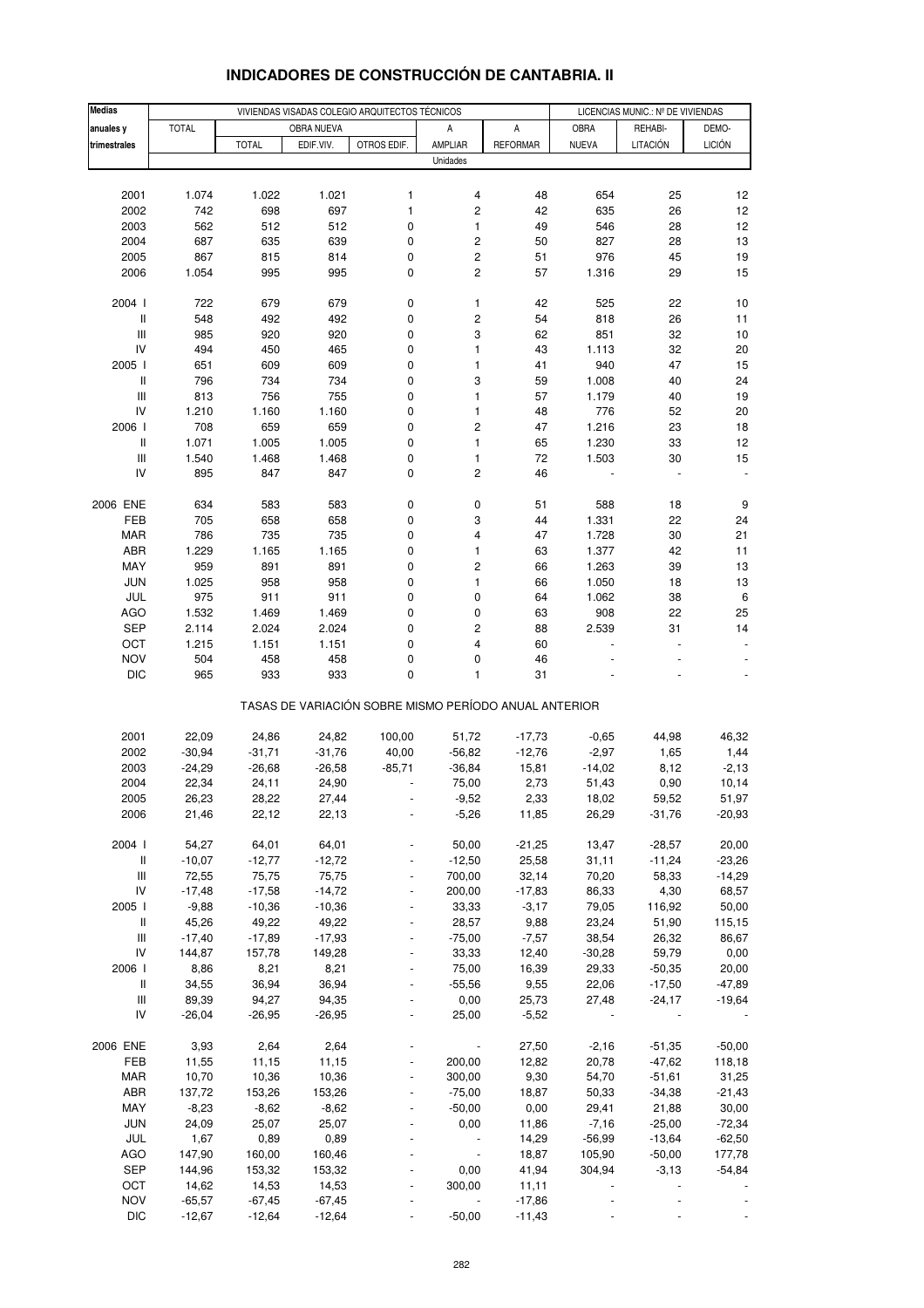| <b>Medias</b>                      |                |                           | VIVIENDAS (2) |              |                          |                |              | PROYECTOS VISADOS                                     |               | CERTIFICAC.  | LIQUIDACIÓN      |
|------------------------------------|----------------|---------------------------|---------------|--------------|--------------------------|----------------|--------------|-------------------------------------------------------|---------------|--------------|------------------|
|                                    |                | <b>INICIADAS</b>          |               |              | <b>TERMINADAS</b>        |                |              | POR EL COLEGIO DE ARQUITECTOS                         |               | FIN DE OBRA  | <b>EJECUCIÓN</b> |
| anuales y<br>trimestrales          | <b>TOTAL</b>   | <b>PROTEGIDAS</b>         | <b>LIBRES</b> | <b>TOTAL</b> | <b>PROTEGIDAS</b>        | <b>LIBRES</b>  | <b>TOTAL</b> | <b>PROTEGIDOS</b>                                     | <b>LIBRES</b> | Nº VIVIENDAS | MAT. OBRA        |
|                                    |                |                           |               |              | Unidades                 |                |              |                                                       |               | Unidades     | Miles €          |
|                                    |                |                           |               |              |                          |                |              |                                                       |               |              |                  |
| 2001                               | 684            | 118                       | 566           | 811          | 73                       | 738            | 801          | 73                                                    | 728           | 586          |                  |
| 2002                               | 733            | 57                        | 676           | 580          | 37                       | 543            | 749          | 38                                                    | 711           | 1.104        | 25.383<br>47.105 |
|                                    |                |                           |               | 703          | 47                       | 655            | 706          |                                                       |               | 986          | 50.936           |
| 2003<br>2004                       | 640<br>793     | 46<br>13                  | 594<br>780    | 691          | 51                       |                | 919          | 30                                                    | 676<br>878    |              | 42.850           |
| 2005                               | 888            | 67                        | 821           | 687          | 26                       | 640<br>661     | 1.083        | 41<br>30                                              | 1.053         | 863<br>774   | 46.169           |
| 2006                               | 971            | 179                       | 792           | 934          | 160                      | 774            | 1.251        | 48                                                    | 1.203         | 833          | 48.730           |
|                                    |                |                           |               |              |                          |                |              |                                                       |               |              |                  |
| 2004 l                             | 635            | $\mathbf{1}$              | 634           | 646          | 25                       | 621            | 822          | 10                                                    | 812           | 644          | 32.538           |
| $\,$ $\,$ $\,$                     | 731            | $\pmb{0}$                 | 731           | 743          | 78                       | 666            | 873          | 6                                                     | 867           | 1.254        | 60.709           |
| Ш                                  | 796            | 16                        | 780           | 752          | 103                      | 649            | 1.143        | 59                                                    | 1.084         | 887          | 44.188           |
| ${\sf IV}$                         | 1.010          | 34                        | 976           | 625          | $\pmb{0}$                | 624            | 840          | 90                                                    | 750           | 665          | 33.967           |
| 2005                               | 896            | 222                       | 675           | 566          | $\pmb{0}$                | 566            | 1.136        | $\overline{\mathbf{c}}$                               | 1.134         | 588          | 36.149           |
| $\sf II$                           | 968            | 3                         | 965           | 703          | 44                       | 659            | 843          | 10                                                    | 832           | 926          | 51.972           |
| $\ensuremath{\mathsf{III}}\xspace$ | 738            | 42                        | 696           | 733          | 42                       | 691            | 1.159        | 49                                                    | 1.110         | 749          | 45.355           |
| ${\sf IV}$                         | 950            | 0                         | 950           | 744          | 16                       | 728            | 1.193        | 59                                                    | 1.134         | 835          | 51.202           |
| 2006                               | 1.133          | 162                       | 971           | 1.034        | 358                      | 675            | 989          | 24                                                    | 965           | 796          | 44.439           |
| $\,$ $\,$ $\,$                     | 1.150          | 342                       | 808           | 778          | 58                       | 720            | 1.349        | 100                                                   | 1.249         | 974          | 54.964           |
| $\ensuremath{\mathsf{III}}\xspace$ | 630            | 34                        | 596           | 991          | 63                       | 928            | 1.839        | 60                                                    | 1.779         | 836          | 50.338           |
| IV                                 | $\blacksquare$ | ÷,                        |               |              |                          | $\blacksquare$ | 828          | 10                                                    | 818           | 726          | 45.179           |
|                                    |                |                           |               |              |                          |                |              |                                                       |               |              |                  |
| 2006 ENE                           | 874            | 0                         | 874           | 585          | $\pmb{0}$                | 585            | 1.257        | 0                                                     | 1.257         | 957          | 51.148           |
| FEB                                | 1.332          | 123                       | 1.209         | 659          | 108                      | 551            | 589          | 0                                                     | 589           | 799          | 43.647           |
| <b>MAR</b>                         | 1.192          | 362                       | 830           | 1.857        | 967                      | 890            | 1.122        | 72                                                    | 1.050         | 633          | 38.521           |
| ABR                                | 1.697          | 612                       | 1.085         | 498          | $\pmb{0}$                | 498            | 784          | 0                                                     | 784           | 984          | 50.317           |
| MAY                                | 833            | 370                       | 463           | 600          | 46                       | 554            | 1.516        | 47                                                    | 1.469         | 723          | 46.907           |
| JUN                                | 921            | 45                        | 876           | 1.235        | 127                      | 1.108          | 1.746        | 252                                                   | 1.494         | 1.215        | 67.669           |
| JUL                                | 599            | 101                       | 498           | 1.303        | 118                      | 1.185          | 993          | 34                                                    | 959           | 735          | 48.500           |
| <b>AGO</b>                         | 469            | $\pmb{0}$                 | 469           | 1.236        | $\pmb{0}$                | 1.236          | 1.439        | 70                                                    | 1.369         | 694          | 37.519           |
| <b>SEP</b>                         | 822            | 0                         | 822           | 434          | 72                       | 362            | 3.084        | 75                                                    | 3.009         | 1.078        | 64.996           |
| OCT                                | $\overline{a}$ | L.                        | ÷,            |              | ÷.                       | $\overline{a}$ | 836          | $\pmb{0}$                                             | 836           | 1.173        | 68.143           |
| <b>NOV</b>                         |                |                           |               |              |                          |                | 868          | 16                                                    | 852           | 726          | 41.813           |
| <b>DIC</b>                         |                |                           |               |              |                          |                | 780          | 14                                                    | 766           | 278          | 25.582           |
|                                    |                |                           |               |              |                          |                |              |                                                       |               |              |                  |
|                                    |                |                           |               |              |                          |                |              | TASAS DE VARIACIÓN SOBRE MISMO PERÍODO ANUAL ANTERIOR |               |              |                  |
|                                    |                |                           |               |              |                          |                |              |                                                       |               |              |                  |
| 2001                               | $-13,44$       |                           | $-28,39$      | 129,52       | 576,15                   | 115,40         | 30,31        | 559,85                                                | 20,66         | 121,82       | 123,89           |
| 2002                               | 7,16           | $-51,62$                  | 19,43         | $-28,45$     | $-49,26$                 | $-26,38$       | $-6,53$      | $-47,76$                                              | $-2,41$       | 88,22        | 85,57            |
| 2003                               | $-12,68$       | $-20,12$                  | $-12,05$      | 21,05        | 27,13                    | 20,63          | $-5,62$      | $-20,44$                                              | $-4,83$       | $-10,66$     | 8,13             |
| 2004                               | 23,89          | $-72,26$                  | 31,28         | $-1,59$      | 8,82                     | $-2,34$        | 30,15        | 36,46                                                 | 29,87         | $-12,50$     | $-15,87$         |
| 2005                               | 12,00          | 426,97                    | 5,26          | $-0,70$      | $-50,24$                 | 3,28           | 17,74        | $-27,33$                                              | 19,85         | $-10,23$     | 7,75             |
| 2006                               | 11,94          | 101,63                    | 1,70          | 39,98        | 457,36                   | 21,24          | 15,58        | 61,56                                                 | 14,27         | 7,55         | 5,55             |
|                                    |                |                           |               |              |                          |                |              |                                                       |               |              |                  |
| 2004 l                             | $-11,85$       | $-99,29$                  | 1,22          | $-20,35$     | $-64,08$                 | $-16,30$       | 38,13        | 675,00                                                | 36,70         | $-41,98$     | $-31,03$         |
| Ш                                  | 31,32          | $\sim 10^{-10}$           | 36,72         | 36,22        | 62,94                    | 33,67          | 22,57        | $-88,96$                                              | 31,23         | 35,12        | $-2,10$          |
| Ш                                  | 33,71          | $\sim$                    | 31,17         | 14,53        | 117,61                   | 6,51           | 54,81        | 23,94                                                 | 56,92         | $-5,44$      | $-3,80$          |
| ${\sf IV}$                         | 46,81          | $-48,74$                  | 57,00         | $-21,66$     | $-98,68$                 | $-19,13$       | 7,65         | 335,48                                                | $-1,27$       | $-31,22$     | $-30,14$         |
| 2005                               | 41,15          | $\sim$ $\sim$             | 6,36          | $-12,44$     | $\sim 100$ m $^{-1}$     | $-8,96$        | 38,10        | $-83,87$                                              | 39,66         | $-8,64$      | 11,10            |
| Ш                                  | 32,38          | $\sim$ $\sim$             | 32,01         | $-5,43$      | $-43,35$                 | $-1,00$        | $-3,44$      | 82,35                                                 | $-4,00$       | $-26,20$     | $-14,39$         |
| Ш                                  | $-7,24$        | 164,58                    | $-10,77$      | $-2,44$      | $-59,22$                 | 6,58           | 1,40         | $-16,48$                                              | 2,37          | $-15,56$     | 2,64             |
| IV                                 | $-5,91$        | $-99,02$                  | $-2,67$       | 19,16        | $\sim 10^{-10}$          | 16,60          | 42,04        | $-34,81$                                              | 51,27         | 25,45        | 50,74            |
| 2006                               | 26,37          | $-27,07$                  | 43,92         | 82,73        | $\sim$                   | 19,39          | $-12,89$     | $\sim 10^{-1}$ $\mu$                                  | $-14,87$      | 35,35        | 22,93            |
| Ш                                  | 18,88          | $\sim 10^{11}$ km $^{-2}$ | $-16,27$      | 10,62        | 31,06                    | 9,26           | 60,05        | 864,52                                                | 50,06         | 5,22         | 5,76             |
| Ш                                  | $-14,67$       | $-20,47$                  | $-14,32$      | 35,14        | 50,79                    | 34,19          | 58,64        | 21,77                                                 | 60,27         | 11,57        | 10,99            |
| IV                                 |                |                           |               |              |                          | $\sim$ $\sim$  | $-30,58$     | $-82,95$                                              | $-27,87$      | $-13,06$     | $-11,76$         |
|                                    |                |                           |               |              |                          |                |              |                                                       |               |              |                  |
| 2006 ENE                           | 7,77           | $\sim$ $-$                | 7,90          | 8,53         |                          | 8,53           | $-10,79$     | $\overline{\phantom{a}}$                              | $-10,79$      | 77,88        | 70,58            |
| FEB                                | 123,49         | 272,73                    | 114,74        | 38,74        |                          | 16,00          | $-55,88$     | $\blacksquare$                                        | $-55,71$      | 30,77        | 11,22            |
| MAR                                | $-7,02$        | $-42,63$                  | 27,50         | 171,89       | $\blacksquare$           | 30,31          | 69,23        | $\blacksquare$                                        | 58,37         | 2,76         | $-1,78$          |
| ABR                                | 37,30          | $\sim$ $-$                | $-12,15$      | $-26,66$     | $\overline{\phantom{a}}$ | $-9,12$        | $-5,20$      | $\overline{\phantom{a}}$                              | $-5,08$       | 62,64        | 27,57            |
| MAY                                | $-27,31$       | $\sim 10^{-1}$            | $-59,60$      | $-26,83$     | $\blacksquare$           | $-32,44$       | 88,32        | $\blacksquare$                                        | 82,48         | $-25,85$     | $-4,99$          |
| JUN                                | 76,78          | 542,86                    | 70,43         | 102,46       | $\blacksquare$           | 81,94          | 94,87        | 740,00                                                | 72,52         | 1,50         | 0,84             |
| JUL                                | $-17,95$       | 260,71                    | $-29,06$      | 39,81        | $-6,35$                  | 47,02          | $-18,54$     | $-54,67$                                              | $-16,17$      | $-12,08$     | $-1,02$          |
| AGO                                | $-38,04$       | $\blacksquare$            | $-28,72$      | 94,03        | $\blacksquare$           | 94,03          | 1,20         | 66,67                                                 | $-0,80$       | $-7,59$      | $-18,76$         |
| <b>SEP</b>                         | 12,91          | $\blacksquare$            | 12,91         | $-31,22$     | $\overline{\phantom{a}}$ | $-42,63$       | 268,90       | 150,00                                                | 273,33        | 63,33        | 58,98            |
| OCT                                |                |                           |               |              |                          | $\blacksquare$ | $-20,76$     | $\sim$                                                | $-18,12$      | 60,91        | 56,66            |
| <b>NOV</b>                         |                |                           |               |              |                          | ÷,             | $-38,61$     | $\Box$                                                | $-39,75$      | $-48,55$     | $-47,30$         |
| <b>DIC</b>                         |                |                           |               |              |                          |                | $-29,67$     | $-90,14$                                              | $-20,79$      | $-23,63$     | $-16,85$         |

### **INDICADORES DE CONSTRUCCIÓN DE CANTABRIA. III**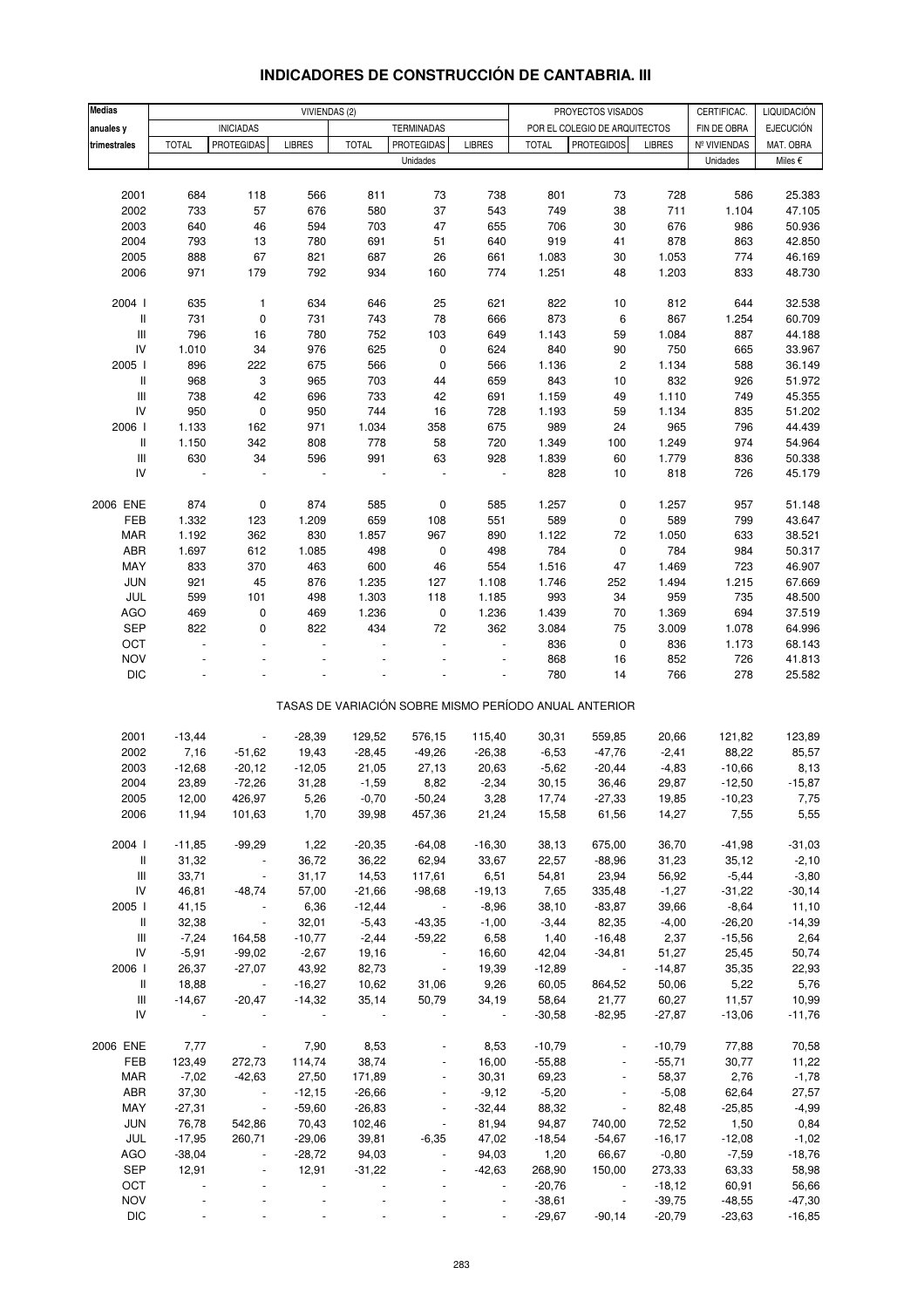| <b>Medias</b>  | CONSUMO        |              | LICITACIÓN OFICIAL (SEOPAN) |            | LICITACIÓN OFICIAL (FOMENTO)                          |                    | CONSUMO      |           |
|----------------|----------------|--------------|-----------------------------|------------|-------------------------------------------------------|--------------------|--------------|-----------|
| anuales y      | DE             | <b>TOTAL</b> | <b>EDIFICACIÓN</b>          | OBRA CIVIL | <b>TOTAL</b>                                          | INGENIERÍA         | E.ELECTRICA  |           |
|                |                |              |                             |            |                                                       | <b>EDIFICACIÓN</b> |              |           |
| trimestrales   | CEMENTO (4)    |              |                             |            |                                                       |                    | <b>CIVIL</b> | CONSTRUC. |
|                | Toneladas      |              |                             |            | Miles €                                               |                    |              | Gwh       |
|                |                |              |                             |            |                                                       |                    |              |           |
| 2002           | 40.530         | 44.491,8     | 5.468,5                     | 39.023,3   | 43.471                                                | 4.393              | 39.078       | 3,574     |
| 2003           | 41.353         | 22.220,3     | 5.472,2                     | 16.748,1   | 22.367                                                | 4.431              | 17.936       | 3,674     |
| 2004           | 42.291         | 31.887,3     | 9.415,5                     | 22.471,7   | 29.935                                                | 7.378              | 22.557       | 4,297     |
| 2005           | 41.821         | 28.944,6     | 6.729,8                     | 22.214,8   | 27.055                                                | 4.806              | 22.248       | 4,693     |
| 2006           | 39.735         | 103.066,9    | 28.569,0                    | 74.497,9   | 97.944                                                | 22.941             | 75.004       | 5,800     |
| 2007           | $\blacksquare$ | 47.363,0     | 15.216,0                    | 32.147,0   |                                                       |                    |              |           |
| 2004 II        | 45.178         | 61.630,9     | 22.401,4                    | 39.229,5   | 55.300                                                | 16.274             | 39.025       | 4,546     |
| Ш              | 42.654         | 18.065,5     | 7.425,1                     | 10.640,4   | 18.720                                                | 8.886              | 9.834        | 3,394     |
| IV             | 40.682         | 11.920,6     | 3.240,4                     | 8.680,2    | 12.155                                                | 1.813              | 10.343       | 3,902     |
| 2005 l         | 39.208         | 26.864,7     | 2.697,0                     | 24.167,7   | 25.064                                                | 2.346              | 22.717       | 5,952     |
| $\, \parallel$ | 46.179         | 13.881,7     | 4.408,0                     | 9.473,7    | 13.135                                                | 4.886              | 8.249        | 5,194     |
|                |                |              |                             |            |                                                       |                    |              |           |
| Ш              | 42.210         | 45.408,0     | 10.030,3                    | 35.377,7   | 42.553                                                | 4.569              | 37.984       | 3,679     |
| IV             | 39.686         | 29.624,0     | 9.783,7                     | 19.840,3   | 27.467                                                | 7.423              | 20.044       | 3,945     |
| 2006           | 44.219         | 54.820,0     | 22.423,7                    | 32.396,3   | 47.327                                                | 16.121             | 31.205       | 7,699     |
| Ш              | 47.472         | 71.619,3     | 20.900,3                    | 50.719,0   | 54.573                                                | 16.783             | 37.790       | 5,665     |
| Ш              | 21.404         | 87.932,3     | 22.298,0                    | 65.634,3   | 103.980                                               | 23.414             | 80.566       | 4,655     |
| IV             | $\omega$       | 197.896,0    | 48.654,0                    | 149.242,0  | 185.897                                               | 35.444             | 150.454      | 5,180     |
| 2007 l         | $\Box$         | 47.363,0     | 15.216,0                    | 32.147,0   |                                                       |                    |              |           |
| 2006 FEB       | 44.472         | 10.368,0     | 848,0                       | 9.520,0    | 9.834                                                 | 708                | 9.126        |           |
| MAR            | 50.494         | 77.193,0     | 54.468,0                    | 22.725,0   | 68.192                                                | 47.217             | 20.974       |           |
|                |                | 42.223,0     |                             |            |                                                       |                    |              |           |
| ABR            | 41.920         |              | 6.868,0                     | 35.355,0   | 50.262                                                | 12.780             | 37.482       |           |
| MAY            | 51.334         | 92.912,0     | 35.631,0                    | 57.281,0   | 64.887                                                | 26.446             | 38.442       |           |
| <b>JUN</b>     | 49.161         | 79.723,0     | 20.202,0                    | 59.521,0   | 48.570                                                | 11.123             | 37.447       |           |
| JUL            | 42.808         | 28.304,0     | 11.287,0                    | 17.017,0   | 51.206                                                | 5.034              | 46.172       |           |
| <b>AGO</b>     | $\omega$       | 60.875,0     | 21.484,0                    | 39.391,0   | 71.620                                                | 18.131             | 53.489       |           |
| <b>SEP</b>     | $\blacksquare$ | 174.618,0    | 34.123,0                    | 140.495,0  | 189.115                                               | 47.078             | 142.037      |           |
| OCT            |                | 60.528,0     | 14.735,0                    | 45.793,0   | 58.446                                                | 7.872              | 50.575       |           |
| <b>NOV</b>     | $\blacksquare$ | 40.568,0     | 12.384,0                    | 28.184,0   | 24.143                                                | 4.082              | 20.060       |           |
| <b>DIC</b>     | $\blacksquare$ | 492.592,0    | 118.843,0                   | 373.749,0  | 475.103                                               | 94.378             | 380.726      |           |
| 2007 ENE       |                | 47.363,0     | 15.216,0                    | 32.147,0   |                                                       |                    |              |           |
|                |                |              |                             |            |                                                       |                    |              |           |
|                |                |              |                             |            | TASAS DE VARIACIÓN SOBRE MISMO PERÍODO ANUAL ANTERIOR |                    |              |           |
| 2002           | $-3,84$        | 8,78         | $-59,69$                    | 42,77      | $-9,64$                                               | $-63,75$           | 8,59         | $-36,91$  |
| 2003           | 2,03           | $-50,06$     | 0,07                        | $-57,08$   | $-48,55$                                              | 0,86               | $-54,10$     | 2,82      |
| 2004           | 2,27           | 43,51        | 72,06                       | 34,18      | 33,83                                                 | 66,51              | 25,76        | 16,96     |
| 2005           | $-1,11$        | $-9,23$      | $-28,53$                    | $-1,14$    | $-9,62$                                               | $-34,85$           | $-1,37$      | 9,20      |
|                |                |              |                             |            |                                                       |                    |              |           |
| 2006           | -6,87          | 256,08       | 324,52                      | 235,35     | 262,02                                                | 377,31             | 237,12       | 23,60     |
| 2007           |                | $-38,41$     | 27,28                       | $-50,50$   |                                                       |                    |              |           |
| 2004 II        | 2,11           | 225,82       | 503,06                      | 158,07     | 215,92                                                | 484,92             | 165,08       | 21,68     |
| Ш              | 0,08           | 33,28        | 67,85                       | 16,54      | $-33,32$                                              | 106,94             | $-58,64$     | 28,90     |
| IV             | 2,64           | $-44,01$     | $-48,09$                    | $-42,32$   | $-40,75$                                              | $-63,79$           | $-33,30$     | 6,29      |
| 2005           | $-3,55$        | $-25,23$     | $-41,31$                    | $-22,88$   | $-25,32$                                              | $-7,52$            | $-26,78$     | 11,31     |
| Ш              | 2,21           | $-77,48$     | $-80,32$                    | $-75,85$   | $-76,25$                                              | $-69,98$           | $-78,86$     | 14,25     |
| Ш              | $-1,04$        | 151,35       | 35,09                       | 232,49     | 127,31                                                | $-48,58$           | 286,25       | 8,40      |
| IV             | $-2,45$        | 148,51       | 201,92                      | 128,57     | 125,97                                                | 309,45             | 93,80        | 1,10      |
| 2006           | 12,78          | 104,06       | 731,43                      | 34,05      | 88,83                                                 | 587,07             | 37,37        | 29,35     |
|                |                |              |                             |            |                                                       |                    |              |           |
| Ш              | 2,80           | 415,93       | 374,15                      | 435,37     | 315,48                                                | 243,47             | 358,12       | 9,07      |
| Ш              | $-49,73$       | 93,65        | 122,31                      | 85,52      | 144,35                                                | 412,46             | 112,11       | 26,53     |
| IV             |                | 568,03       | 397,30                      | 652,22     | 576,79                                                | 377,47             | 650,63       | 31,31     |
| 2007 l         |                | $-38,41$     | 27,28                       | $-50,50$   |                                                       |                    |              |           |
| 2006 FEB       | 8,32           | $-22,23$     | $-55,51$                    | $-16,67$   | 2,48                                                  | $-54,20$           | 13,37        |           |
| <b>MAR</b>     | 11,36          | 187,37       | 893,40                      | 6,30       | 166,07                                                | 931,61             | $-0,37$      |           |
| ABR            | $-7,42$        | 185,52       | $-11,22$                    | 401,35     | 246,44                                                | 61,40              | 468,68       |           |
| MAY            | 12,06          | 735,24       | 985,98                      | 630,35     | 573,10                                                |                    | 429,72       |           |
| <b>JUN</b>     | 3,61           | 406,72       | 815,36                      | 340,05     | 218,35                                                | 155,23             | 243,58       |           |
| JUL            |                |              |                             |            |                                                       |                    |              |           |
|                | 3,99           | $-70,89$     | $-13,96$                    | $-79,77$   | $-46, 14$                                             | $-20,89$           | $-47,95$     |           |
| <b>AGO</b>     |                | 172,44       | 281,94                      | 135,61     | 199,15                                                | 180,23             | 206,16       |           |
| <b>SEP</b>     |                | 948,63       | 200,72                      |            |                                                       |                    |              |           |
| OCT            |                | 120,37       | 75,56                       | 140,08     | 402,16                                                | 535,35             | 386,30       |           |

## **INDICADORES DE CONSTRUCCIÓN DE CANTABRIA. IV**

NOV - 28,25 -26,20 89,77 -42,63 -75,96 -20,07 - DIC - - - - - - - - 2007 ENE - -38,41 27,28 -50,50 - - - -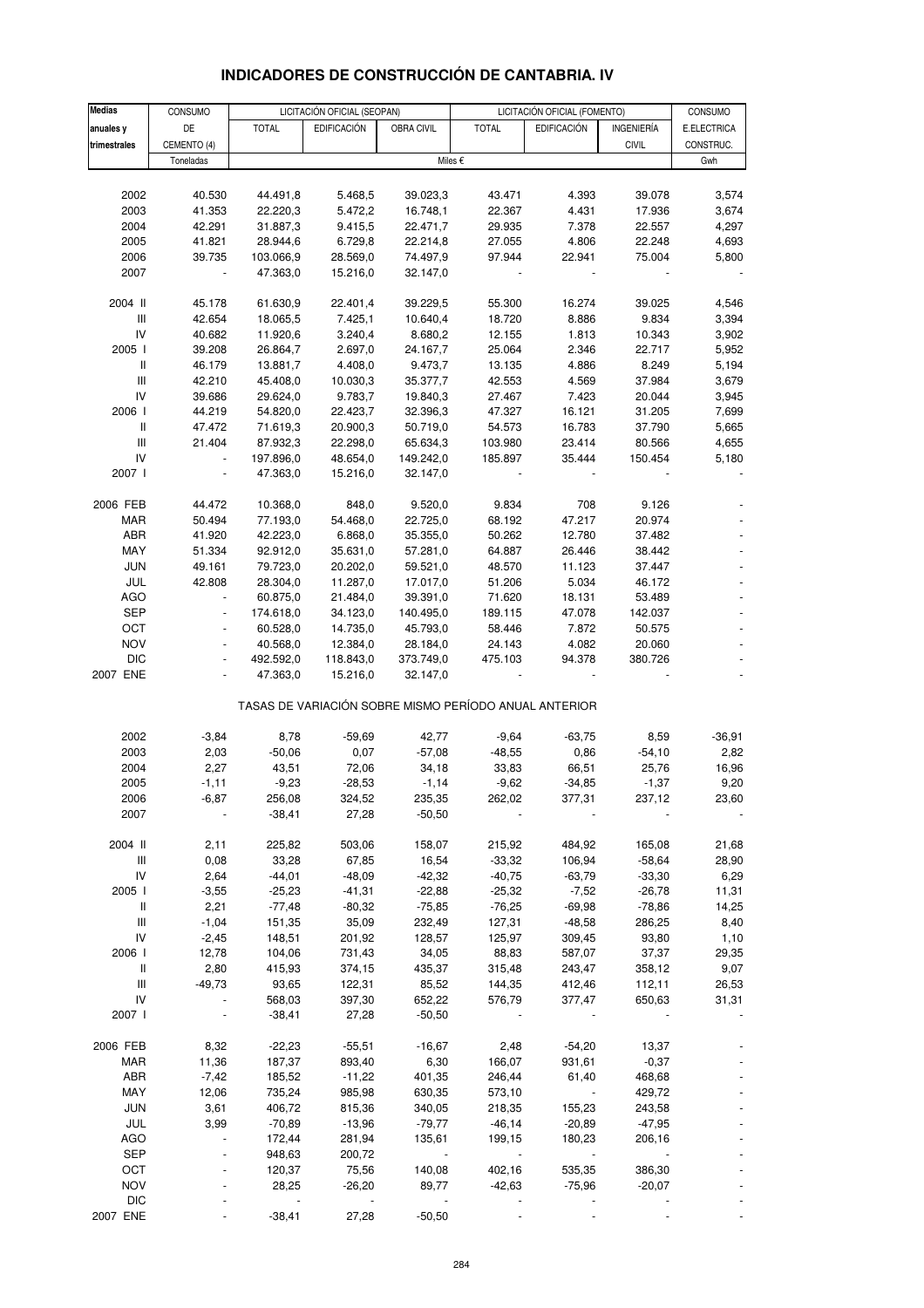| <b>Medias</b>                      |              |                    |                                                       | ESTABLECIMIENTOS HOTELEROS |                          |                    |                  |
|------------------------------------|--------------|--------------------|-------------------------------------------------------|----------------------------|--------------------------|--------------------|------------------|
| anuales y                          |              | NÚMERO DE VIAJEROS |                                                       |                            | NÚMERO DE PERNOCTACIONES |                    | GRADO DE         |
| trimestrales                       | <b>TOTAL</b> | <b>ESPAÑOLES</b>   | <b>EXTRANJEROS</b>                                    | <b>TOTAL</b>               | <b>ESPAÑOLES</b>         | <b>EXTRANJEROS</b> | <b>OCUPACIÓN</b> |
|                                    |              |                    | Unidades                                              |                            |                          |                    | $\%$             |
|                                    |              |                    |                                                       |                            |                          |                    |                  |
| 2002                               | 83.432       | 69.979             | 13.481                                                | 188.415                    | 161.938                  | 26.487             | 38,63            |
| 2003                               | 84.102       | 72.787             | 11.322                                                | 186.967                    | 164.359                  | 22.655             | 36,78            |
| 2004                               | 84.583       | 71.637             | 12.969                                                | 193.693                    | 166.471                  | 27.244             | 36,22            |
| 2005                               | 94.241       | 79.221             | 15.023                                                | 219.051                    | 188.026                  | 31.022             | 39,07            |
| 2006                               | 98.683       | 84.450             | 14.233                                                | 233.517                    | 203.574                  | 29.943             | 41,56            |
| 2007                               | 37.815       | 33.675             | 4.140                                                 | 68.845                     | 61.209                   | 7.636              | 21,14            |
| 2004 II                            | 82.350       | 66.956             | 15.382                                                | 176.827                    | 144.368                  | 32.452             | 34,84            |
| Ш                                  | 145.649      | 122.623            | 23.034                                                | 376.994                    | 329.185                  | 47.801             | 55,87            |
| IV                                 | 66.642       | 57.079             | 9.582                                                 | 135.197                    | 115.812                  | 19.413             | 30,54            |
| 2005 l                             | 51.393       | 45.399             | 5.997                                                 | 99.000                     | 87.412                   | 11.589             | 25,57            |
| Ш                                  | 95.217       | 76.928             | 18.298                                                | 201.854                    | 161.715                  | 40.135             | 37,25            |
| Ш                                  | 161.106      | 136.019            | 25.087                                                | 429.490                    | 378.552                  | 50.930             | 61,41            |
| IV                                 | 69.248       | 58.537             | 10.711                                                | 145.859                    | 124.426                  | 21.435             | 32,03            |
| 2006                               | 51.447       | 45.852             | 5.595                                                 | 100.066                    | 89.236                   | 10.830             | 25,53            |
| Ш                                  | 107.675      | 90.197             | 17.478                                                | 231.616                    | 195.461                  | 36.154             | 41,76            |
| $\ensuremath{\mathsf{III}}\xspace$ | 163.153      | 139.469            | 23.684                                                | 439.801                    | 389.841                  | 49.960             | 63,16            |
| IV                                 | 72.459       | 62.282             | 10.177                                                | 162.585                    | 139.756                  | 22.829             | 35,80            |
| 2007 l                             | 37.815       | 33.675             | 4.140                                                 | 68.845                     | 61.209                   | 7.636              | 21,14            |
| 2006 FEB                           | 47.001       | 42.561             | 4.440                                                 | 91.917                     | 83.288                   | 8.629              | 26,00            |
| <b>MAR</b>                         | 69.507       | 60.737             | 8.770                                                 | 142.716                    | 125.561                  | 17.155             | 30,98            |
| ABR                                | 103.910      | 91.064             | 12.846                                                | 222.781                    | 199.446                  | 23.335             | 42,40            |
| MAY                                | 100.113      | 82.265             | 17.848                                                | 205.159                    | 167.949                  | 37.210             | 37,42            |
| <b>JUN</b>                         | 119.003      | 97.263             | 21.740                                                | 266.907                    | 218.989                  | 47.918             | 45,45            |
| JUL                                | 161.007      | 137.755            | 23.252                                                | 425.320                    | 374.953                  | 50.367             | 59,54            |
| <b>AGO</b>                         | 195.173      | 170.314            | 24.859                                                | 568.762                    | 520.844                  | 47.918             | 77,36            |
| <b>SEP</b>                         | 133.278      | 110.338            | 22.940                                                | 325.322                    | 273.727                  | 51.595             | 52,58            |
| OCT                                | 98.370       | 80.329             | 18.041                                                | 235.076                    | 192.472                  | 42.604             | 46,34            |
| <b>NOV</b>                         | 65.058       | 57.629             | 7.429                                                 | 135.519                    | 120.213                  | 15.306             | 31,18            |
| <b>DIC</b>                         | 53.948       | 48.888             | 5.060                                                 | 117.160                    | 106.584                  | 10.576             | 29,89            |
| 2007 ENE                           | 37.815       | 33.675             | 4.140                                                 | 68.845                     | 61.209                   | 7.636              | 21,14            |
|                                    |              |                    | TASAS DE VARIACIÓN SOBRE MISMO PERÍODO ANUAL ANTERIOR |                            |                          |                    |                  |
| 2002                               | 3,23         | 2,82               | 5,37                                                  | 0,40                       | $-0,07$                  | 3,23               | $-2,06$          |
| 2003                               | 0,80         | 4,01               | $-16,01$                                              | $-0,77$                    | 1,49                     | $-14,47$           | $-4,80$          |
| 2004                               | 0,57         | $-1,58$            | 14,55                                                 | 3,60                       | 1,28                     | 20,26              | $-1,52$          |
| 2005                               | 11,42        | 10,59              | 15,84                                                 | 13,09                      | 12,95                    | 13,87              | 7,86             |
| 2006                               | 4,71         | 6,60               | -5,26                                                 | 6,60                       | 8,27                     | $-3,48$            | 6,39             |
| 2007                               | $-0,05$      | $-1,70$            | 15,77                                                 | 5,00                       | 3,99                     | 13,89              | 7,86             |
| 2004 II                            | $-4,08$      | $-6,34$            | 7,13                                                  | $-4,86$                    | $-7,24$                  | 7,45               | $-8,03$          |
| $\ensuremath{\mathsf{III}}\xspace$ | $-3,21$      | $-5,40$            | 10,81                                                 | 3,66                       | 1,72                     | 19,36              | $-0,44$          |
| IV                                 | 18,65        | 14,85              | 47,58                                                 | 20,62                      | 16,28                    | 54,47              | 8,16             |
| 2005 l                             | 17,63        | 13,81              | 54,57                                                 | 15,45                      | 14,24                    | 24,49              | 8,22             |
| Ш                                  | 15,62        | 14,89              | 18,96                                                 | 14,15                      | 12,02                    | 23,67              | 6,93             |
| Ш                                  | 10,61        | 10,92              | 8,92                                                  | 13,92                      | 15,00                    | 6,55               | 9,91             |
| IV                                 | 3,91         | 2,55               | 11,79                                                 | 7,89                       | 7,44                     | 10,41              | 4,88             |
| 2006 l                             | 0,11         | 1,00               | $-6,69$                                               | 1,08                       | 2,09                     | $-6,55$            | $-0,18$          |
| Ш                                  | 13,08        | 17,25              | $-4,48$                                               | 14,74                      | 20,87                    | $-9,92$            | 12,10            |
| $\ensuremath{\mathsf{III}}\xspace$ | 1,27         | 2,54               | $-5,60$                                               | 2,40                       | 2,98                     | $-1,91$            | 2,86             |
| IV                                 | 4,64         | 6,40               | $-4,99$                                               | 11,47                      | 12,32                    | 6,50               | 11,77            |
| 2007 l                             | $-0,05$      | $-1,70$            | 15,77                                                 | 5,00                       | 3,99                     | 13,89              | 7,86             |
| 2006 FEB                           | 8,88         | 10,34              | $-3,79$                                               | 13,88                      | 17,08                    | $-9,99$            | 8,97             |
| <b>MAR</b>                         | $-8,10$      | $-8,93$            | $-1,80$                                               | $-7,46$                    | $-7,94$                  | $-3,80$            | $-3,85$          |
| ABR                                | 32,40        | 42,33              | $-11,47$                                              | 41,53                      | 54,66                    | $-18,00$           | 36,42            |
| MAY                                | 7,31         | 11,65              | $-9,07$                                               | 1,13                       | 6,31                     | $-17,07$           | $-2,14$          |
| <b>JUN</b>                         | 4,50         | 4,45               | 4,74                                                  | 8,82                       | 10,49                    | 1,78               | 7,12             |
| JUL                                | $-2,41$      | $-1,63$            | $-6,79$                                               | 1,12                       | 1,84                     | $-3,92$            | 1,59             |
| <b>AGO</b>                         | 4,43         | 6,36               | $-7,09$                                               | 2,51                       | 3,04                     | $-2,88$            | 3,09             |
| <b>SEP</b>                         | 1,40         | 2,28               | $-2,64$                                               | 3,93                       | 4,48                     | 1,11               | 3,97             |
| OCT                                | 0,67         | 2,33               | $-6, 10$                                              | 9,74                       | 9,05                     | 12,92              | 12,53            |
| <b>NOV</b>                         | 8,98         | 10,71              | $-2,79$                                               | 15,83                      | 17,02                    | 7,24               | 16,17            |
| <b>DIC</b>                         | 7,18         | 8,50               | $-4, 11$                                              | 10,16                      | 13,32                    | $-14,04$           | 6,45             |
| 2007 ENE                           | $-0,05$      | $-1,70$            | 15,77                                                 | 5,00                       | 3,99                     | 13,89              | 7,86             |

### **INDICADORES DE SERVICIOS DE CANTABRIA. I**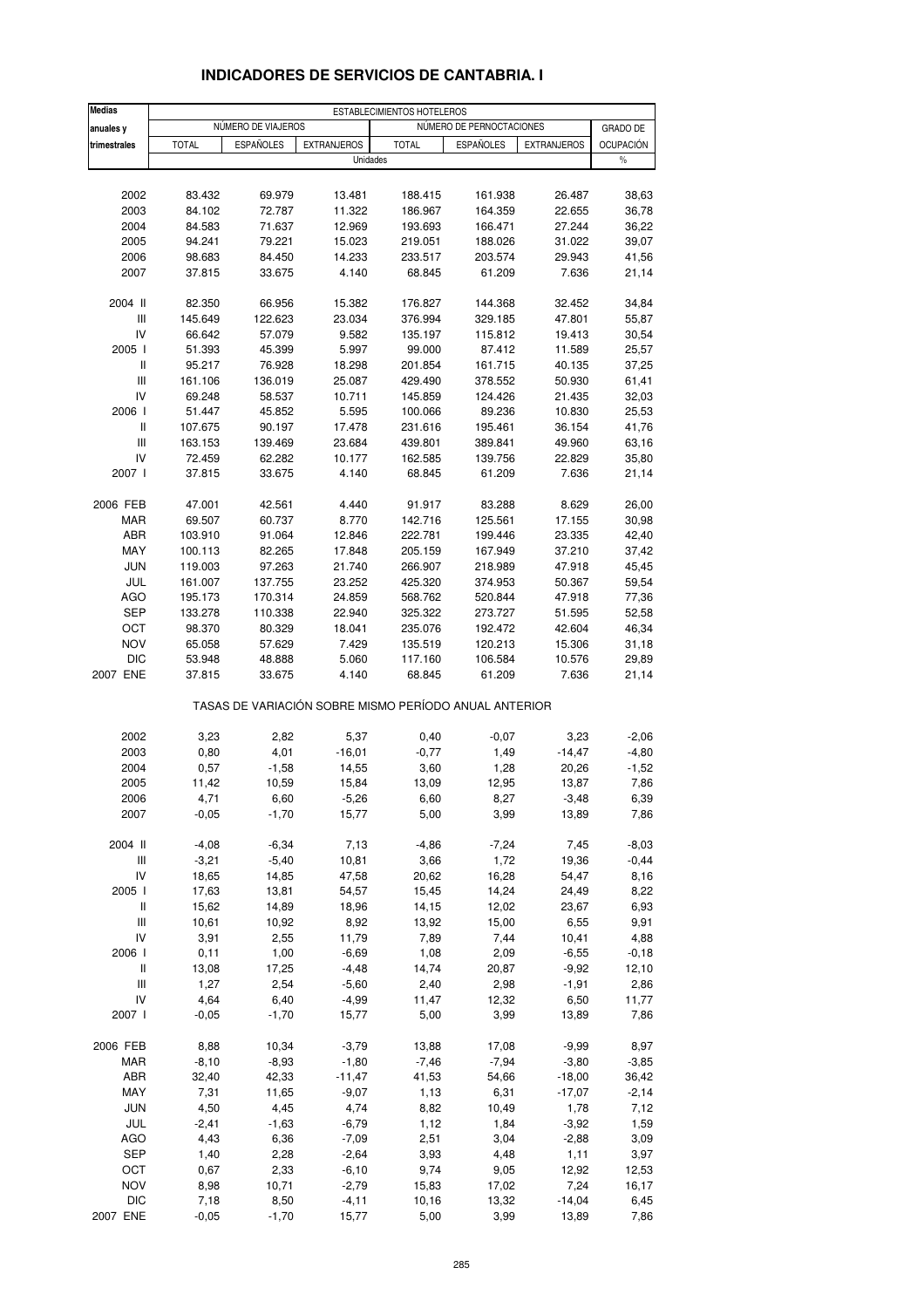| <b>Medias</b>                      |                                                                   |                  |                    | <b>ACAMPAMENTOS TURÍSTICOS (5)</b>                    |                  |                     |                   |  |  |
|------------------------------------|-------------------------------------------------------------------|------------------|--------------------|-------------------------------------------------------|------------------|---------------------|-------------------|--|--|
| anuales y                          | NÚMERO DE PERNOCTACIONES<br>NÚMERO DE VIAJEROS<br><b>GRADO DE</b> |                  |                    |                                                       |                  |                     |                   |  |  |
| trimestrales                       | <b>TOTAL</b>                                                      | <b>ESPAÑOLES</b> | <b>EXTRANJEROS</b> | <b>TOTAL</b>                                          | ESPAÑOLES        | <b>EXTRANJEROS</b>  | OCUPACIÓN         |  |  |
|                                    |                                                                   |                  |                    | Unidades                                              |                  |                     | $\frac{0}{0}$     |  |  |
|                                    |                                                                   |                  |                    |                                                       |                  |                     |                   |  |  |
| 2002                               | 22.554                                                            | 17.546           | 5.009              | 94.477                                                | 77.770           | 16.707              | 40,41             |  |  |
| 2003                               | 23.055                                                            | 18.008           | 5.046              | 92.972                                                | 77.597           | 15.375              | 35,73             |  |  |
| 2004                               | 22.462                                                            | 16.678           | 5.783              | 83.821                                                | 66.593           | 17.227              | 31,85             |  |  |
| 2005                               | 23.932                                                            | 18.101           | 5.831              | 94.822                                                | 75.775           | 19.047              | 35,17             |  |  |
| 2006                               | 23.636                                                            | 17.929           | 5.707              | 95.463                                                | 77.149           | 18.314              | 36,35             |  |  |
| 2007                               | 352                                                               | 308              | 44                 | 671                                                   | 606              | 65                  | 27,63             |  |  |
| 2004 II                            | 18.066                                                            | 15.333           | 2.733              | 52.148                                                | 43.725           | 8.423               | 30,80             |  |  |
| III                                | 67.916                                                            | 47.899           | 20.017             | 275.272                                               | 215.877          | 59.395              | 42,13             |  |  |
| IV                                 | 2.371                                                             | 2.168            | 204                | 5.157                                                 | 4.476            | 681                 | 25,46             |  |  |
| 2005 l                             | 3.055                                                             | 2.956            | 99                 | 12.224                                                | 11.911           | 314                 | 29,37             |  |  |
| Ш                                  | 19.956                                                            | 16.475           | 3.481              | 51.054                                                | 40.572           | 10.481              | 31,66             |  |  |
| $\mathsf{III}$                     | 69.913                                                            | 50.323           | 19.589             | 309.503                                               | 244.487          | 65.016              | 45,68             |  |  |
| IV                                 | 2.803                                                             | 2.650            | 153                | 6.507                                                 | 6.128            | 379                 | 33,96             |  |  |
| 2006                               | 2.156                                                             | 2.004            | 153                | 6.122                                                 | 5.648            | 474                 | 31,09             |  |  |
| Ш                                  | 19.460                                                            | 16.069           | 3.391              | 59.405                                                | 50.621           | 8.784               | 34,15             |  |  |
| $\mathsf{III}$                     | 70.587                                                            | 51.479           | 19.107             | 310.205                                               | 246.645          | 63.560              | 46,80             |  |  |
| IV                                 | 2.343                                                             | 2.165            | 177                | 6.121                                                 | 5.682            | 439                 | 33,36             |  |  |
| 2007 l                             | 352                                                               | 308              | 44                 | 671                                                   | 606              | 65                  | 27,63             |  |  |
| 2006 FEB                           | 849                                                               | 828              | 21                 | 2.110                                                 | 2.015            | 95                  | 31,54             |  |  |
| <b>MAR</b>                         | 5.235                                                             | 4.828            | 407                | 14.695                                                | 13.531           | 1.164               | 32,90             |  |  |
| ABR                                | 19.030                                                            | 17.395           | 1.635              | 65.720                                                | 62.082           | 3.638               | 33,17             |  |  |
| MAY                                | 13.494                                                            | 11.285           | 2.209              | 36.004                                                | 28.805           | 7.199               | 35,77             |  |  |
| <b>JUN</b>                         | 25.855                                                            | 19.526           | 6.329              | 76.490                                                | 60.975           | 15.515              | 33,52             |  |  |
| JUL                                | 87.448                                                            | 64.890           | 22.558             | 344.710                                               | 270.111          | 74.599              | 51,57             |  |  |
| <b>AGO</b>                         | 99.323                                                            | 69.642           | 29.681             | 512.280                                               | 409.676          | 102.604             | 57,12             |  |  |
| SEP                                | 24.989                                                            | 19.906           | 5.083              | 73.624                                                | 60.148           | 13.476              | 31,70             |  |  |
| OCT                                | 3.342                                                             | 2.909            | 433                | 9.528                                                 | 8.399            | 1.129               | 31,09             |  |  |
| <b>NOV</b>                         | 3.106                                                             | 3.007            | 99                 | 6.959                                                 | 6.771            | 188                 | 33,07             |  |  |
| <b>DIC</b>                         | 580                                                               | 580              | 0                  | 1.875                                                 | 1.875            | 0                   | 35,92             |  |  |
| 2007 ENE                           | 352                                                               | 308              | 44                 | 671                                                   | 606              | 65                  | 27,63             |  |  |
|                                    |                                                                   |                  |                    | TASAS DE VARIACIÓN SOBRE MISMO PERÍODO ANUAL ANTERIOR |                  |                     |                   |  |  |
|                                    |                                                                   |                  |                    |                                                       |                  |                     |                   |  |  |
| 2002<br>2003                       | $-0,12$<br>2,22                                                   | $-2,65$<br>2,64  | 9,91<br>0,76       | 11,16<br>$-1,59$                                      | 11,82<br>$-0,22$ | 8,22<br>$-7,97$     | 25,05<br>$-11,58$ |  |  |
| 2004                               | $-2,57$                                                           | $-7,38$          | 14,60              | $-9,84$                                               | $-14,18$         | 12,05               | $-10,88$          |  |  |
| 2005                               | 6,54                                                              | 8,53             | 0,82               | 13,12                                                 | 13,79            | 10,56               | 10,42             |  |  |
| 2006                               | $-1,23$                                                           | $-0,95$          | $-2,12$            | 0,68                                                  | 1,81             | $-3,85$             | 3,36              |  |  |
| 2007                               | $-8,57$                                                           | $-13,24$         | 46,67              | $-56,99$                                              | $-56,65$         | $-59,88$            | $-4, 13$          |  |  |
|                                    |                                                                   |                  |                    |                                                       |                  |                     |                   |  |  |
| 2004 II                            | $-19,41$                                                          | $-19,65$         | $-18,04$           | $-21,62$                                              | $-23,76$         | $-8,24$             | $-5,98$           |  |  |
| Ш                                  | 4,63                                                              | $-1,32$          | 22,28              | $-6,71$                                               | $-11,67$         | 17,21               | $-3,85$           |  |  |
| IV                                 | $-14,75$                                                          | $-14,65$         | $-15,84$           | $-21,45$                                              | $-19,23$         | $-33,49$            | $-21,66$          |  |  |
| 2005 l                             | 104,60                                                            | 124,94           | $-44,69$           | 351,75                                                | 418,98           | $-23,68$            | 1,25              |  |  |
| Ш                                  | 10,46                                                             | 7,45             | 27,38              | $-2,10$                                               | $-7,21$          | 24,43               | 2,79              |  |  |
| $\ensuremath{\mathsf{III}}\xspace$ | 2,94                                                              | 5,06             | $-2,14$            | 12,44                                                 | 13,25            | 9,46                | 8,43              |  |  |
| IV                                 | 18,19                                                             | 22,24            | $-24,88$           | 26,18                                                 | 36,91            | $-44,37$            | 33,42             |  |  |
| 2006                               | $-29,41$<br>$-2,49$                                               | $-32,21$         | 54,21              | $-49,92$                                              | $-52,58$         | 51,01               | 5,86              |  |  |
| Ш<br>Ш                             | 0,96                                                              | $-2,47$<br>2,30  | $-2,59$<br>$-2,46$ | 16,36<br>0,23                                         | 24,77<br>0,88    | $-16,19$<br>$-2,24$ | 7,86<br>2,45      |  |  |
| IV                                 | $-16,41$                                                          | $-18,28$         | 15,90              | $-5,93$                                               | $-7,28$          | 15,93               | $-1,78$           |  |  |
| 2007 l                             | $-8,57$                                                           | $-13,24$         | 46,67              | $-56,99$                                              | $-56,65$         | $-59,88$            | $-4, 13$          |  |  |
|                                    |                                                                   |                  |                    |                                                       |                  |                     |                   |  |  |
| 2006 FEB                           | 34,98                                                             | 38,93            | $-36,36$           | 4,82                                                  | 9,57             | $-45,40$            | 14,19             |  |  |
| MAR                                | $-35,78$                                                          | $-39,22$         | 94,74              | $-56,45$                                              | $-59,18$         | 95,63               | $-1,91$           |  |  |
| ABR                                | 37,32                                                             | 37,42            | 36,25              | 108,92                                                | 123,06           | 0,36                | 8,15              |  |  |
| MAY                                | $-17,48$                                                          | $-16,26$         | $-23,22$           | $-9,43$                                               | $-11,10$         | $-2,03$             | 7,42              |  |  |
| <b>JUN</b>                         | $-12,82$                                                          | $-16,17$         | $-0,58$            | $-6,67$                                               | $-0,82$          | $-24,21$            | 8,06              |  |  |
| JUL                                | 2,95                                                              | 7,20             | $-7,57$            | $-6,95$                                               | $-6,34$          | $-9,08$             | 8,52              |  |  |
| AGO                                | $-0,50$                                                           | $-2,17$          | 3,66               | 5,84                                                  | 6,57             | 3,03                | $-0,44$           |  |  |
| <b>SEP</b>                         | 0,04                                                              | 3,41             | $-11,26$           | $-0,57$                                               | $-0,81$          | 0,53                | $-1,37$           |  |  |
| OCT                                | $-34,19$                                                          | $-38,90$         | 36,59              | $-11,88$                                              | $-16,20$         | 43,09               | $-4,07$           |  |  |
| <b>NOV</b>                         | 20,20                                                             | 19,71            | 37,50              | 13,90                                                 | 14,67            | $-8,29$             | $-6,79$           |  |  |
| <b>DIC</b>                         | $-22,25$                                                          | $-14,20$         |                    | $-27,83$                                              | $-23,66$         |                     | 5,65              |  |  |
| 2007 ENE                           | $-8,57$                                                           | $-13,24$         | 46,67              | $-56,99$                                              | $-56,65$         | $-59,88$            | $-4, 13$          |  |  |

### **INDICADORES DE SERVICIOS DE CANTABRIA. II**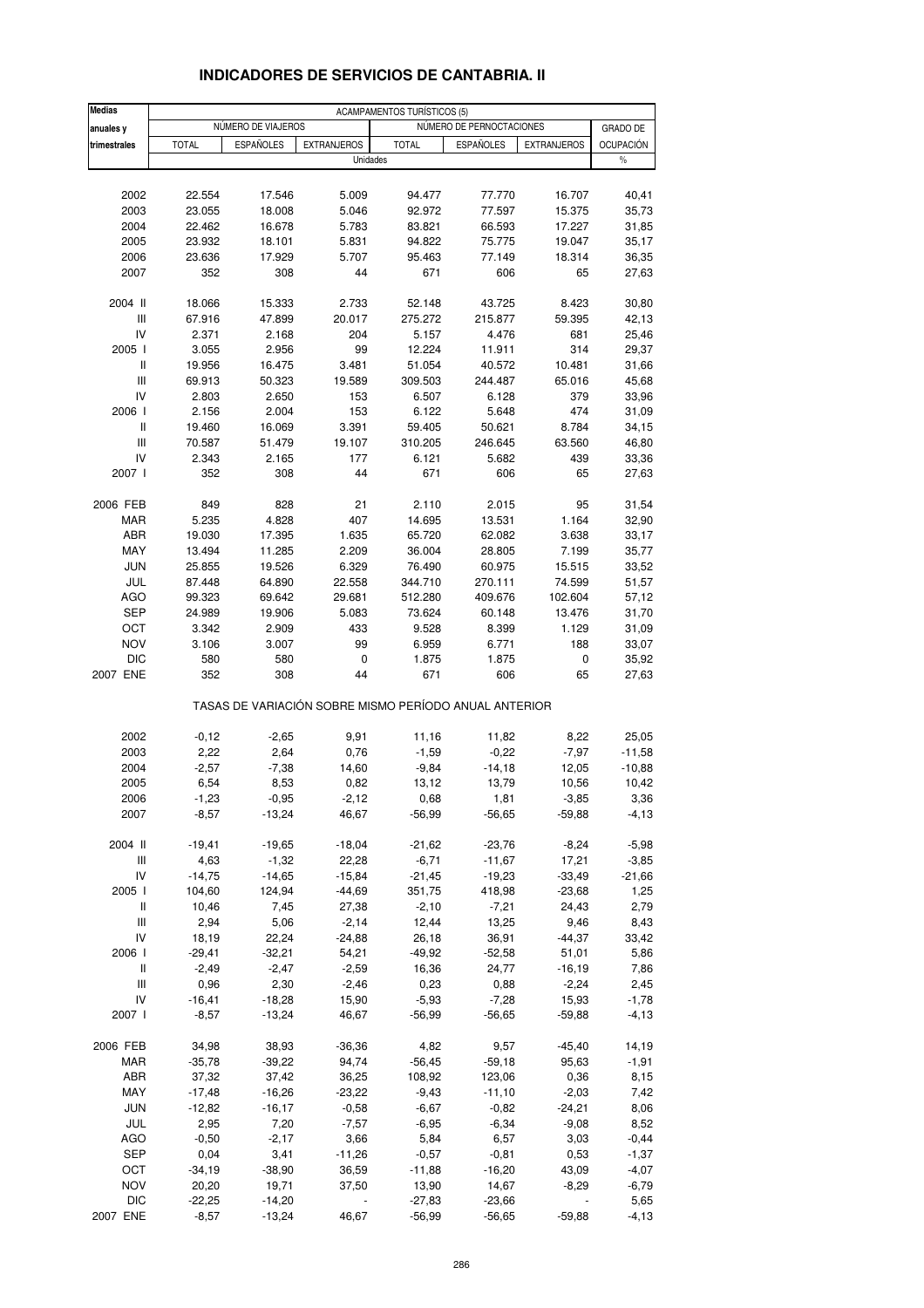| <b>Medias</b>                                 |                |                    |                                                       | APARTAMENTOS TURÍSTICOS (5) |                          |                    |                   |
|-----------------------------------------------|----------------|--------------------|-------------------------------------------------------|-----------------------------|--------------------------|--------------------|-------------------|
| anuales y                                     |                | NÚMERO DE VIAJEROS |                                                       |                             | NÚMERO DE PERNOCTACIONES |                    | <b>GRADO DE</b>   |
| trimestrales                                  | <b>TOTAL</b>   | <b>ESPAÑOLES</b>   | <b>EXTRANJEROS</b>                                    | <b>TOTAL</b>                | <b>ESPAÑOLES</b>         | <b>EXTRANJEROS</b> | <b>OCUPACIÓN</b>  |
|                                               |                |                    | Unidades                                              |                             |                          |                    | $\%$              |
|                                               |                |                    |                                                       |                             |                          |                    |                   |
| 2002                                          | 4.051          | 3.772              | 280                                                   | 21.017                      | 19.430                   | 1.588              | 30,99             |
| 2003                                          | 4.091          | 3.690              | 401                                                   | 20.417                      | 18.609                   | 1.808              | 27,58             |
| 2004                                          | 4.532          | 4.226              | 306                                                   | 22.921                      | 21.190                   | 1.731              | 27,74             |
| 2005                                          | 4.160          | 3.798              | 362                                                   | 24.107                      | 21.739                   | 2.368              | 24,70             |
| 2006<br>2007                                  | 4.649<br>905   | 4.333<br>773       | 316<br>132                                            | 25.486<br>6.870             | 22.778<br>4.327          | 2.708<br>2.543     | 25,89             |
|                                               |                |                    |                                                       |                             |                          |                    | 11,98             |
| 2004 II                                       | 5.185          | 4.829              | 356                                                   | 19.082                      | 17.301                   | 1.781              | 25,13             |
| Ш                                             | 9.132          | 8.564              | 568                                                   | 56.789                      | 53.276                   | 3.513              | 52,53             |
| IV                                            | 2.241          | 2.056              | 185                                                   | 10.334                      | 9.208                    | 1.126              | 18,61             |
| 2005 l                                        | 1.516          | 1.417              | 99                                                    | 8.866                       | 8.057                    | 809                | 14,22             |
| Ш<br>Ш                                        | 3.724<br>9.798 | 3.340<br>8.963     | 384<br>835                                            | 15.823<br>62.000            | 14.140<br>56.436         | 1.683<br>5.563     | 16,95<br>51,87    |
| IV                                            | 1.603          | 1.472              | 131                                                   | 9.740                       | 8.322                    | 1.417              | 15,74             |
| 2006                                          | 1.417          | 1.337              | 80                                                    | 9.467                       | 8.078                    | 1.389              | 15,93             |
| $\mathsf{I}$                                  | 4.425          | 4.047              | 378                                                   | 17.431                      | 14.692                   | 2.739              | 18,54             |
| Ш                                             | 10.192         | 9.559              | 632                                                   | 63.217                      | 58.561                   | 4.656              | 51,88             |
| IV                                            | 2.561          | 2.389              | 172                                                   | 11.829                      | 9.780                    | 2.050              | 17,20             |
| 2007 l                                        | 905            | 773                | 132                                                   | 6.870                       | 4.327                    | 2.543              | 11,98             |
| 2006 FEB                                      | 1.292          | 1.204              | 88                                                    | 8.822                       | 7.464                    | 1.358              | 15,96             |
| <b>MAR</b>                                    | 1.634          | 1.521              | 113                                                   | 10.825                      | 9.057                    | 1.768              | 16,95             |
| ABR                                           | 5.491          | 5.190              | 301                                                   | 18.659                      | 16.848                   | 1.811              | 21,79             |
| MAY                                           | 2.545          | 2.233              | 312                                                   | 9.815                       | 7.537                    | 2.278              | 11,08             |
| <b>JUN</b>                                    | 5.239          | 4.719              | 520                                                   | 23.818                      | 19.691                   | 4.127              | 22,74             |
| JUL                                           | 10.952         | 10.217             | 735                                                   | 63.811                      | 59.595                   | 4.216              | 52,07             |
| <b>AGO</b>                                    | 12.933         | 12.254             | 679                                                   | 91.995                      | 85.522                   | 6.473              | 73,04             |
| <b>SEP</b>                                    | 6.690          | 6.207              | 483                                                   | 33.844                      | 30.565                   | 3.279              | 30,52             |
| ОСТ                                           | 3.431          | 3.219              | 212                                                   | 13.721                      | 11.381                   | 2.340              | 18,60             |
| <b>NOV</b>                                    | 1.685          | 1.492              | 193                                                   | 8.996                       | 6.948                    | 2.048              | 13,42             |
| DIC<br>2007 ENE                               | 2.568<br>905   | 2.456<br>773       | 112<br>132                                            | 12.771<br>6.870             | 11.010<br>4.327          | 1.761<br>2.543     | 19,59<br>11,98    |
|                                               |                |                    | TASAS DE VARIACIÓN SOBRE MISMO PERÍODO ANUAL ANTERIOR |                             |                          |                    |                   |
|                                               |                |                    |                                                       |                             |                          |                    |                   |
| 2002<br>2003                                  | 43,05<br>0,97  | 44,71<br>$-2,18$   | 23,84<br>43,50                                        | 43,85<br>$-2,86$            | 47,00<br>$-4,23$         | 14,01<br>13,91     | 24,30<br>$-11,00$ |
| 2004                                          | 10,78          | 14,54              | $-23,80$                                              | 12,26                       | 13,87                    | $-4,25$            | 0,60              |
| 2005                                          | $-8,20$        | $-10, 12$          | 18,42                                                 | 5,18                        | 2,59                     | 36,78              | $-10,99$          |
| 2006                                          | 11,74          | 14,08              | $-12,84$                                              | 5,72                        | 4,78                     | 14,36              | 4,83              |
| 2007                                          | $-31,70$       | $-39,84$           | 230,00                                                | $-21,52$                    | $-43,91$                 | 144,52             | $-19,54$          |
|                                               |                |                    |                                                       |                             |                          |                    |                   |
| 2004 II<br>$\ensuremath{\mathsf{III}}\xspace$ | 18,50<br>6,89  | 25,97<br>8,39      | $-34,32$<br>$-11,48$                                  | 11,06<br>10,72              | 18,48<br>10,15           | $-30,96$<br>20,16  | 3,46<br>$-0,40$   |
| IV                                            | 9,23           | 13,74              | $-24,18$                                              | 30,70                       | 36,26                    | $-1,97$            | 2,63              |
| 2005 l                                        | $-3,40$        | $-2,61$            | $-13,41$                                              | 61,84                       | 62,01                    | 60,16              | $-3,24$           |
| Ш                                             | $-28,17$       | $-30,82$           | 7,77                                                  | $-17,08$                    | $-18,27$                 | $-5,48$            | $-32,55$          |
| $\ensuremath{\mathsf{III}}\xspace$            | 7,30           | 4,66               | 47,07                                                 | 9,17                        | 5,93                     | 58,35              | $-1,27$           |
| IV                                            | $-28,47$       | $-28,39$           | $-29,37$                                              | $-5,75$                     | $-9,62$                  | 25,84              | $-15,42$          |
| 2006 l                                        | $-6,55$        | $-5,69$            | $-18,86$                                              | 6,77                        | 0,26                     | 71,58              | 12,02             |
| Ш                                             | 18,82          | 21,17              | $-1,56$                                               | 10,16                       | 3,91                     | 62,73              | 9,34              |
| Ш                                             | 4,01           | 6,65               | $-24,30$                                              | 1,96                        | 3,76                     | $-16,31$           | 0,02              |
| IV                                            | 59,82          | 62,30              | 31,89                                                 | 21,46                       | 17,51                    | 44,61              | 9,32              |
| 2007 l                                        | $-31,70$       | $-39,84$           | 230,00                                                | $-21,52$                    | $-43,91$                 | 144,52             | $-19,54$          |
| 2006 FEB                                      | 6,08           | 7,69               | $-12,00$                                              | 31,32                       | 25,57                    | 75,45              | 31,57             |
| MAR                                           | $-29,20$       | $-30,80$           | 2,73                                                  | $-9,05$                     | $-18,09$                 | 109,23             | $-0,06$           |
| ABR                                           | 76,11          | 74,63              | 106,16                                                | 63,45                       | 57,05                    | 163,23             | 64,58             |
| MAY                                           | $-22,81$       | $-20,82$           | $-34,59$                                              | $-32,04$                    | $-40,26$                 | 24,82              | $-29,47$          |
| <b>JUN</b>                                    | 10,13          | 11,59              | $-1,52$                                               | 10,22                       | 3,23                     | 62,74              | 3,79              |
| JUL                                           | 1,72           | 2,37               | $-6,61$                                               | $-0,70$                     | 1,18                     | $-21,39$           | $-6,20$           |
| AGO<br><b>SEP</b>                             | 5,39<br>5,25   | 6,09<br>15,85      | $-5,83$<br>$-51,60$                                   | 4,50<br>0,42                | 2,93<br>11,88            | 30,90<br>$-48,62$  | $-1,42$<br>17,38  |
| OCT                                           | 53,58          | 64,82              | $-24,56$                                              | 21,21                       | 21,46                    | 20,00              | 12,52             |
| <b>NOV</b>                                    | 34,91          | 26,66              | 171,83                                                | $-1,63$                     | $-11,86$                 | 62,28              | $-15,01$          |
| DIC                                           | 93,81          | 91,13              | 180,00                                                | 45,89                       | 42,73                    | 69,33              | 31,56             |
| 2007 ENE                                      | $-31,70$       | $-39,84$           | 230,00                                                | $-21,52$                    | $-43,91$                 | 144,52             | -19,54            |

### **INDICADORES DE SERVICIOS DE CANTABRIA. III**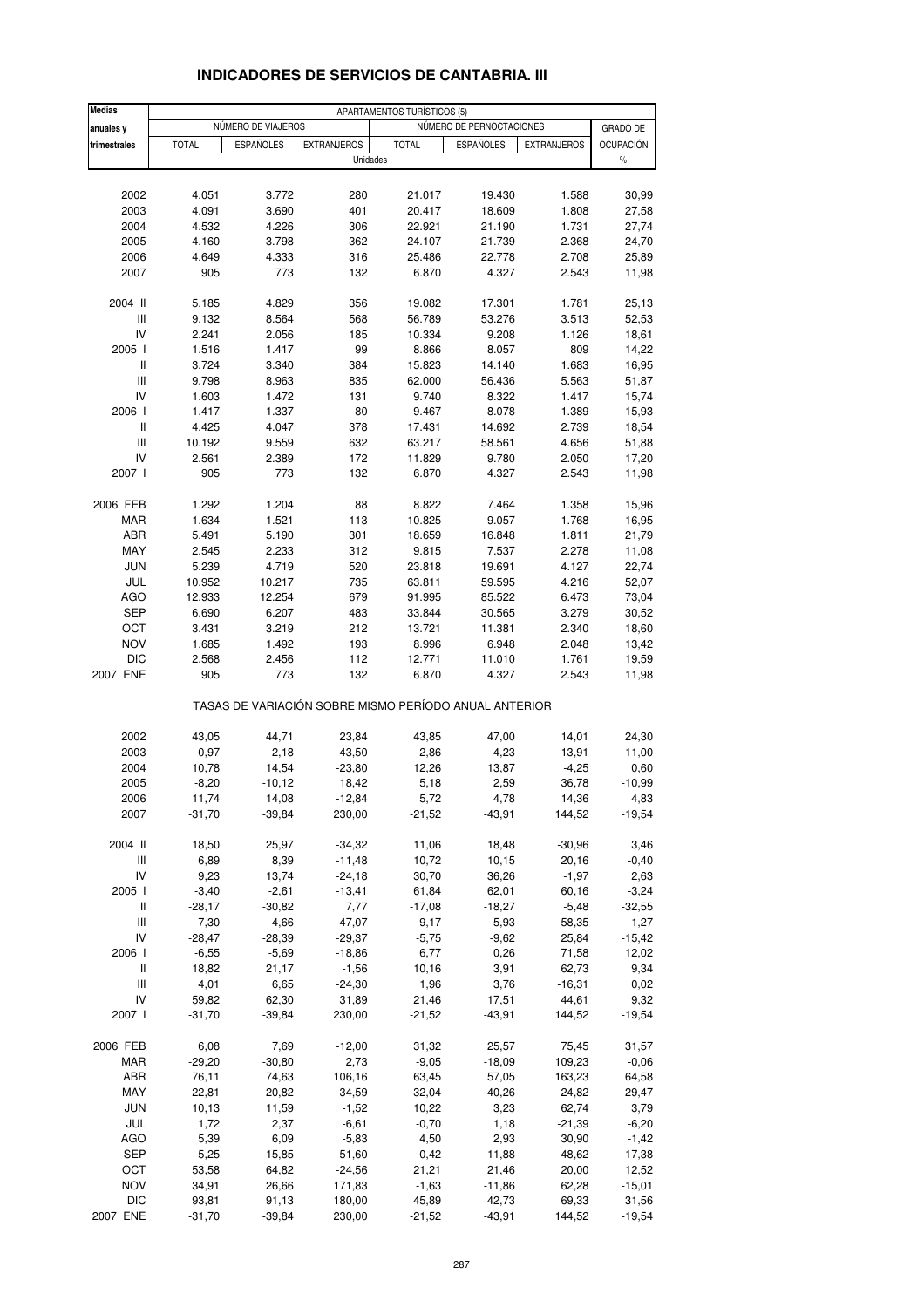| <b>Medias</b>                      |                  |                  |                  | TRANSPORTE AÉREO DE PASAJEROS                         |                      |            | CONSUMO           |
|------------------------------------|------------------|------------------|------------------|-------------------------------------------------------|----------------------|------------|-------------------|
| anuales y                          | <b>TOTAL</b>     |                  | <b>INTERIOR</b>  |                                                       | <b>INTERNACIONAL</b> |            | E.ELECTRICA       |
| trimestrales                       |                  | <b>TOTAL</b>     | <b>REGULAR</b>   | NO REGULAR                                            | <b>TOTAL</b>         | NO REGULAR | <b>SERVICIOS</b>  |
|                                    |                  |                  |                  | Unidades                                              |                      |            | Gwh               |
|                                    |                  |                  |                  |                                                       |                      |            |                   |
| 2002                               | 21.753           | 21.591           | 21.063           | 529                                                   | 162                  | 162        | 120,375           |
| 2003                               | 21.132           | 20.990           | 20.053           | 937                                                   | 142                  | 142<br>594 | 135,900           |
| 2004                               | 28.455<br>53.671 | 22.219           | 21.104           | 1.116<br>988                                          | 6.236                |            | 143,525           |
| 2005<br>2006                       | 54.069           | 27.605<br>31.218 | 26.616<br>30.078 | 1.139                                                 | 26.066<br>22.852     | 546<br>240 | 144,483<br>97,425 |
| 2007                               | 45.259           | 26.852           | 25.575           | 1.277                                                 | 18.407               | 214        |                   |
|                                    |                  |                  |                  |                                                       |                      |            |                   |
| 2004 II                            | 23.867           | 23.781           | 22.797           | 983                                                   | 87                   | 87         | 137,800           |
| Ш                                  | 25.366           | 22.978           | 22.826           | 152                                                   | 2.388                | 293        | 143,200           |
| IV                                 | 44.211           | 21.819           | 20.186           | 1.632                                                 | 22.392               | 1.920      | 146,400           |
| 2005 l                             | 47.886           | 23.610           | 22.172           | 1.438                                                 | 24.276               | 1.385      | 150,318           |
| Ш                                  | 56.632           | 30.446           | 29.125           | 1.320                                                 | 26.186               | 214        | 152,584           |
| Ш                                  | 59.960           | 29.387           | 29.283           | 104                                                   | 30.573               | 345        | 148,107           |
| IV                                 | 50.204           | 26.976           | 25.885           | 1.091                                                 | 23.228               | 242        | 126,924           |
| 2006                               | 45.940           | 26.456           | 24.815           | 1.641                                                 | 19.484               | 246        | 104,178           |
| Ш                                  | 56.059           | 32.092           | 31.118           | 974                                                   | 23.967               | 117        | 91,755            |
| $\ensuremath{\mathsf{III}}\xspace$ | 60.641           | 33.900           | 33.302           | 598                                                   | 26.741               | 301        | 95,616            |
| IV                                 | 53.637           | 32.423           | 31.079           | 1.344                                                 | 21.214               | 297        | 98,149            |
| 2007 l                             | 45.259           | 26.852           | 25.575           | 1.277                                                 | 18.407               | 214        |                   |
| 2006 FEB                           | 43.154           | 25.039           | 23.642           | 1.397                                                 | 18.115               | 0          |                   |
| <b>MAR</b>                         | 50.924           | 29.107           | 27.482           | 1.625                                                 | 21.817               | 342        |                   |
| ABR                                | 53.600           | 30.059           | 28.388           | 1.671                                                 | 23.541               | 96         |                   |
| MAY                                | 55.697           | 31.696           | 30.861           | 835                                                   | 24.001               | 35         |                   |
| <b>JUN</b>                         | 58.880           | 34.520           | 34.104           | 416                                                   | 24.360               | 220        |                   |
| JUL                                | 61.762           | 34.511           | 34.128           | 383                                                   | 27.251               | 56         |                   |
| <b>AGO</b>                         | 59.240           | 31.574           | 30.810           | 764                                                   | 27.666               | 523        |                   |
| <b>SEP</b>                         | 60.921           | 35.615           | 34.967           | 648                                                   | 25.306               | 323        |                   |
| ОСТ                                | 61.165           | 34.727           | 34.396           | 331                                                   | 26.438               | 111        |                   |
| <b>NOV</b>                         | 50.472           | 33.323           | 30.980           | 2.343                                                 | 17.149               | 737        |                   |
| <b>DIC</b>                         | 49.275           | 29.219           | 27.861           | 1.358                                                 | 20.056               | 42         |                   |
| 2007 ENE                           | 45.259           | 26.852           | 25.575           | 1.277                                                 | 18.407               | 214        |                   |
|                                    |                  |                  |                  | TASAS DE VARIACIÓN SOBRE MISMO PERÍODO ANUAL ANTERIOR |                      |            |                   |
| 2002                               | $-3,19$          | $-3,67$          | $-3,27$          | $-17,20$                                              | 185,48               | 185,48     | 6,36              |
| 2003                               | $-2,86$          | $-2,79$          | $-4,79$          | 77,20                                                 | $-12,28$             | $-12,28$   | 12,90             |
| 2004                               | 34,66            | 5,86             | 5,24             | 19,11                                                 |                      | 317,51     | 5,61              |
| 2005                               | 88,61            | 24,24            | 26,12            | $-11,42$                                              | 318,00               | $-8,06$    | 0,67              |
| 2006                               | 0,74             | 13,09            | 13,01            | 15,30                                                 | $-12,33$             | $-56,07$   | $-32,57$          |
| 2007                               | 3,47             | 6,46             | 9,67             | $-32,86$                                              | $-0,61$              | $-45,82$   |                   |
| 2004 II                            | 6,30             | 6,08             | 9,04             |                                                       | 138,53               | 138,53     | 3,22              |
| Ш                                  | 14,34            | 5,16             | 4,91             | $-34,85$<br>63,80                                     | 615,58               | $-12,09$   | 5,92              |
| IV                                 | 115,91           | 7,49             | 4,17             | 77,62                                                 |                      | 974,44     | 6,01              |
| 2005 l                             | 134,99           | 16,31            | 19,17            | $-15,13$                                              |                      |            | 2,47              |
| Ш                                  | 137,28           | 28,03            | 27,76            | 34,27                                                 |                      | 146,92     | 10,73             |
| $\ensuremath{\mathsf{III}}\xspace$ | 136,38           | 27,89            | 28,29            | $-31,95$                                              |                      | 17,61      | 3,43              |
| IV                                 | 13,56            | 23,64            | 28,23            | $-33,18$                                              | 3,73                 | $-87,41$   | $-13,30$          |
| 2006 l                             | $-4,06$          | 12,05            | 11,92            | 14,11                                                 | $-19,74$             | $-82,26$   | $-30,69$          |
| Ш                                  | $-1,01$          | 5,41             | 6,84             | $-26,23$                                              | $-8,47$              | $-45,33$   | $-39,87$          |
| Ш                                  | 1,14             | 15,36            | 13,72            | 477,17                                                | $-12,53$             | $-12,85$   | $-35,44$          |
| IV                                 | 6,84             | 20,19            | 20,06            | 23,23                                                 | $-8,67$              | 22,76      | $-22,67$          |
| 2007 l                             | 3,47             | 6,46             | 9,67             | $-32,86$                                              | $-0,61$              | $-45,82$   |                   |
|                                    |                  |                  |                  |                                                       |                      |            |                   |
| 2006 FEB                           | $-7,65$          | $-1,46$          | $-0,86$          | $-10,62$                                              | $-15,04$             |            |                   |
| MAR                                | $-5,45$          | 7,10             | 6,56             | 17,16                                                 | $-18,24$             | 108,54     |                   |
| ABR                                | $-2,01$          | 4,36             | 3,83             | 14,22                                                 | $-9,10$              | $-77,57$   |                   |
| MAY                                | $-0,70$          | 5,45             | 7,02             | $-31,56$                                              | $-7,79$              | 2,94       |                   |
| <b>JUN</b>                         | $-0,38$          | 6,29             | 9,31             | $-67,45$                                              | $-8,52$              | 22,22      |                   |
| JUL                                | $-2,06$          | 9,08             | 8,08             | 527,87                                                | $-13,27$             | $-87,13$   |                   |
| AGO                                | 1,66             | 19,88            | 17,28            |                                                       | $-13,37$             | 57,53      |                   |
| <b>SEP</b>                         | 4,06             | 18,00            | 16,55            | 258,01                                                | $-10,77$             | 20,52      |                   |
| OCT                                | 10,93            | 24,81            | 23,82            | 619,57                                                | $-3,21$              | $-81,31$   |                   |
| <b>NOV</b>                         | 4,57             | 23,85            | 25,02            | 10,16                                                 | $-19,70$             | 475,78     |                   |
| <b>DIC</b>                         | 4,38             | 11,54            | 11,01            | 23,57                                                 | $-4,55$              |            |                   |
| 2007 ENE                           | 3,47             | 6,46             | 9,67             | $-32,86$                                              | $-0,61$              | $-45,82$   |                   |

## **INDICADORES DE SERVICIOS DE CANTABRIA. IV**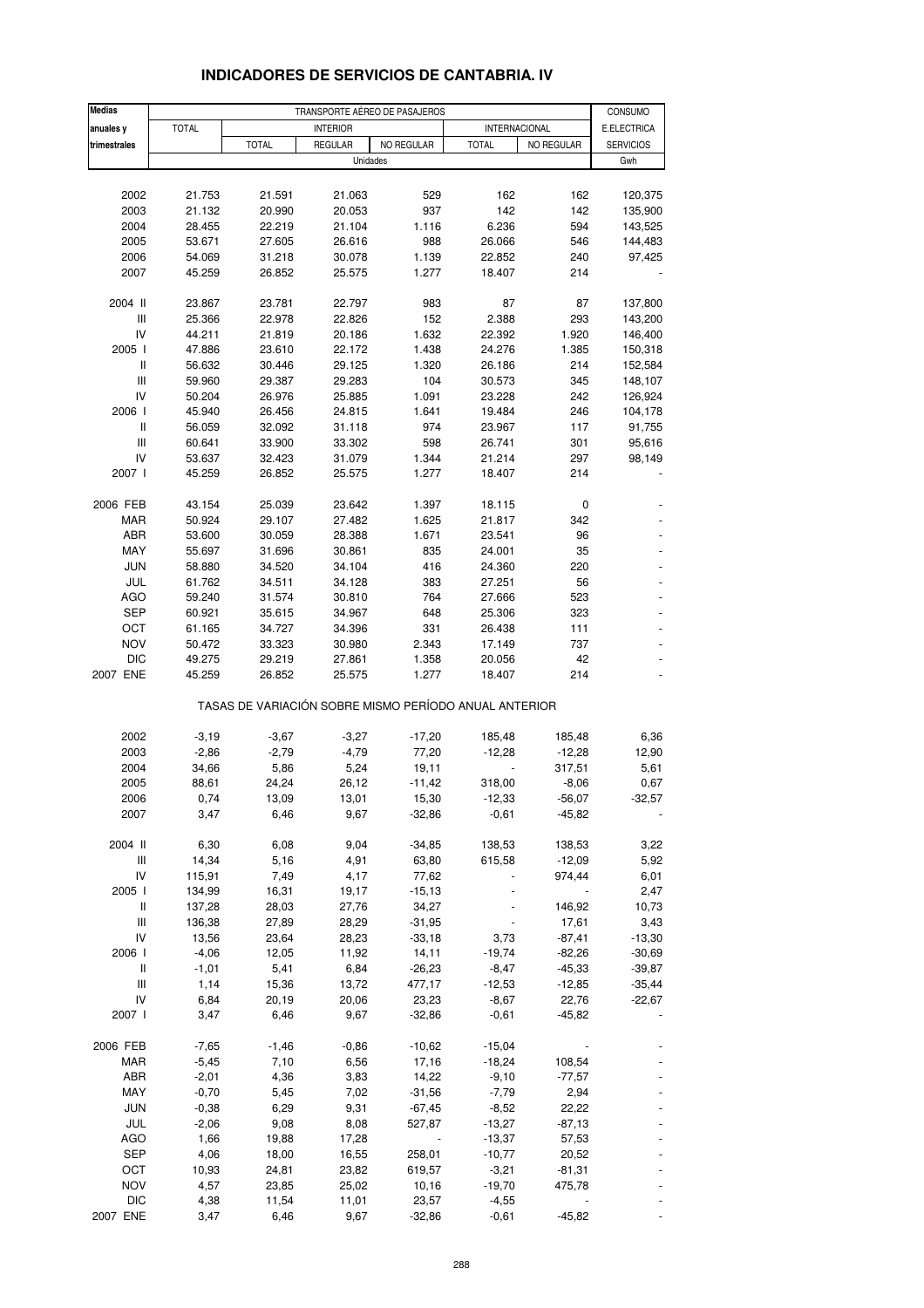| <b>Medias</b> |                  |                 | CONSUMO         |                                                       |                  |
|---------------|------------------|-----------------|-----------------|-------------------------------------------------------|------------------|
| anuales y     | IPI. INE         | <b>GASOLINA</b> | MATRICULACIÓN   | E. ELÉCTRICA                                          | <b>ÍNDICE</b>    |
| trimestrales  | <b>B.CONSUMO</b> | <b>AUTO</b>     | <b>TURISMOS</b> | USOS DOMEST.                                          | COMERC. MENOR    |
|               | <b>Base 2000</b> | Toneladas       | Unidades        | Gwh                                                   | <b>Base 2005</b> |
|               |                  |                 |                 |                                                       |                  |
| 2002          | 124,1            | 7.852           | 1.316           | 145,180                                               | 85,87            |
| 2003          | 134,9            | 8.173           | 1.374           | 150,460                                               | 91,52            |
| 2004          | 142,0            | 8.109           | 1.431           | 163,435                                               | 96,90            |
| 2005          | 152,0            | 7.594           | 1.433           | 166,443                                               | 100,00           |
| 2006          | 157,6            | 7.324           | 1.471           | 180,325                                               |                  |
|               |                  |                 |                 |                                                       | 106,07           |
| 2007          | 158,2            |                 | 1.361           |                                                       | 112,54           |
| 2004 II       | 136,7            | 8.148           | 1.497           | 157,870                                               | 93,07            |
| Ш             |                  |                 |                 | 148,590                                               |                  |
|               | 128,1            | 9.673           | 1.341           |                                                       | 103,69           |
| IV            | 170,8            | 7.572           | 1.497           | 157,920                                               | 101,94           |
| 2005 l        | 140,6            | 6.629           | 1.336           | 197,350                                               | 92,71            |
| Ш             | 146,1            | 7.547           | 1.491           | 167,460                                               | 95,74            |
| Ш             | 148,2            | 9.397           | 1.442           | 147,080                                               | 106,30           |
| IV            | 173,1            | 6.802           | 1.463           | 153,880                                               | 105,26           |
| 2006 l        | 160,7            | 6.439           | 1.502           | 235,970                                               | 95,49            |
| Ш             | 153,8            | 7.347           | 1.513           | 171,880                                               | 102,22           |
| Ш             | 140,0            | 8.705           | 1.401           | 154,180                                               | 114,17           |
|               |                  |                 |                 |                                                       |                  |
| IV            | 175,9            | 6.806           | 1.468           | 159,270                                               | 112,41           |
| 2007 l        | 158,2            |                 | 1.361           |                                                       | 112,54           |
| 2006 MAR      | 181,8            | 7.119           | 1.699           |                                                       | 95,07            |
| ABR           | 130,1            | 7.330           | 1.305           |                                                       |                  |
|               |                  |                 |                 |                                                       | 97,76            |
| MAY           | 170,5            | 7.402           | 1.549           |                                                       | 103,79           |
| <b>JUN</b>    | 160,9            | 7.308           | 1.685           |                                                       | 105,10           |
| JUL           | 139,0            | 8.575           | 1.542           |                                                       | 117,31           |
| AGO           | 128,6            | 9.906           | 1.474           |                                                       | 120,48           |
| SEP           | 152,5            | 7.634           | 1.188           |                                                       | 104,71           |
| ост           | 176,2            | 7.026           | 1.531           |                                                       | 103,81           |
| <b>NOV</b>    |                  |                 |                 |                                                       |                  |
|               | 194,1            | 6.466           | 1.447           |                                                       | 102,26           |
| DIC           | 157,4            | 6.927           | 1.427           |                                                       | 131,15           |
| 2007 ENE      | 158,2            |                 | 1.445           |                                                       | 112,54           |
| FEB           |                  |                 | 1.276           |                                                       |                  |
|               |                  |                 |                 | TASAS DE VARIACIÓN SOBRE MISMO PERÍODO ANUAL ANTERIOR |                  |
|               |                  |                 |                 |                                                       |                  |
| 2002          |                  | $-7,83$         | $-11,07$        | 6,75                                                  |                  |
| 2003          | 8,68             | 4,10            | 4,43            | 3,64                                                  | 6,58             |
| 2004          | 5,31             | $-0,79$         | 4,14            | 8,62                                                  | 5,87             |
| 2005          | 7,01             | $-6,35$         | 0,16            | 1,84                                                  | 3,20             |
| 2006          | 3,71             | $-3,55$         | 2,67            | 8,34                                                  | 6,07             |
| 2007          | $-0,88$          |                 | $-3,10$         |                                                       | 7,65             |
|               |                  |                 |                 |                                                       |                  |
| 2004 II       | 0,66             | $-1,92$         | 7,96            | 11,90                                                 | 5,60             |
| Ш             | 5,87             | $-4,64$         | 0,35            | 8,27                                                  | 4,49             |
| IV            | 9,42             | $-0,05$         | 2,07            | 6,44                                                  | 5,52             |
| 2005 l        | 6,11             | $-5,89$         | $-3,82$         | 4,22                                                  | 4,28             |
| Ш             | 6,85             | $-7,37$         | $-0,36$         | 6,07                                                  | 2,87             |
| Ш             | 15,69            | $-2,84$         | 7,53            | $-1,02$                                               | 2,52             |
| IV            | 1,33             | $-10,16$        | $-2,25$         | $-2,56$                                               | 3,25             |
| 2006 l        |                  |                 |                 |                                                       |                  |
|               | 14,35            | $-2,86$         | 12,48           | 19,57                                                 | 3,00             |
| Ш             | 5,29             | $-2,65$         | 1,45            | 2,64                                                  | 6,77             |
| Ш             | $-5,49$          | $-7,37$         | $-2,82$         | 4,83                                                  | 7,40             |
| IV            | 1,62             | 0,06            | 0,36            | 3,50                                                  | 6,80             |
| 2007 l        | $-0,88$          |                 | $-3,10$         |                                                       | 7,65             |
|               |                  |                 |                 |                                                       |                  |
| 2006 MAR      | 17,14            | $-7,07$         | 16,61           |                                                       | 0,44             |
| ABR           | $-5,86$          | 1,73            | $-13,35$        |                                                       | 3,53             |
| MAY           | 18,65            | $-2,77$         | 5,16            |                                                       | 8,96             |
| <b>JUN</b>    | 2,88             | $-6,58$         | 12,71           |                                                       | 7,76             |
| JUL           |                  | $-12,32$        |                 |                                                       | 5,98             |
|               | $-2,11$          |                 | 1,38            |                                                       |                  |
| <b>AGO</b>    | $-8,73$          | $-6,99$         | 0,14            |                                                       | 8,49             |
| <b>SEP</b>    | $-5,63$          | $-1,65$         | $-10,88$        |                                                       | 7,77             |
| OCT           | 3,28             | $-0,77$         | 5,22            |                                                       | 6,04             |
| <b>NOV</b>    | 0,21             | 0,91            | 2,62            |                                                       | 8,15             |
| DIC           | 1,55             | 0,13            | $-6,36$         |                                                       | 6,35             |
| 2007 ENE      | $-0,88$          |                 | 7,92            |                                                       | 7,65             |
| FEB           |                  |                 | $-13,14$        |                                                       |                  |
|               |                  |                 |                 |                                                       |                  |

## **INDICADORES DE DEMANDA DE CANTABRIA. I**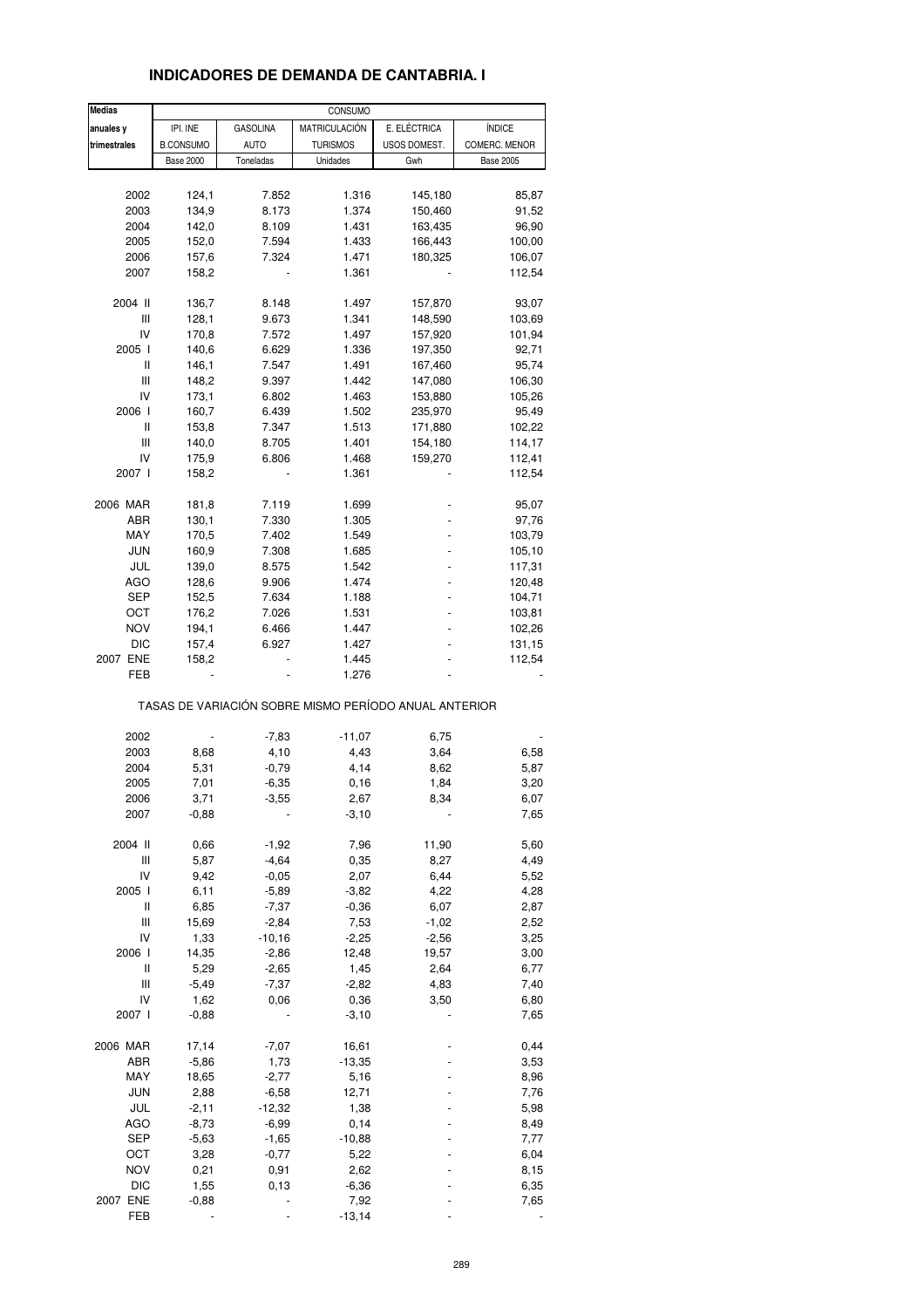| <b>INDICADORES DE DEMANDA DE CANTABRIA II</b> |
|-----------------------------------------------|
|-----------------------------------------------|

| <b>Medias</b>                         |                 |                      |                          | <b>INVERSIÓN</b> |                                                       |
|---------------------------------------|-----------------|----------------------|--------------------------|------------------|-------------------------------------------------------|
| anuales y                             |                 | IPI. INE             |                          | MATRICULACIÓN    | <b>INSCRIPCIÓN</b>                                    |
|                                       |                 |                      |                          |                  |                                                       |
| trimestrales                          | <b>B.EQUIPO</b> | <b>B.INTERMEDIOS</b> | <b>ENERGÍA</b>           | VEHÍCULOS CARGA  | MAQUINARIA AGRICOLA                                   |
|                                       |                 | <b>Base 2000</b>     |                          |                  | Unidades                                              |
|                                       |                 |                      |                          |                  |                                                       |
| 2002                                  | 93,5            | 100,1                | 88,4                     | 255              | 17                                                    |
| 2003                                  | 90,8            | 97,2                 | 86,8                     | 283              | 15                                                    |
| 2004                                  | 101,1           | 100,5                | 101,4                    | 315              | 10                                                    |
| 2005                                  | 108,1           | 100,2                | 108,0                    | 356              | 15                                                    |
| 2006                                  | 116,4           | 105,4                | 105,1                    | 378              | 15                                                    |
| 2007                                  | 123,0           | 108,0                | 106,5                    | 318              | 15                                                    |
|                                       |                 |                      |                          |                  |                                                       |
| 2004 II                               | 108,6           | 110,5                | 100,9                    | 320              | 13                                                    |
| Ш                                     | 92,8            | 93,9                 | 94,2                     | 295              | 11                                                    |
| IV                                    | 105,5           | 97,7                 | 104,6                    | 323              | 9                                                     |
| 2005 l                                | 105,2           | 98,6                 | 116,0                    | 332              | $\overline{7}$                                        |
| Ш                                     | 122,3           | 111,6                | 109,8                    | 372              | 16                                                    |
| Ш                                     | 97,7            | 92,7                 | 100,1                    | 354              | 20                                                    |
| IV                                    | 107,2           | 97,7                 | 106,2                    | 364              | 16                                                    |
| 2006                                  | 122,0           | 109,0                | 108,1                    | 369              | 10                                                    |
|                                       |                 |                      |                          |                  | 14                                                    |
| Ш                                     | 122,2           | 117,9                | 105,8                    | 426              |                                                       |
| Ш                                     | 104,4           | 93,4                 | 98,3                     | 343              | 22                                                    |
| IV                                    | 117,2           | 101,3                | 108,2                    | 373              | 13                                                    |
| 2007 l                                | 123,0           | 108,0                | 106,5                    | 318              | 15                                                    |
|                                       |                 |                      |                          |                  |                                                       |
| 2006 MAR                              | 135,4           | 117,8                | 119,0                    | 467              | 18                                                    |
| ABR                                   | 111,3           | 105,0                | 108,4                    | 404              | 16                                                    |
| MAY                                   | 124,6           | 127,7                | 107,9                    | 439              | $\boldsymbol{9}$                                      |
| <b>JUN</b>                            | 130,6           | 121,0                | 101,1                    | 436              | 18                                                    |
| JUL                                   | 118,0           | 102,3                | 99,0                     | 356              | 26                                                    |
| AGO                                   | 84,8            | 73,3                 | 93,5                     | 375              | 28                                                    |
| SEP                                   | 110,3           | 104,6                | 102,5                    | 299              | 13                                                    |
| OCT                                   | 112,7           | 109,1                | 107,6                    | 375              | 16                                                    |
| <b>NOV</b>                            |                 |                      |                          | 361              | 15                                                    |
|                                       | 126,0           | 107,7                | 102,9                    |                  |                                                       |
| <b>DIC</b>                            | 112,9           | 87,0                 | 114,0                    | 382              | 8                                                     |
| 2007 ENE                              | 123,0           | 108,0                | 106,5                    | 343              | 15                                                    |
| FEB                                   |                 |                      |                          | 292              |                                                       |
|                                       |                 |                      |                          |                  | TASAS DE VARIACIÓN SOBRE MISMO PERÍODO ANUAL ANTERIOR |
|                                       |                 |                      |                          |                  |                                                       |
| 2002                                  |                 |                      | $\overline{\phantom{m}}$ | $-0,62$          | 24,55                                                 |
| 2003                                  | $-2,85$         | $-2,87$              | $-1,84$                  | 10,89            | $-13,94$                                              |
| 2004                                  | 11,32           | 3,36                 | 16,79                    | 11,44            | $-32,96$                                              |
| 2005                                  | 6,99            | $-0,30$              | 6,55                     | 12,91            | 48,33                                                 |
| 2006                                  | 7,68            | 5,21                 | $-2,69$                  | 6,21             | 0,00                                                  |
| 2007                                  | 9,33            | 3,65                 | 8,78                     | $-0,63$          | 200,00                                                |
|                                       |                 |                      |                          |                  |                                                       |
| 2004 II                               | 16,27           | 6,49                 | 25,61                    | 1,05             | $-11,36$                                              |
| $\begin{array}{c} \hline \end{array}$ | 16,73           | 7,97                 | 28,50                    | 13,62            | $-15,38$                                              |
| IV                                    | 6,53            | 1,77                 | 26,13                    | 20,85            | $-35,00$                                              |
| 2005 l                                | 8,12            | $-1,20$              | 9,68                     | 2,68             | $-9,09$                                               |
| Ш                                     | 12,61           | 1,06                 | 8,82                     | 16,48            | 23,08                                                 |
| Ш                                     | 5,32            | $-1,24$              | 6,23                     | 20,25            | 84,85                                                 |
| IV                                    | 1,64            | 0,00                 | 1,50                     | 12,91            | 88,46                                                 |
| 2006                                  | 15,90           | 10,51                | $-6,78$                  | 11,16            | 45,00                                                 |
| $\mathop{  }$                         | $-0,14$         | 5,61                 | $-3,61$                  | 14,50            | $-10,42$                                              |
| $\mathop{\rm III}\nolimits$           | 6,79            | 0,72                 | $-1,76$                  | $-3,10$          | 9,84                                                  |
|                                       |                 |                      |                          |                  |                                                       |
| IV                                    | 9,33            | 3,65                 | 1,88                     | 2,29             | $-20,41$                                              |
| 2007 l                                | 9,33            | 3,65                 | 8,78                     | $-0,63$          | 200,00                                                |
|                                       |                 |                      |                          |                  |                                                       |
| 2006 MAR                              | 20,36           | 13,16                | $-11,26$                 | 31,55            | 800,00                                                |
| ABR                                   | $-6,39$         | $-3,05$              | $-2,78$                  | 9,78             | 14,29                                                 |
| MAY                                   | 4,79            | 12,21                | $-7,38$                  | 9,75             | $-50,00$                                              |
| <b>JUN</b>                            | 1,08            | 7,27                 | $-0,20$                  | 24,93            | 12,50                                                 |
| JUL                                   | 1,81            | $-3,85$              | $-0,70$                  | $-10,78$         | 8,33                                                  |
| <b>AGO</b>                            | 28,10           | 11,74                | $-3,41$                  | 12,28            | 27,27                                                 |
| <b>SEP</b>                            | $-0,72$         | $-1,51$              | $-1,25$                  | $-9,39$          | $-13,33$                                              |
| OCT                                   | 8,05            | 7,70                 | $-2,27$                  | 27,12            | $-33,33$                                              |
| <b>NOV</b>                            | 8,34            | $-0,09$              | $-10,37$                 | $-2,70$          | 36,36                                                 |
| <b>DIC</b>                            | 11,78           | 3,57                 | 21,79                    | $-10,54$         | $-42,86$                                              |
| 2007 ENE                              | 9,33            | 3,65                 | 8,78                     | 6,85             | 200,00                                                |
| FEB                                   |                 |                      |                          | $-8,18$          |                                                       |
|                                       |                 |                      |                          |                  |                                                       |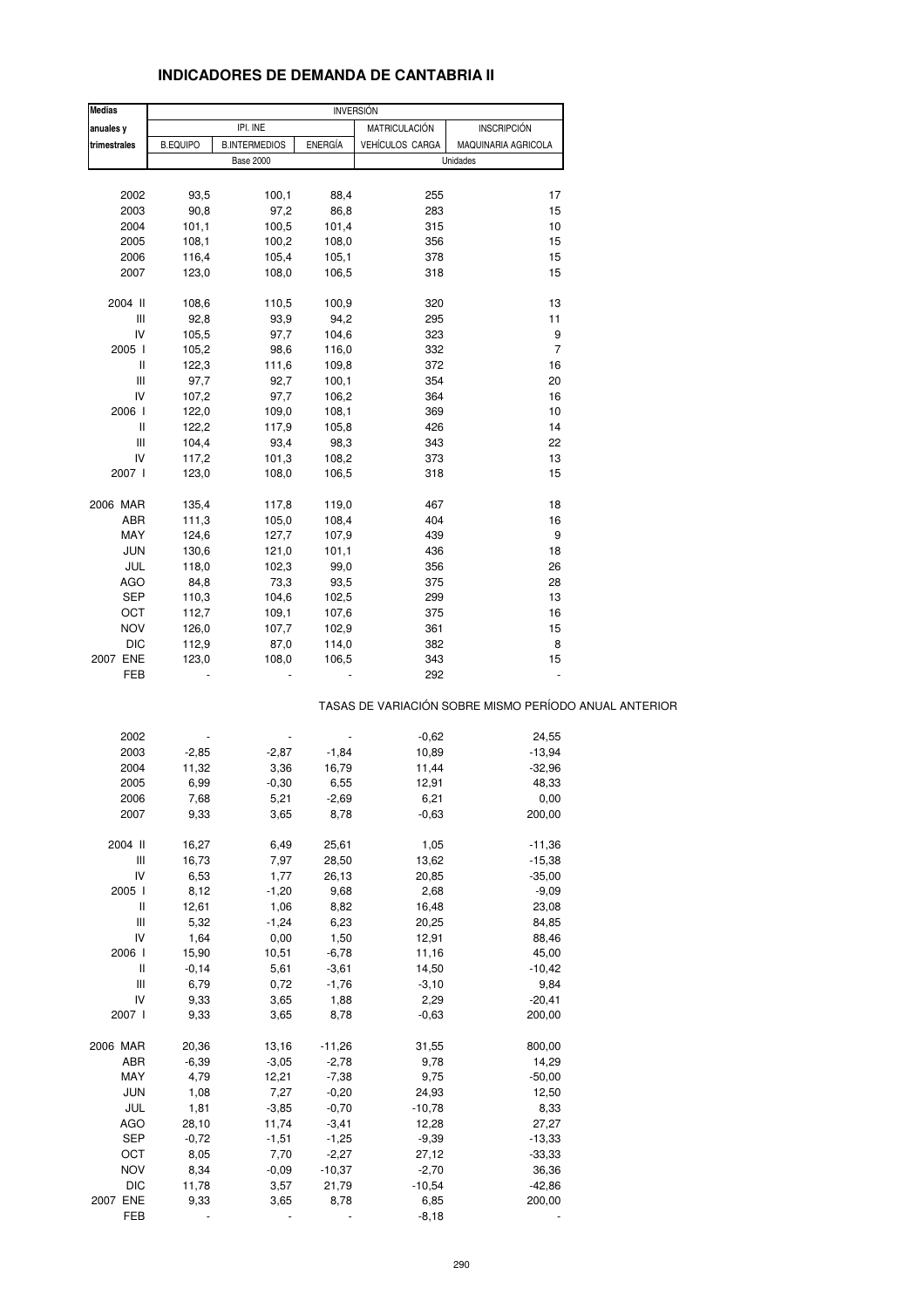# **INDICADORES DEL MERCADO DE TRABAJO DE CANTABRIA. I**

| <b>Medias</b>                      |              | POBLACIÓN ACTIVA (9) |                |                   |                     | POBLACIÓN OCUPADA (9)                                 |              |                  |
|------------------------------------|--------------|----------------------|----------------|-------------------|---------------------|-------------------------------------------------------|--------------|------------------|
| anuales y                          |              |                      |                |                   |                     |                                                       |              |                  |
| trimestrales                       | <b>TOTAL</b> | <b>VARONES</b>       | <b>MUJERES</b> | <b>TOTAL</b>      | AGRICULT.           | <b>INDUSTRIA</b>                                      | CONSTRUC.    | <b>SERVICIOS</b> |
|                                    |              |                      |                | Miles de personas |                     |                                                       |              |                  |
|                                    |              |                      |                |                   |                     |                                                       |              |                  |
| 2001                               | 226,953      | 138,253              | 88,703         | 207,233           | 15,340              | 41,925                                                | 25,588       | 124,380          |
| 2002                               | 233,520      | 143,818              | 89,703         | 210,043           | 13,918              | 43,138                                                | 27,823       | 125,170          |
| 2003                               | 244,995      | 148,723              | 96,270         | 219,160           | 13,748              | 44,733                                                | 28,720       | 131,960          |
| 2004                               | 251,390      | 151,205              | 100,183        | 224,895           | 12,835              | 46,915                                                | 28,450       | 136,695          |
| 2005                               | 261,400      | 154,150              | 107,250        | 239,150           | 13,925              | 42,050                                                | 30,575       | 152,625          |
| 2006                               | 267,250      | 154,175              | 113,075        | 249,700           | 10,425              | 43,400                                                | 35,250       | 160,675          |
| 2004 l                             | 249,480      | 151,060              | 98,420         | 220,740           | 13,870              | 48,330                                                | 26,930       | 131,610          |
| $\mathsf{I}$                       | 251,040      | 151,280              | 99,750         | 225,430           | 13,490              | 46,420                                                | 28,810       | 136,710          |
| $\mathsf{III}$                     | 252,600      | 151,090              | 101,510        | 229,390           | 12,650              | 46,920                                                | 29,200       | 140,630          |
| IV                                 | 252,440      | 151,390              | 101,050        | 224,020           | 11,330              | 45,990                                                | 28,860       | 137,830          |
| 2005 l                             | 255,600      | 153,700              | 101,900        | 230,700           | 13,600              | 43,300                                                | 27,500       | 146,300          |
| $\mathsf{I}$                       | 259,200      | 152,700              | 106,500        | 235,600           | 14,500              | 43,200                                                | 32,600       | 145,300          |
| III                                | 264,900      | 156,500              | 108,400        | 245,900           | 14,400              | 41,500                                                | 31,500       | 158,500          |
| IV                                 | 265,900      | 153,700              | 112,200        | 244,400           | 13,200              | 40,200                                                | 30,700       | 160,400          |
| 2006                               | 264,900      | 153,600              | 111,400        | 245,900           | 12,100              | 41,900                                                | 32,400       | 159,400          |
| $\mathsf{I}$                       | 265,100      | 153,200              | 111,800        | 247,300           | 11,500              | 39,900                                                | 36,900       | 159,100          |
| III                                | 269,400      | 155,500              | 113,900        | 252,200           | 9,200               | 45,800                                                | 36,100       | 161,200          |
| IV                                 | 269,600      | 154,400              | 115,200        | 253,400           | 8,900               | 46,000                                                | 35,600       | 163,000          |
| 2006 ENE                           |              |                      |                |                   |                     |                                                       |              |                  |
| FEB                                |              |                      |                |                   |                     |                                                       |              |                  |
| <b>MAR</b>                         |              |                      |                |                   |                     |                                                       |              |                  |
| <b>ABR</b>                         |              |                      |                |                   |                     |                                                       |              |                  |
| MAY                                |              |                      |                |                   |                     |                                                       |              |                  |
| <b>JUN</b>                         |              |                      |                |                   |                     |                                                       |              |                  |
| JUL                                |              |                      |                |                   |                     |                                                       |              |                  |
| AGO                                |              |                      |                |                   |                     |                                                       |              |                  |
| <b>SEP</b>                         |              |                      |                |                   |                     |                                                       |              |                  |
| OCT                                |              |                      |                |                   |                     |                                                       |              |                  |
| <b>NOV</b>                         |              |                      |                |                   |                     |                                                       |              |                  |
| <b>DIC</b>                         |              |                      |                |                   |                     |                                                       |              |                  |
|                                    |              |                      |                |                   |                     | TASAS DE VARIACIÓN SOBRE MISMO PERÍODO ANUAL ANTERIOR |              |                  |
|                                    |              |                      |                |                   |                     |                                                       |              |                  |
| 2001                               | 2,64         | 1,00                 | 5,32           | 8,17              | 8,85                | 2,28                                                  | 7,13         | 10,44            |
| 2002                               | 2,89         | 4,03                 | 1,13           | 1,36              | $-9,27$             | 2,89                                                  | 8,73         | 0,64             |
| 2003                               | 4,91         | 3,41                 | 7,32           | 4,34              | $-1,22$             | 3,70                                                  | 3,23         | 5,42             |
| 2004                               | 2,61         | 1,67                 | 4,06           | 2,62              | $-6,64$             | 4,88                                                  | $-0,94$      | 3,59             |
| 2005                               | 3,98         | 1,95                 | 7,05           | 6,34              | 8,49                | $-10,37$                                              | 7,47         | 11,65            |
| 2006                               | 2,24         | 0,02                 | 5,43           | 4,41              | $-25,13$            | 3,21                                                  | 15,29        | 5,27             |
|                                    |              |                      |                |                   |                     |                                                       |              |                  |
| 2004 l                             | 5,89         | 5,64                 | 6,27           | 4,37              | 1,02                | 12,55                                                 | $-4,33$      | 3,90             |
| $\, \parallel$                     | 2,84         | 2,06                 | 4,06           | 3,13              | 4,82                | 8,13                                                  | $-2,73$      | 2,66             |
| $\ensuremath{\mathsf{III}}\xspace$ | 1,11         | $-0,85$              | 4,18           | 3,34              | $-12,64$            | 2,36                                                  | 3,00         | 5,50             |
| ${\sf IV}$<br>2005 l               | 0,80<br>2,45 | 0,08<br>1,75         | 1,90<br>3,54   | $-0,25$<br>4,51   | $-18,55$<br>$-1,95$ | $-2,60$<br>$-10,41$                                   | 0,35<br>2,12 | 2,32<br>11,16    |
| $\, \parallel$                     | 3,25         | 0,94                 | 6,77           | 4,51              | 7,49                | $-6,94$                                               | 13,16        | 6,28             |
| $\ensuremath{\mathsf{III}}\xspace$ | 4,87         | 3,58                 | 6,79           | 7,20              | 13,83               | $-11,55$                                              | 7,88         | 12,71            |
| IV                                 | 5,33         | 1,53                 | 11,03          | 9,10              | 16,50               | $-12,59$                                              | 6,38         | 16,38            |
| 2006                               | 3,64         | $-0,07$              | 9,32           | 6,59              | $-11,03$            | $-3,23$                                               | 17,82        | 8,95             |
| $\, \parallel$                     | 2,28         | 0,33                 | 4,98           | 4,97              | $-20,69$            | $-7,64$                                               | 13,19        | 9,50             |
| $\ensuremath{\mathsf{III}}\xspace$ | 1,70         | $-0,64$              | 5,07           | 2,56              | $-36,11$            | 10,36                                                 | 14,60        | 1,70             |
| IV                                 | 1,39         | 0,46                 | 2,67           | 3,68              | $-32,58$            | 14,43                                                 | 15,96        | 1,62             |
|                                    |              |                      |                |                   |                     |                                                       |              |                  |
| 2006 ENE                           |              |                      |                |                   |                     |                                                       |              |                  |
| FEB                                |              |                      |                |                   |                     |                                                       |              |                  |
| MAR                                |              |                      |                |                   |                     |                                                       |              |                  |
| ABR                                |              |                      |                |                   |                     |                                                       |              |                  |
| MAY                                |              |                      |                |                   |                     |                                                       |              |                  |
| <b>JUN</b>                         |              |                      |                |                   |                     |                                                       |              |                  |
| JUL<br><b>AGO</b>                  |              |                      |                |                   |                     |                                                       |              |                  |
| <b>SEP</b>                         |              |                      |                |                   |                     |                                                       |              |                  |
| OCT                                |              |                      |                |                   |                     |                                                       |              |                  |
| <b>NOV</b>                         |              |                      |                |                   |                     |                                                       |              |                  |
| <b>DIC</b>                         |              |                      |                |                   |                     |                                                       |              |                  |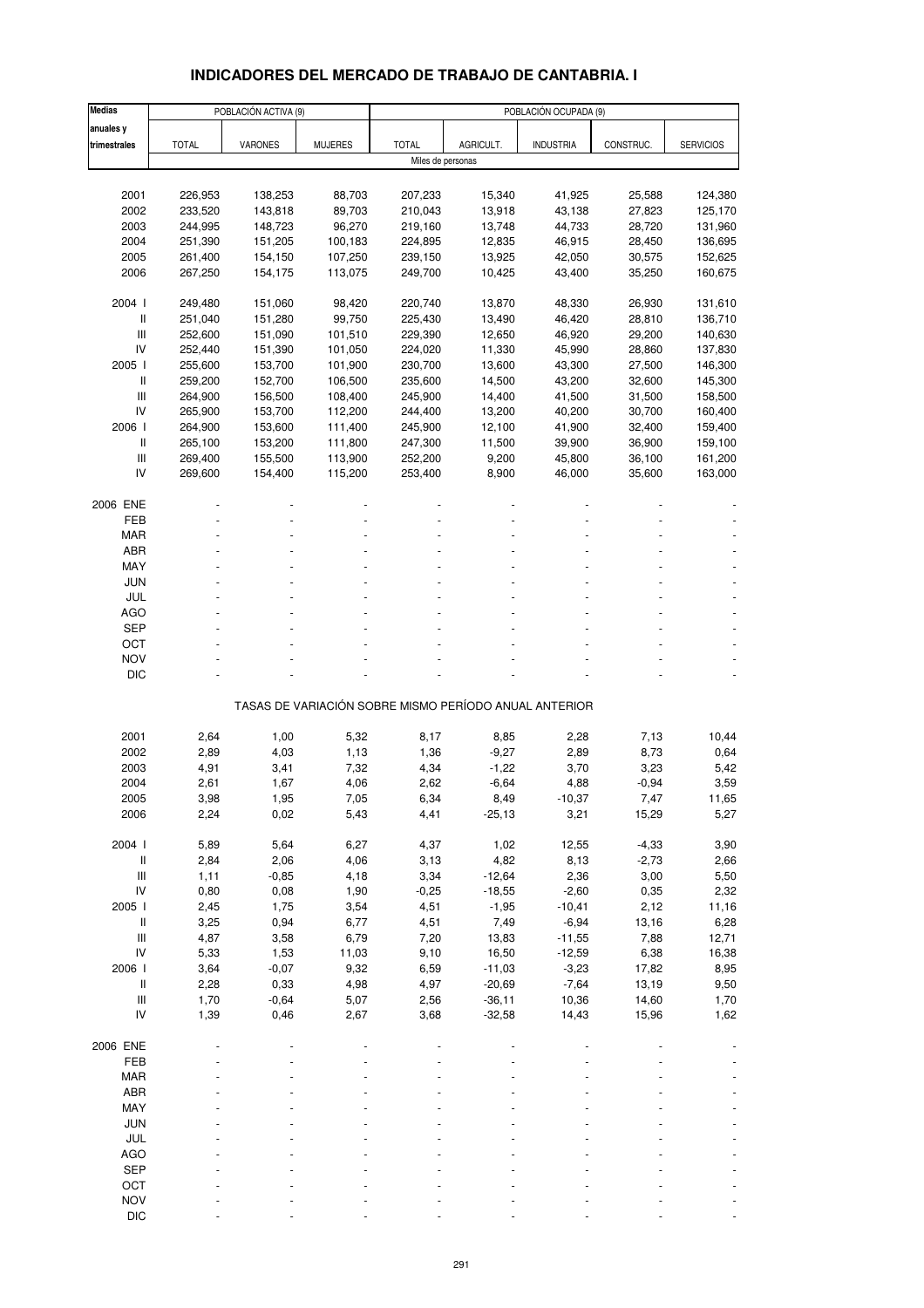## **INDICADORES DEL MERCADO DE TRABAJO DE CANTABRIA. II**

| <b>Medias</b>                      | POBLACIÓN ASALARIADA (9) |           |                   |                                                       |                  |  |
|------------------------------------|--------------------------|-----------|-------------------|-------------------------------------------------------|------------------|--|
| anuales y                          |                          |           |                   |                                                       |                  |  |
| trimestrales                       | <b>TOTAL</b>             | AGRICULT. | <b>INDUSTRIA</b>  | CONSTRUC.                                             | <b>SERVICIOS</b> |  |
|                                    |                          |           | Miles de Personas |                                                       |                  |  |
|                                    |                          |           |                   |                                                       |                  |  |
| 2001                               | 160,583                  | 2,713     | 38,748            | 20,335                                                | 98,788           |  |
| 2002                               | 166,100                  | 3,058     | 39,318            | 23,095                                                | 100,630          |  |
| 2003                               | 174,435                  | 3,310     | 42,160            | 22,565                                                | 106,400          |  |
| 2004                               | 176,843                  | 3,008     | 43,323            | 21,870                                                | 108,643          |  |
| 2005                               | 187,750                  | 2,650     | 38,000            | 23,800                                                | 123,300          |  |
| 2006                               | 202,900                  | 2,275     | 40,175            | 27,550                                                | 132,900          |  |
|                                    |                          |           |                   |                                                       |                  |  |
| 2004 l                             | 173,420                  | 3,680     | 45,300            | 20,470                                                | 103,970          |  |
| Ш                                  | 174,250                  | 2,750     | 42,760            | 21,820                                                | 106,920          |  |
| Ш                                  | 180,890                  | 3,000     | 43,050            | 22,520                                                | 112,320          |  |
| IV                                 | 178,810                  | 2,600     | 42,180            | 22,670                                                | 111,360          |  |
| 2005                               | 177,700                  | 2,000     | 38,700            | 20,900                                                | 116,100          |  |
| Ш                                  | 184,500                  | 2,800     | 39,000            | 24,400                                                | 118,300          |  |
|                                    |                          |           |                   |                                                       |                  |  |
| Ш                                  | 196,900                  | 2,900     | 38,000            | 25,900                                                | 130,100          |  |
| IV                                 | 191,900                  | 2,900     | 36,300            | 24,000                                                | 128,700          |  |
| 2006                               | 200,400                  | 2,600     | 38,500            | 26,700                                                | 132,600          |  |
| Ш                                  | 200,200                  | 2,400     | 36,700            | 27,600                                                | 133,500          |  |
| Ш                                  | 205,700                  | 2,500     | 42,600            | 28,100                                                | 132,500          |  |
| IV                                 | 205,300                  | 1,600     | 42,900            | 27,800                                                | 133,000          |  |
|                                    |                          |           |                   |                                                       |                  |  |
| 2006 ENE                           |                          |           |                   |                                                       |                  |  |
| FEB                                |                          |           |                   |                                                       |                  |  |
| MAR                                |                          |           |                   |                                                       |                  |  |
| ABR                                |                          |           |                   |                                                       |                  |  |
| MAY                                |                          |           |                   |                                                       |                  |  |
| JUN                                |                          |           |                   |                                                       |                  |  |
| JUL                                |                          |           |                   |                                                       |                  |  |
| AGO                                |                          |           |                   |                                                       |                  |  |
| SEP                                |                          |           |                   |                                                       |                  |  |
| ост                                |                          |           |                   |                                                       |                  |  |
| NOV                                |                          |           |                   |                                                       |                  |  |
| DIC                                |                          |           |                   |                                                       |                  |  |
|                                    |                          |           |                   | TASAS DE VARIACIÓN SOBRE MISMO PERÍODO ANUAL ANTERIOR |                  |  |
|                                    |                          |           |                   |                                                       |                  |  |
| 2001                               | 9,52                     | $-6,87$   | 1,33              | 13,79                                                 | 12,76            |  |
| 2002                               | 3,44                     | 12,72     | 1,47              | 13,57                                                 | 1,87             |  |
| 2003                               | 5,02                     | 8,26      | 7,23              | $-2,29$                                               | 5,73             |  |
| 2004                               | 1,38                     | $-9,14$   | 2,76              | $-3,08$                                               | 2,11             |  |
|                                    |                          |           |                   |                                                       |                  |  |
| 2005                               | 6,17                     | -11,89    | -12,29            | 8,82                                                  | 13,49            |  |
| 2006                               | 8,07                     | -14,15    | 5,72              | 15,76                                                 | 7,79             |  |
| 2004 l                             | 2,74                     | 0,55      | 11,96             | $-8,74$                                               | 1,69             |  |
| $\sf II$                           |                          |           |                   |                                                       |                  |  |
|                                    | $-0,67$                  | 1,10      | 5,04              | $-8,97$                                               | $-1,02$          |  |
| $\ensuremath{\mathsf{III}}\xspace$ | 3,67                     | $-12,28$  | $-0,37$           | 4,50                                                  | 5,65             |  |
| IV                                 | $-0, 13$                 | $-24,42$  | $-4,70$           | 1,61                                                  | 2,14             |  |
| 2005 l                             | 2,47                     | $-45,65$  | $-14,57$          | 2,10                                                  | 11,67            |  |
| $\sf II$                           | 5,88                     | 1,82      | $-8,79$           | 11,82                                                 | 10,64            |  |
| $\begin{array}{c} \Pi \end{array}$ | 8,85                     | $-3,33$   | $-11,73$          | 15,01                                                 | 15,83            |  |
| IV                                 | 7,32                     | 11,54     | $-13,94$          | 5,87                                                  | 15,57            |  |
| 2006                               | 12,77                    | 30,00     | $-0,52$           | 27,75                                                 | 14,21            |  |
| Ш                                  | 8,51                     | $-14,29$  | $-5,90$           | 13,11                                                 | 12,85            |  |
| Ш                                  | 4,47                     | $-13,79$  | 12,11             | 8,49                                                  | 1,84             |  |
| IV                                 | 6,98                     | $-44,83$  | 18,18             | 15,83                                                 | 3,34             |  |
|                                    |                          |           |                   |                                                       |                  |  |
| 2006 ENE                           |                          |           |                   |                                                       |                  |  |
| FEB                                |                          |           |                   |                                                       |                  |  |
| MAR                                |                          |           |                   |                                                       |                  |  |
| ABR                                |                          |           |                   |                                                       |                  |  |
| MAY                                |                          |           |                   |                                                       |                  |  |
|                                    |                          |           |                   |                                                       |                  |  |
| <b>JUN</b>                         |                          |           |                   |                                                       |                  |  |
| JUL                                |                          |           |                   |                                                       |                  |  |
| AGO                                |                          |           |                   |                                                       |                  |  |
| <b>SEP</b>                         |                          |           |                   |                                                       |                  |  |
| OCT                                |                          |           |                   |                                                       |                  |  |
| <b>NOV</b>                         |                          |           |                   |                                                       |                  |  |
| <b>DIC</b>                         |                          |           |                   |                                                       |                  |  |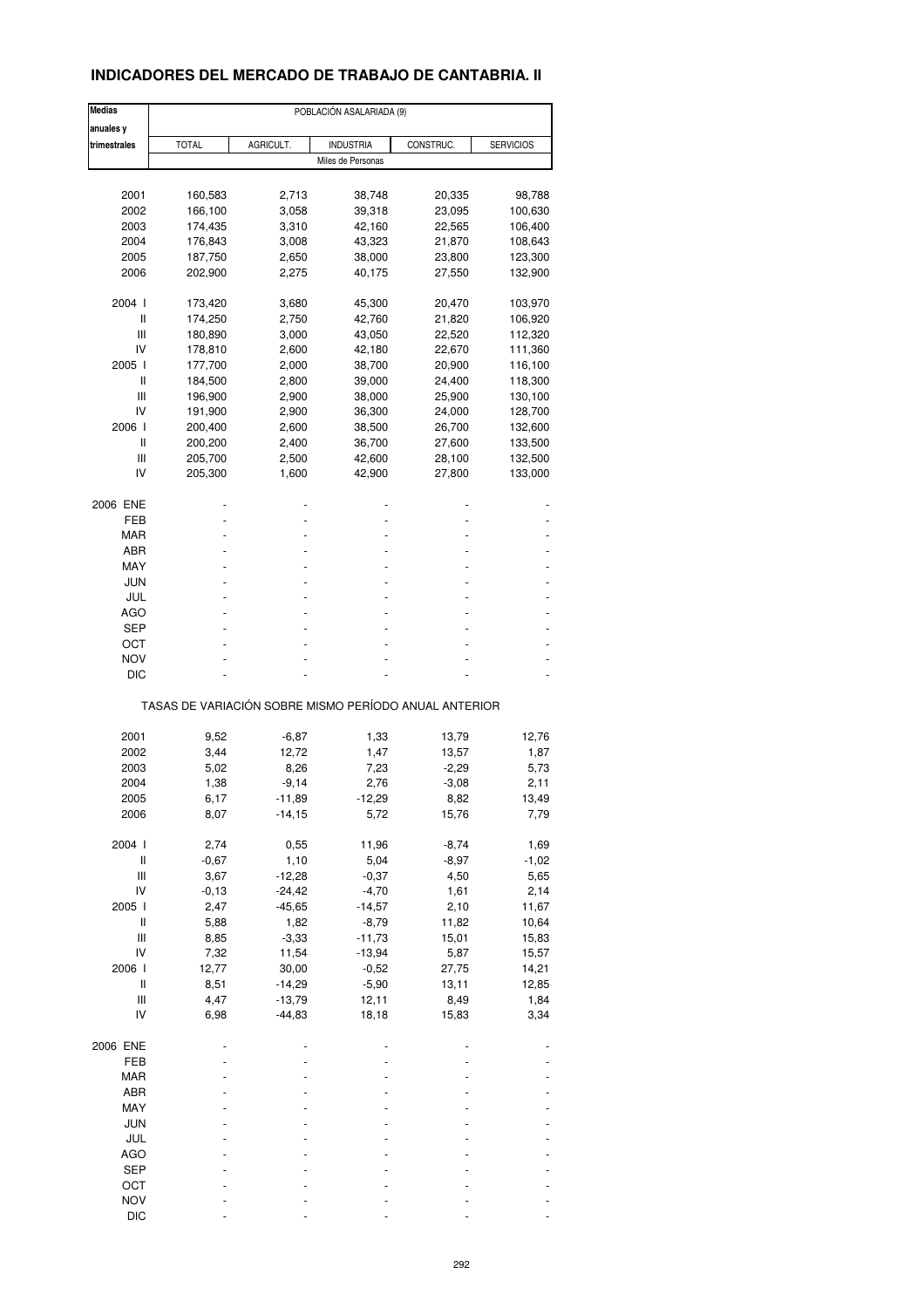| <b>INDICADORES DEL MERCADO DE TRABAJO DE CANTABRIA. III</b> |
|-------------------------------------------------------------|
|-------------------------------------------------------------|

| <b>Medias</b>                      |              | PARADOS (9)       |                |                                                       | TASA DE ACTIVIDAD (9) |                | TASA DE PARO (9) |                |                |
|------------------------------------|--------------|-------------------|----------------|-------------------------------------------------------|-----------------------|----------------|------------------|----------------|----------------|
| anuales y                          |              |                   |                |                                                       | <b>MENORES</b>        |                |                  | <b>MENORES</b> |                |
| trimestrales                       | <b>TOTAL</b> | VARONES           | <b>MUJERES</b> | <b>TOTAL</b>                                          | 20 AÑOS               | <b>MUJERES</b> | <b>TOTAL</b>     | 20 AÑOS        | <b>MUJERES</b> |
|                                    |              | Miles de personas |                |                                                       |                       | Porcentaje     |                  |                |                |
|                                    |              |                   |                |                                                       |                       |                |                  |                |                |
|                                    | 19,720       | 7,715             |                |                                                       |                       |                |                  |                |                |
| 2001                               |              |                   | 12,008         | 49,56                                                 | 15,95                 | 37,50          | 8,69             | 18,21          | 13,54          |
| 2002                               | 23,483       | 9,948             | 13,535         | 50,51                                                 | 15,20                 | 37,60          | 10,05            | 26,24          | 15,11          |
| 2003                               | 25,835       | 11,118            | 14,720         | 52,44                                                 | 20,70                 | 39,96          | 10,54            | 24,83          | 15,29          |
| 2004                               | 26,498       | 11,870            | 14,625         | 53,22                                                 | 12,18                 | 41,16          | 10,54            | 32,60          | 14,60          |
| 2005                               | 22,225       | 9,500             | 12,725         | 54,71                                                 | 19,79                 | 43,60          | 8,52             | 26,09          | 11,94          |
| 2006                               | 17,525       | 6,875             | 10,700         | 55,32                                                 | 17,09                 | 45,49          | 6,57             | 30,21          | 9,46           |
|                                    |              |                   |                |                                                       |                       |                |                  |                |                |
| 2004 l                             | 28,740       | 14,390            | 14,350         | 53,04                                                 | 14,63                 | 40,60          | 11,52            | 42,14          | 14,58          |
| II                                 | 25,610       | 10,730            | 14,880         | 53,22                                                 | 8,49                  | 41,04          | 10,20            | 31,37          | 14,92          |
| $\ensuremath{\mathsf{III}}\xspace$ | 23,210       | 9,090             | 14,120         | 53,39                                                 | 13,63                 | 41,65          | 9,19             | 31,44          | 13,91          |
| IV                                 | 28,430       | 13,270            | 15,150         | 53,21                                                 | 11,97                 | 41,35          | 11,26            | 25,44          | 14,99          |
| 2005 l                             | 24,900       | 10,300            | 14,600         | 53,73                                                 | 18,11                 | 41,59          | 9,75             | 30,43          | 14,35          |
| II                                 | 23,600       | 9,200             | 14,300         | 54,33                                                 | 16,25                 | 43,35          | 9,09             | 29,69          | 13,47          |
| $\ensuremath{\mathsf{III}}\xspace$ | 18,900       | 9,200             | 9,700          | 55,36                                                 | 23,78                 | 44,02          | 7,15             | 17,75          | 8,99           |
| IV                                 | 21,500       | 9,300             | 12,300         | 55,42                                                 | 21,02                 | 45,43          | 8,10             | 26,47          | 10,95          |
| 2006                               | 19,000       | 7,600             | 11,500         | 55,06                                                 | 15,53                 | 44,97          | 7,19             | 33,49          | 10,29          |
| II                                 | 17,700       | 6,100             | 11,700         | 54,94                                                 | 14,39                 | 45,05          | 6,69             | 22,24          | 10,42          |
| $\ensuremath{\mathsf{III}}\xspace$ | 17,200       | 6,800             | 10,400         | 55,69                                                 | 23,61                 | 45,77          | 6,38             | 31,67          | 9,15           |
| IV                                 | 16,200       | 7,000             | 9,200          | 55,57                                                 | 14,81                 | 46,17          | 6,00             | 33,45          | 7,99           |
|                                    |              |                   |                |                                                       |                       |                |                  |                |                |
| 2006 ENE                           |              |                   |                |                                                       |                       |                |                  |                |                |
| FEB                                |              |                   |                |                                                       |                       |                |                  |                |                |
|                                    |              |                   |                |                                                       |                       |                |                  |                |                |
| MAR                                |              |                   |                |                                                       |                       |                |                  |                |                |
| ABR                                |              |                   |                |                                                       |                       |                |                  |                |                |
| MAY                                |              |                   |                |                                                       |                       |                |                  |                |                |
| <b>JUN</b>                         |              |                   |                |                                                       |                       |                |                  |                |                |
| JUL                                |              |                   |                |                                                       |                       |                |                  |                |                |
| <b>AGO</b>                         |              |                   |                |                                                       |                       |                |                  |                |                |
| <b>SEP</b>                         |              |                   |                |                                                       |                       |                |                  |                |                |
| OCT                                |              |                   |                |                                                       |                       |                |                  |                |                |
| <b>NOV</b>                         |              |                   |                |                                                       |                       |                |                  |                |                |
| <b>DIC</b>                         |              |                   |                |                                                       |                       |                |                  |                |                |
|                                    |              |                   |                |                                                       |                       |                |                  |                |                |
|                                    |              |                   |                | TASAS DE VARIACIÓN SOBRE MISMO PERÍODO ANUAL ANTERIOR |                       |                |                  |                |                |
|                                    |              |                   |                |                                                       |                       |                |                  |                |                |
| 2001                               | $-33,21$     | $-33,65$          | $-32,93$       |                                                       |                       |                |                  |                |                |
| 2002                               | 19,08        | 28,94             | 12,72          |                                                       |                       |                |                  |                |                |
| 2003                               | 10,02        | 11,76             | 8,76           |                                                       |                       |                |                  |                |                |
| 2004                               | 2,56         | 6,77              | $-0,65$        |                                                       |                       |                |                  |                |                |
| 2005                               | $-16,12$     | $-19,97$          | $-12,99$       |                                                       |                       |                |                  |                |                |
| 2006                               | $-21,15$     | $-27,63$          | $-15,91$       |                                                       |                       |                |                  |                |                |
|                                    |              |                   |                |                                                       |                       |                |                  |                |                |
| 2004 l                             | 19,15        | 42,76             | 2,21           |                                                       |                       |                |                  |                |                |
| II                                 | 0,39         | 0,37              | 0,34           |                                                       |                       |                |                  |                |                |
| $\ensuremath{\mathsf{III}}\xspace$ |              |                   |                |                                                       |                       |                |                  |                |                |
|                                    | $-16,69$     | $-20,96$          | $-13,69$       |                                                       |                       |                |                  |                |                |
| IV                                 | 9,98         | 8,77              | 10,99          |                                                       |                       |                |                  |                |                |
| 2005 l                             | $-13,36$     | $-28,42$          | 1,74           |                                                       |                       |                |                  |                |                |
| $\, \parallel$                     | $-7,85$      | $-14,26$          | $-3,90$        |                                                       |                       |                |                  |                |                |
| $\ensuremath{\mathsf{III}}\xspace$ | $-18,57$     | 1,21              | $-31,30$       |                                                       |                       |                |                  |                |                |
| IV                                 | $-24,38$     | $-29,92$          | $-18,81$       |                                                       |                       |                |                  |                |                |
| 2006                               | $-23,69$     | $-26,21$          | $-21,23$       |                                                       |                       |                |                  |                |                |
| $\mathbf{II}$                      | $-25,00$     | $-33,70$          | $-18,18$       |                                                       |                       |                |                  |                |                |
| $\ensuremath{\mathsf{III}}\xspace$ | $-8,99$      | $-26,09$          | 7,22           |                                                       |                       |                |                  |                |                |
| IV                                 | $-24,65$     | $-24,73$          | $-25,20$       |                                                       |                       |                |                  |                |                |
|                                    |              |                   |                |                                                       |                       |                |                  |                |                |
| 2006 ENE                           |              |                   |                |                                                       |                       |                |                  |                |                |
| FEB                                |              |                   |                |                                                       |                       |                |                  |                |                |
| MAR                                |              |                   |                |                                                       |                       |                |                  |                |                |
| ABR                                |              |                   |                |                                                       |                       |                |                  |                |                |
| MAY                                |              |                   |                |                                                       |                       |                |                  |                |                |
| JUN                                |              |                   |                |                                                       |                       |                |                  |                |                |
| JUL                                |              |                   |                |                                                       |                       |                |                  |                |                |
|                                    |              |                   |                |                                                       |                       |                |                  |                |                |
| AGO                                |              |                   |                |                                                       |                       |                |                  |                |                |
| SEP                                |              |                   |                |                                                       |                       |                |                  |                |                |
| OCT                                |              |                   |                |                                                       |                       |                |                  |                |                |
| <b>NOV</b>                         |              |                   |                |                                                       |                       |                |                  |                |                |
| DIC                                |              |                   |                |                                                       |                       |                |                  |                |                |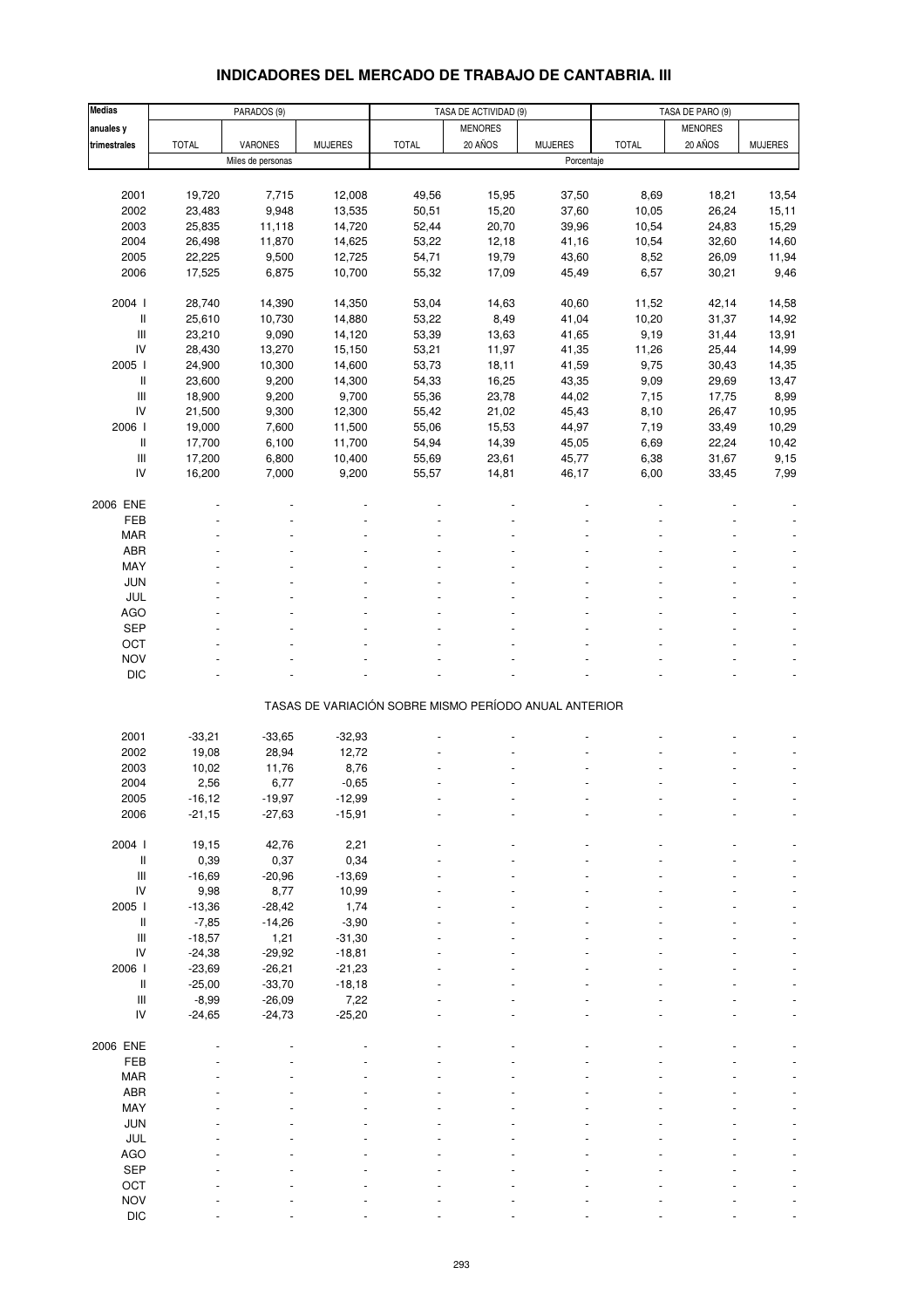| <b>Medias</b>                           |              |                                                       | PARO REGISTRADO  |              |                  |                 |
|-----------------------------------------|--------------|-------------------------------------------------------|------------------|--------------|------------------|-----------------|
| anuales y                               |              |                                                       |                  |              |                  | SIN EMPLEO      |
| trimestrales                            | <b>TOTAL</b> | <b>AGRICULTURA</b>                                    | <b>INDUSTRIA</b> | CONSTRUCCIÓN | <b>SERVICIOS</b> | <b>ANTERIOR</b> |
|                                         |              |                                                       | Personas         |              |                  |                 |
|                                         |              |                                                       |                  |              |                  |                 |
| 2002                                    | 24.542       | 290                                                   | 3.764            | 2.255        | 14.469           | 3.764           |
| 2003                                    | 24.974       | 250                                                   | 3.716            | 2.804        | 14.816           | 3.388           |
| 2004                                    | 25.633       | 286                                                   | 3.545            | 3.144        | 15.472           | 3.185           |
| 2005                                    | 24.226       | 298                                                   | 3.346            | 2.996        | 14.915           | 2.670           |
| 2006                                    | 21.825       | 256                                                   | 2.980            | 2.662        | 13.764           | 2.164           |
| 2007                                    | 22.814       | 246                                                   | 2.878            | 2.748        | 14.919           | 2.024           |
|                                         |              |                                                       |                  |              |                  |                 |
| 2004 II                                 | 25.249       | 269                                                   | 3.548            | 3.154        | 14.987           | 3.291           |
| Ш                                       | 22.976       | 258                                                   | 3.293            | 2.830        | 13.580           | 3.015           |
| IV                                      | 25.633       | 296                                                   | 3.504            | 3.098        | 15.740           | 2.995           |
| 2005 l                                  | 27.455       | 353                                                   | 3.712            | 3.465        | 17.088           | 2.836           |
| Ш                                       | 24.319       | 261                                                   | 3.397            | 3.017        | 14.806           | 2.838           |
| $\mathsf{III}$                          | 21.627       | 256                                                   | 3.019            | 2.624        | 13.115           | 2.612           |
| IV                                      | 23.503       | 322                                                   | 3.256            | 2.878        | 14.652           | 2.393           |
| 2006                                    | 25.083       | 324                                                   | 3.433            | 3.113        | 15.837           | 2.377           |
| Ш<br>$\ensuremath{\mathsf{III}}\xspace$ | 21.956       | 239                                                   | 3.071            | 2.629        | 13.750           | 2.267           |
|                                         | 19.400       | 221                                                   | 2.695            | 2.407        | 12.046           | 2.031           |
| IV<br>2007 l                            | 20.863       | 240                                                   | 2.720            | 2.500        | 13.422           | 1.981           |
|                                         | 22.814       | 246                                                   | 2.878            | 2.748        | 14.919           | 2.024           |
| 2006 MAR                                | 24.159       | 271                                                   | 3.338            | 2.998        | 15.211           | 2.341           |
| ABR                                     | 22.991       | 244                                                   | 3.241            | 2.754        | 14.434           | 2.318           |
| MAY                                     | 21.943       | 242                                                   | 3.063            | 2.599        | 13.818           | 2.221           |
| <b>JUN</b>                              | 20.933       | 230                                                   | 2.909            | 2.534        | 12.999           | 2.261           |
| JUL                                     | 19.378       | 231                                                   | 2.710            | 2.390        | 11.962           | 2.085           |
| AGO                                     | 19.191       | 216                                                   | 2.710            | 2.432        | 11.847           | 1.986           |
| <b>SEP</b>                              | 19.630       | 216                                                   | 2.665            | 2.399        | 12.329           | 2.021           |
| OCT                                     | 20.300       | 230                                                   | 2.669            | 2.307        | 13.071           | 2.023           |
| <b>NOV</b>                              | 20.675       | 242                                                   | 2.693            | 2.422        | 13.341           | 1.977           |
| <b>DIC</b>                              | 21.613       | 247                                                   | 2.798            | 2.771        | 13.855           | 1.942           |
| 2007 ENE                                | 23.010       | 246                                                   | 2.910            | 2.788        | 15.062           | 2.004           |
| FEB                                     | 22.618       | 246                                                   | 2.845            | 2.708        | 14.776           | 2.043           |
|                                         |              | TASAS DE VARIACIÓN SOBRE MISMO PERÍODO ANUAL ANTERIOR |                  |              |                  |                 |
|                                         |              |                                                       |                  |              |                  |                 |
| 2002                                    | 5,05         | $-2,93$                                               | 7,19             | 8,94         | 5,47             | 0,01            |
| 2003                                    | 1,76         | $-13,61$                                              | $-1,29$          | 24,33        | 2,40             | $-9,99$         |
| 2004                                    | 2,64         | 14,39                                                 | $-4,58$          | 12,13        | 4,42             | $-5,99$         |
| 2005                                    | $-5,49$      | 4,13                                                  | $-5,62$          | $-4,71$      | $-3,59$          | $-16, 18$       |
| 2006                                    | -9,91        | $-14,20$                                              | -10,95           | $-11,15$     | $-7,72$          | -18,96          |
| 2007                                    | $-10,69$     | $-29,71$                                              | $-17,34$         | $-13,31$     | $-7,62$          | $-15,51$        |
| 2004 II                                 | 7,29         | 20,27                                                 | $-2,57$          | 25,98        | 8,49             | $-1,79$         |
| $\ensuremath{\mathsf{III}}\xspace$      | 1,83         | 9,48                                                  | $-6,99$          | 3,34         | 5,09             | $-3,52$         |
| IV                                      | $-4,19$      | 5,21                                                  | $-6,92$          | $-5,76$      | $-2,55$          | $-8,34$         |
| 2005 l                                  | $-4,25$      | 9,74                                                  | $-3,23$          | $-0,89$      | $-2,79$          | $-17,57$        |
| Ш                                       | $-3,68$      | $-3,10$                                               | $-4,25$          | $-4,33$      | $-1,21$          | $-13,77$        |
| Ш                                       | $-5,87$      | $-0,65$                                               | $-8,32$          | $-7,26$      | $-3,43$          | $-13,35$        |
| IV                                      | $-8,31$      | 8,77                                                  | $-7,08$          | $-7,08$      | $-6,91$          | $-20,10$        |
| 2006                                    | $-8,64$      | $-8,31$                                               | $-7,52$          | $-10,18$     | $-7,32$          | $-16, 18$       |
| Ш                                       | $-9,72$      | $-8,44$                                               | $-9,61$          | $-12,87$     | $-7, 13$         | $-20,12$        |
| $\ensuremath{\mathsf{III}}\xspace$      | $-10,30$     | $-13,78$                                              | $-10,72$         | $-8,28$      | $-8,15$          | $-22,27$        |
| IV                                      | $-11,23$     | $-25,65$                                              | $-16,47$         | $-13,14$     | $-8,39$          | $-17,24$        |
| 2007 l                                  | $-10,69$     | $-29,71$                                              | $-17,34$         | $-13,31$     | $-7,62$          | $-15,51$        |
| 2006 MAR                                | $-9,51$      | $-8,45$                                               | $-9,00$          | $-12,39$     | $-7,34$          | $-19,19$        |
| ABR                                     | $-11,10$     | $-5,06$                                               | $-8,81$          | $-15,86$     | $-9,04$          | $-20,32$        |
| MAY                                     | $-9,07$      | $-8,33$                                               | $-11,42$         | $-12,55$     | $-5,92$          | $-19,30$        |
| <b>JUN</b>                              | $-8,84$      | $-11,88$                                              | $-8,52$          | $-9,73$      | $-6,23$          | $-20,72$        |
| JUL                                     | $-10,80$     | $-14,44$                                              | $-9,85$          | $-10,52$     | $-8, 81$         | $-21,59$        |
| AGO                                     | $-10, 11$    | $-13,94$                                              | $-11,32$         | $-7,32$      | $-7,76$          | $-22,84$        |
| <b>SEP</b>                              | $-9,99$      | $-12,90$                                              | $-10,99$         | $-6,94$      | $-7,88$          | $-22,39$        |
| OCT                                     | $-11,86$     | $-11,54$                                              | $-15,24$         | $-13,85$     | $-9,69$          | $-18,16$        |
| <b>NOV</b>                              | $-11,26$     | $-14,49$                                              | $-17,52$         | $-12,75$     | $-8,40$          | $-18,00$        |
| <b>DIC</b>                              | $-10,61$     | $-41,75$                                              | $-16,60$         | $-12,89$     | $-7,14$          | $-15,45$        |
| 2007 ENE                                | $-10,56$     | $-40,44$                                              | $-15,90$         | $-13,31$     | $-7,29$          | $-16, 19$       |
| FEB                                     | $-10,83$     | $-14,29$                                              | $-18,76$         | $-13,32$     | $-7,95$          | $-14,84$        |

### **INDICADORES DEL MERCADO DE TRABAJO DE CANTABRIA. IV**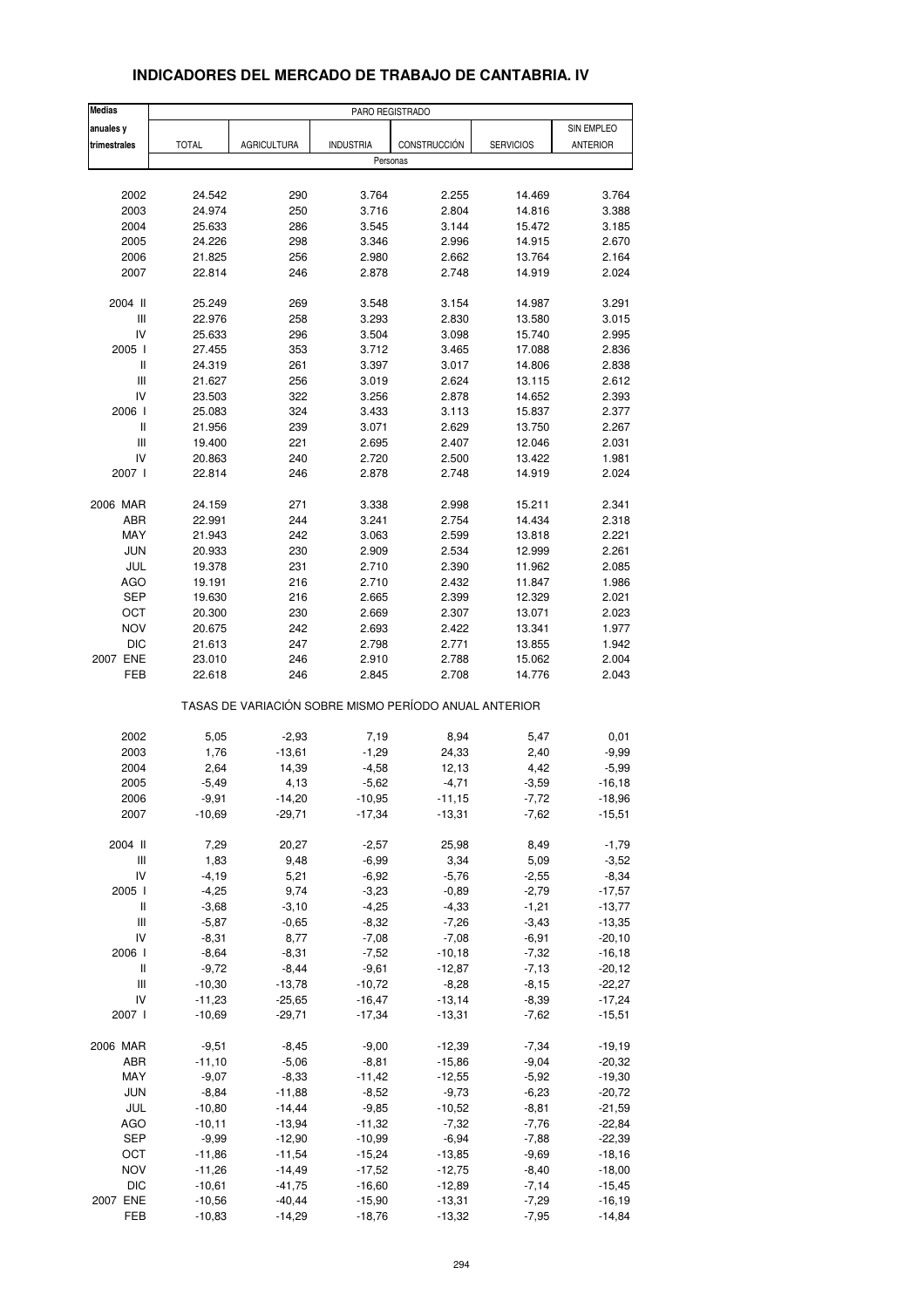### **INDICADORES DEL MERCADO DE TRABAJO DE CANTABRIA. V**

| <b>Medias</b> |              |                                                       | AFILIADOS A LA SEGURIDAD SOCIAL EN ALTA LABORAL |              |                  |
|---------------|--------------|-------------------------------------------------------|-------------------------------------------------|--------------|------------------|
| anuales y     |              |                                                       | <b>TOTAL</b>                                    |              |                  |
| trimestrales  | <b>TOTAL</b> | <b>AGRICULTURA</b>                                    | <b>INDUSTRIA</b><br>Personas                    | CONSTRUCCIÓN | <b>SERVICIOS</b> |
|               |              |                                                       |                                                 |              |                  |
| 2002          | 191.311      | 11.300                                                | 35.080                                          | 25.842       | 119.007          |
| 2003          | 196.343      | 11.014                                                | 35.081                                          | 26.924       | 123.248          |
| 2004          | 202.212      | 10.646                                                | 35.065                                          | 27.665       | 128.757          |
| 2005          | 209.890      | 10.168                                                | 35.202                                          | 28.887       | 135.591          |
| 2006          | 218.671      | 9.611                                                 | 34.987                                          | 31.403       | 142.668          |
| 2007          | 219.886      | 9.354                                                 | 35.128                                          | 32.734       | 142.671          |
| 2004 II       | 201.732      | 10.826                                                | 35.095                                          | 27.656       | 128.079          |
| Ш             | 207.209      | 10.649                                                | 35.429                                          | 28.039       | 133.006          |
| IV            | 203.847      | 10.466                                                | 34.956                                          | 27.857       | 130.491          |
| 2005 l        | 202.961      | 10.159                                                | 34.884                                          | 27.785       | 130.077          |
| Ш             | 209.450      | 10.396                                                | 35.269                                          | 28.938       | 134.804          |
| Ш             | 215.358      | 10.232                                                | 35.585                                          | 29.418       | 140.085          |
| IV            | 211.789      | 9.884                                                 | 35.071                                          | 29.406       | 137.396          |
| 2006 l        | 211.207      | 9.708                                                 | 34.632                                          | 29.828       | 137.030          |
| Ш             | 217.787      | 9.794                                                 | 34.913                                          | 31.264       | 141.816          |
| Ш             | 224.468      | 9.630                                                 | 35.462                                          | 32.149       | 147.227          |
| IV            | 221.225      | 9.314                                                 | 34.939                                          | 32.372       | 144.600          |
| 2007 l        | 219.886      | 9.354                                                 | 35.128                                          | 32.734       | 142.671          |
| 2006 MAR      | 213.168      | 9.797                                                 | 34.765                                          | 30.199       | 138.407          |
| ABR           | 216.344      | 9.842                                                 | 34.759                                          | 30.873       | 140.870          |
| MAY           | 217.360      | 9.772                                                 | 34.903                                          | 31.323       | 141.362          |
| <b>JUN</b>    | 219.656      | 9.767                                                 | 35.078                                          | 31.595       | 143.216          |
| JUL           | 226.117      | 9.700                                                 | 35.544                                          | 31.994       | 148.879          |
| AGO           | 223.590      | 9.600                                                 | 35.379                                          | 32.029       | 146.582          |
| <b>SEP</b>    | 223.696      | 9.589                                                 | 35.463                                          | 32.423       | 146.221          |
| OCT           | 221.874      | 9.530                                                 | 35.098                                          | 32.668       | 144.578          |
| <b>NOV</b>    | 222.418      | 9.353                                                 | 35.066                                          | 32.777       | 145.222          |
| DIC           | 219.382      | 9.059                                                 | 34.653                                          | 31.671       | 143.999          |
| 2007 ENE      | 219.133      | 9.155                                                 | 34.859                                          | 32.337       | 142.782          |
| FEB           | 220.638      | 9.552                                                 | 35.396                                          | 33.130       | 142.560          |
|               |              | TASAS DE VARIACIÓN SOBRE MISMO PERÍODO ANUAL ANTERIOR |                                                 |              |                  |
| 2002          | 2,61         | $-3,89$                                               | $-0,97$                                         | 6,08         | 3,78             |
| 2003          | 2,63         | $-2,53$                                               | 0,00                                            | 4,19         | 3,56             |
| 2004          | 2,99         | $-3,34$                                               | $-0,04$                                         | 2,76         | 4,47             |
| 2005          | 3,80         | $-4,49$                                               | 0,39                                            | 4,41         | 5,31             |
| 2006          | 4,18         | $-5,47$                                               | $-0,61$                                         | 8,71         | 5,22             |
| 2007          | 4,59         | $-3,21$                                               | 1,63                                            | 10,43        | 4,64             |
|               |              |                                                       |                                                 |              |                  |
| 2004 II       | 2,57         | $-2,71$                                               | 0,12                                            | 1,68         | 3,93             |
| Ш             | 3,12         | $-3,41$                                               | 0,47                                            | 2,58         | 4,54             |
| IV            | 3,77         | $-3,59$                                               | $-0,23$                                         | 4,72         | 5,34             |
| 2005 l        | 3,52         | $-4,55$                                               | 0,30                                            | 2,49         | 5,37             |
| Ш             | 3,83         | $-3,97$                                               | 0,50                                            | 4,63         | 5,25             |
| Ш             | 3,93         | $-3,91$                                               | 0,44                                            | 4,92         | 5,32             |
| IV            | 3,90         | $-5,56$                                               | 0,33                                            | 5,56         | 5,29             |
| 2006 l        | 4,06         | $-4,44$                                               | $-0,72$                                         | 7,35         | 5,35             |
| Ш             | 3,98         | $-5,80$                                               | $-1,01$                                         | 8,04         | 5,20             |
| Ш             | 4,23         | $-5,89$                                               | $-0,35$                                         | 9,28         | 5,10             |
| IV            | 4,46         | $-5,77$                                               | $-0,38$                                         | 10,09        | 5,24             |
| 2007 l        | 4,59         | $-3,21$                                               | 1,63                                            | 10,43        | 4,64             |
| 2006 MAR      | 4,07         | $-4,83$                                               | $-0,18$                                         | 7,50         | 5,19             |
| ABR           | 4,38         | $-5,36$                                               | $-0,68$                                         | 8,36         | 5,66             |
| MAY           | 4,10         | $-6,02$                                               | $-1,01$                                         | 8,38         | 5,34             |
| <b>JUN</b>    | 3,47         | $-6,01$                                               | $-1,33$                                         | 7,38         | 4,63             |
| JUL           | 3,86         | $-5,81$                                               | $-0,20$                                         | 8,77         | 4,59             |
| <b>AGO</b>    | 4,02         | $-6, 14$                                              | $-0,56$                                         | 9,34         | 4,84             |
| SEP           | 4,82         | $-5,72$                                               | $-0,28$                                         | 9,74         | 5,88             |
| OCT           | 4,42         | $-6,01$                                               | $-0,46$                                         | 10,19        | 5,23             |
| <b>NOV</b>    | 4,26         | $-6,23$                                               | $-0,65$                                         | 9,96         | 5,06             |
| <b>DIC</b>    | 4,69         | $-5,04$                                               | $-0,01$                                         | 10, 11       | 5,45             |
| 2007 ENE      | 4,62         | $-4,60$                                               | 0,39                                            | 9,85         | 5,23             |
| FEB           | 4,57         | $-1,84$                                               | 2,88                                            | 11,00        | 4,06             |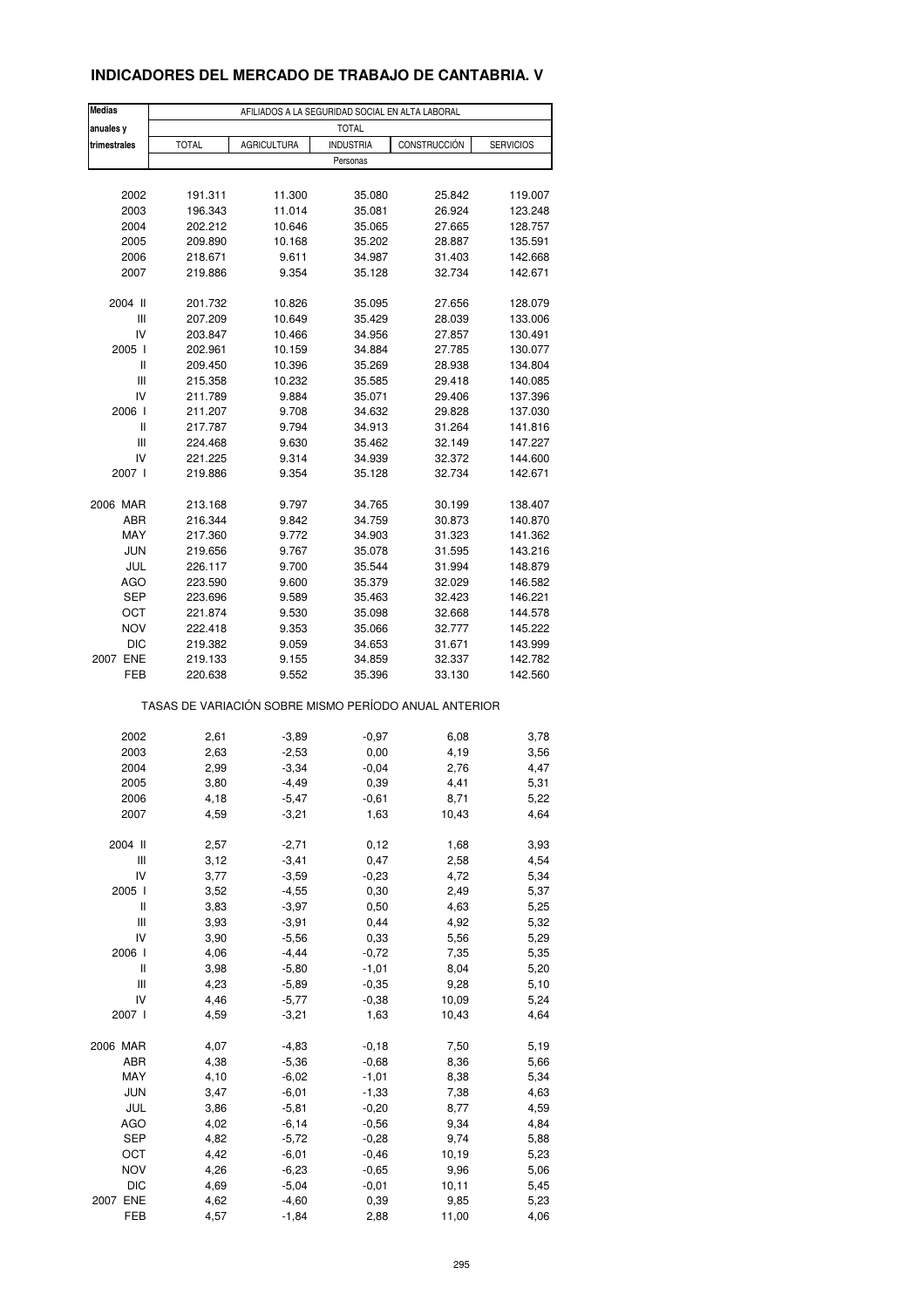### **INDICADORES DEL MERCADO DE TRABAJO DE CANTABRIA. VI**

| <b>Medias</b>       | AFILIADOS A LA SEGURIDAD SOCIAL EN ALTA LABORAL |                    |                              |                                                       |                  |  |  |
|---------------------|-------------------------------------------------|--------------------|------------------------------|-------------------------------------------------------|------------------|--|--|
| anuales y           |                                                 |                    | <b>CUENTA AJENA</b>          |                                                       |                  |  |  |
| trimestrales        | <b>TOTAL</b>                                    | <b>AGRICULTURA</b> | <b>INDUSTRIA</b><br>Personas | CONSTRUCCIÓN                                          | <b>SERVICIOS</b> |  |  |
|                     |                                                 |                    |                              |                                                       |                  |  |  |
| 2002                | 148.975                                         | 2.453              | 32.349                       | 20.612                                                | 93.521           |  |  |
| 2003                | 153.383                                         | 2.507              | 32.348                       | 21.392                                                | 97.099           |  |  |
| 2004                | 157.999                                         | 2.470              | 32.303                       | 21.635                                                | 101.546          |  |  |
| 2005                | 164.791                                         | 2.382              | 32.445                       | 22.415                                                | 107.538          |  |  |
| 2006                | 172.819                                         | 2.183              | 32.209                       | 24.415                                                | 114.011          |  |  |
| 2007                | 173.865                                         | 2.138              | 32.336                       | 25.462                                                | 113.931          |  |  |
|                     |                                                 |                    |                              |                                                       |                  |  |  |
| 2004 II             | 157.577                                         | 2.611              | 32.324                       | 21.662                                                | 100.938          |  |  |
| Ш                   | 162.588                                         | 2.531              | 32.648                       | 21.925                                                | 105.430          |  |  |
| IV                  | 159.192                                         | 2.395              | 32.200                       | 21.649                                                | 102.904          |  |  |
| 2005 l              | 158.360                                         | 2.219              | 32.138                       | 21.505                                                | 102.473          |  |  |
| Ш                   | 164.412                                         | 2.583              | 32.510                       | 22.515                                                | 106.792          |  |  |
| Ш                   | 169.880                                         | 2.505              | 32.816                       | 22.868                                                | 111.684          |  |  |
| IV                  | 166.513                                         | 2.222              | 32.316                       | 22.770                                                | 109.201          |  |  |
| 2006                | 165.902                                         | 2.140              | 31.872                       | 23.080                                                | 108.809          |  |  |
| Ш                   | 171.951                                         | 2.317              | 32.139                       | 24.320                                                | 113.174          |  |  |
| Ш                   | 178.266                                         | 2.252              | 32.668                       | 25.068                                                | 118.278          |  |  |
| IV                  | 175.157                                         | 2.024              | 32.157                       | 25.192                                                | 115.784          |  |  |
| 2007 l              | 173.865                                         | 2.138              | 32.336                       | 25.462                                                | 113.931          |  |  |
|                     |                                                 |                    |                              |                                                       |                  |  |  |
| 2006 MAR            | 167.738                                         | 2.260              | 31.996                       | 23.389                                                | 110.093          |  |  |
| ABR                 | 170.615                                         | 2.328              | 31.988                       | 23.976                                                | 112.323          |  |  |
| MAY                 | 171.536                                         | 2.303              | 32.128                       | 24.377                                                | 112.728          |  |  |
| <b>JUN</b>          | 173.702                                         | 2.320              | 32.302                       | 24.608                                                | 114.472          |  |  |
| JUL                 | 179.908                                         | 2.291              | 32.754                       | 24.950                                                | 119.913          |  |  |
| <b>AGO</b>          | 177.356                                         | 2.219              | 32.577                       | 24.946                                                | 117.614          |  |  |
| SEP                 | 177.534                                         | 2.247              | 32.672                       | 25.309                                                | 117.306          |  |  |
| OCT                 | 175.796                                         | 2.212              | 32.322                       | 25.500                                                | 115.762          |  |  |
| <b>NOV</b>          | 176.359                                         | 2.064              | 32.285                       | 25.589                                                | 116.421          |  |  |
| DIC                 | 173.315                                         | 1.795              | 31.865                       | 24.486                                                | 115.169          |  |  |
| 2007 ENE            | 173.176                                         | 1.927              | 32.071                       | 25.116                                                | 114.062          |  |  |
| FEB                 | 174.554                                         | 2.348              | 32.600                       | 25.807                                                | 113.799          |  |  |
|                     |                                                 |                    |                              | TASAS DE VARIACIÓN SOBRE MISMO PERÍODO ANUAL ANTERIOR |                  |  |  |
|                     |                                                 |                    |                              |                                                       |                  |  |  |
| 2002                | 3,29                                            | $-2,51$            | $-0,91$                      | 6,18                                                  | 4,36             |  |  |
| 2003                | 2,96                                            | 2,23               | 0,00                         | 3,79                                                  | 3,83             |  |  |
| 2004                | 3,01                                            | $-1,49$            | $-0,14$                      | 1,13                                                  | 4,58             |  |  |
| 2005                | 4,30                                            | $-3,55$            | 0,44                         | 3,60                                                  | 5,90             |  |  |
| 2006                | 4,87                                            | $-8,35$            | $-0,73$                      | 8,93                                                  | 6,02             |  |  |
| 2007                | 5,38                                            | 2,76               | 1,65                         | 11,06                                                 | 5,33             |  |  |
| 2004 II             | 2,44                                            | 1,73               | 0,02                         | $-0,32$                                               | 3,87             |  |  |
| Ш                   | 3,22                                            | $-1,06$            | 0,39                         | 0,86                                                  | 4,74             |  |  |
| IV                  | 3,91                                            | $-3,02$            | $-0,31$                      | 3,53                                                  | 5,56             |  |  |
| 2005 l              | 3,75                                            | $-5,27$            | 0,31                         | 0,94                                                  | 5,74             |  |  |
| Ш                   | 4,34                                            | $-1,07$            | 0,58                         | 3,93                                                  | 5,80             |  |  |
| Ш                   | 4,48                                            | $-1,04$            | 0,51                         | 4,30                                                  | 5,93             |  |  |
| IV                  | 4,60                                            | $-7,21$            | 0,36                         | 5,18                                                  | 6,12             |  |  |
|                     |                                                 |                    |                              |                                                       |                  |  |  |
| 2006                | 4,76                                            | $-3,56$            | $-0,83$                      | 7,32                                                  | 6,18             |  |  |
| $\,$ $\,$ $\,$ $\,$ | 4,59                                            | $-10,30$           | $-1, 14$                     | 8,02                                                  | 5,98             |  |  |
| Ш                   | 4,94                                            | $-10,07$           | $-0,45$                      | 9,62                                                  | 5,90             |  |  |
| IV                  | 5,19                                            | $-8,94$            | $-0,49$                      | 10,64                                                 | 6,03             |  |  |
| 2007 l              | 5,38                                            | 2,76               | 1,65                         | 11,06                                                 | 5,33             |  |  |
| 2006 MAR            | 4,76                                            | $-6,53$            | $-0,28$                      | 7,41                                                  | 6,05             |  |  |
| ABR                 | 5,07                                            | $-8,71$            | $-0,78$                      | 8,35                                                  | 6,52             |  |  |
| MAY                 | 4,72                                            | $-10,91$           | $-1,16$                      | 8,48                                                  | 6, 12            |  |  |
| <b>JUN</b>          | 3,98                                            | $-11,25$           | $-1,47$                      | 7,26                                                  | 5,31             |  |  |
| JUL                 | 4,47                                            | $-10,16$           | $-0,29$                      | 9,01                                                  | 5,27             |  |  |
| <b>AGO</b>          | 4,66                                            | $-11,24$           | $-0,71$                      | 9,59                                                  | 5,60             |  |  |
| SEP                 | 5,69                                            | $-8,81$            | $-0,35$                      | 10,25                                                 | 6,87             |  |  |
|                     |                                                 |                    |                              |                                                       |                  |  |  |
| OCT                 | 5,16                                            | $-9,31$            | $-0,56$                      | 10,68                                                 | 6,03             |  |  |
| <b>NOV</b>          | 4,95                                            | $-11,07$           | $-0,78$                      | 10,53                                                 | 5,81             |  |  |
| <b>DIC</b>          | 5,47                                            | $-5,87$            | $-0, 13$                     | 10,70                                                 | 6,25             |  |  |
| 2007 ENE            | 5,42                                            | $-2,97$            | 0,31                         | 10,41                                                 | 6,04             |  |  |
| FEB                 | 5,35                                            | 8,00               | 3,01                         | 11,71                                                 | 4,62             |  |  |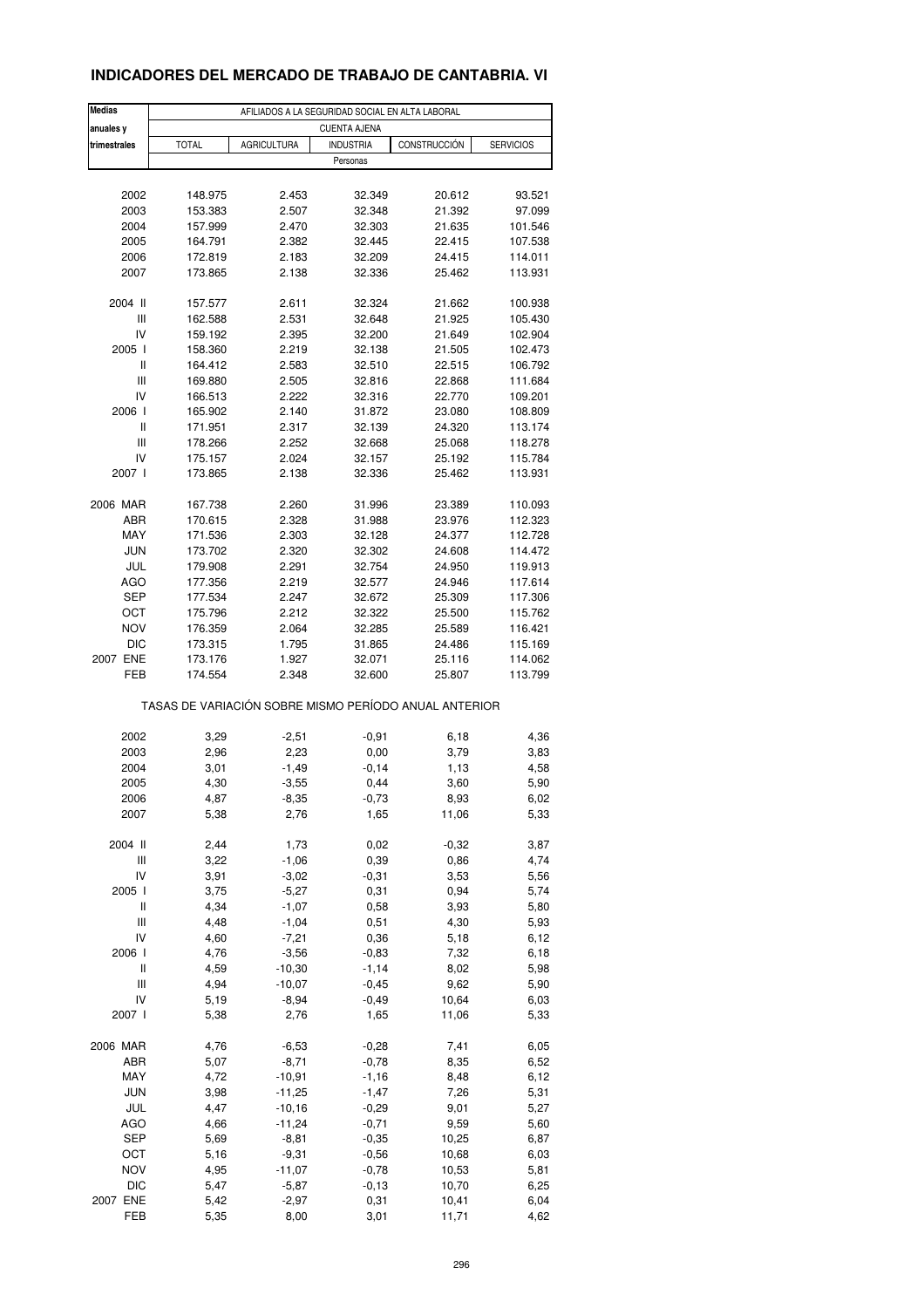### **INDICADORES DEL MERCADO DE TRABAJO DE CANTABRIA. VII**

| <b>Medias</b><br>anuales y | AFILIADOS A LA SEGURIDAD SOCIAL EN ALTA LABORAL<br><b>CUENTA PROPIA</b> |                                                       |                  |              |                  |  |  |
|----------------------------|-------------------------------------------------------------------------|-------------------------------------------------------|------------------|--------------|------------------|--|--|
| trimestrales               | <b>TOTAL</b>                                                            | <b>AGRICULTURA</b>                                    | <b>INDUSTRIA</b> | CONSTRUCCIÓN | <b>SERVICIOS</b> |  |  |
|                            |                                                                         |                                                       | Personas         |              |                  |  |  |
|                            |                                                                         |                                                       |                  |              |                  |  |  |
| 2002                       | 42.337                                                                  | 8.848                                                 | 2.731            | 5.230        | 25.486           |  |  |
| 2003                       | 42.960                                                                  | 8.507                                                 | 2.733            | 5.531        | 26.149           |  |  |
| 2004                       | 44.213                                                                  | 8.176                                                 | 2.762            | 6.030        | 27.211           |  |  |
| 2005                       | 45.099                                                                  | 7.786                                                 | 2.757            | 6.472        | 28.053           |  |  |
| 2006                       | 45.853                                                                  | 7.428                                                 | 2.777            | 6.988        | 28.657           |  |  |
| 2007                       | 46.021                                                                  | 7.216                                                 | 2.792            | 7.272        | 28.741           |  |  |
|                            |                                                                         |                                                       |                  |              |                  |  |  |
| 2004 II                    | 44.154                                                                  | 8.215                                                 | 2.771            | 5.994        | 27.142           |  |  |
| Ш                          | 44.622                                                                  | 8.118                                                 | 2.781            | 6.114        | 27.576           |  |  |
| IV                         | 44.654                                                                  | 8.071                                                 | 2.756            | 6.208        | 27.588           |  |  |
| 2005 l                     | 44.601                                                                  | 7.940                                                 | 2.746            | 6.280        | 27.604           |  |  |
| Ш                          | 45.038                                                                  | 7.813                                                 | 2.759            | 6.423        | 28.012           |  |  |
| Ш                          | 45.478                                                                  | 7.728                                                 | 2.769            | 6.549        | 28.401           |  |  |
| IV                         | 45.276                                                                  | 7.662                                                 | 2.755            | 6.636        | 28.195           |  |  |
| 2006                       | 45.305                                                                  | 7.568                                                 | 2.760            | 6.748        | 28.220           |  |  |
| Ш                          | 45.836                                                                  | 7.477                                                 | 2.774            | 6.943        | 28.642           |  |  |
| Ш                          | 46.202                                                                  | 7.377                                                 | 2.794            | 7.080        | 28.950           |  |  |
| IV                         | 46.068                                                                  | 7.290                                                 | 2.782            | 7.180        | 28.816           |  |  |
| 2007 l                     |                                                                         | 7.216                                                 | 2.792            | 7.272        | 28.741           |  |  |
|                            | 46.021                                                                  |                                                       |                  |              |                  |  |  |
| 2006 MAR                   | 45.430                                                                  | 7.537                                                 | 2.769            | 6.810        | 28.314           |  |  |
| ABR                        | 45.729                                                                  | 7.514                                                 | 2.771            | 6.897        | 28.547           |  |  |
| MAY                        | 45.824                                                                  | 7.469                                                 | 2.775            | 6.946        | 28.634           |  |  |
| <b>JUN</b>                 | 45.954                                                                  | 7.447                                                 | 2.776            | 6.987        | 28.744           |  |  |
|                            |                                                                         |                                                       |                  |              |                  |  |  |
| JUL                        | 46.209                                                                  | 7.409                                                 | 2.790            | 7.044        | 28.966           |  |  |
| <b>AGO</b>                 | 46.234                                                                  | 7.381                                                 | 2.802            | 7.083        | 28.968           |  |  |
| <b>SEP</b>                 | 46.162                                                                  | 7.342                                                 | 2.791            | 7.114        | 28.915           |  |  |
| ОСТ                        | 46.078                                                                  | 7.318                                                 | 2.776            | 7.168        | 28.816           |  |  |
| <b>NOV</b>                 | 46.059                                                                  | 7.289                                                 | 2.781            | 7.188        | 28.801           |  |  |
| DIC                        | 46.067                                                                  | 7.264                                                 | 2.788            | 7.185        | 28.830           |  |  |
| 2007 ENE                   | 45.957                                                                  | 7.228                                                 | 2.788            | 7.221        | 28.720           |  |  |
| FEB                        | 46.084                                                                  | 7.204                                                 | 2.796            | 7.323        | 28.761           |  |  |
|                            |                                                                         | TASAS DE VARIACIÓN SOBRE MISMO PERÍODO ANUAL ANTERIOR |                  |              |                  |  |  |
|                            |                                                                         |                                                       |                  |              |                  |  |  |
| 2002                       | 0,30                                                                    | $-4,27$                                               | $-1,66$          | 5,67         | 1,72             |  |  |
| 2003                       | 1,47                                                                    | $-3,85$                                               | 0,07             | 5,75         | 2,60             |  |  |
| 2004                       | 2,92                                                                    | $-3,89$                                               | 1,07             | 9,02         | 4,06             |  |  |
| 2005                       | 2,00                                                                    | $-4,78$                                               | $-0,18$          | 7,33         | 3,09             |  |  |
| 2006                       | 1,67                                                                    | $-4,59$                                               | 0,73             | 7,97         | 2,15             |  |  |
| 2007                       | 1,72                                                                    | $-4,85$                                               | 1,34             | 8,25         | 2,01             |  |  |
|                            |                                                                         |                                                       |                  |              |                  |  |  |
| 2004 II                    | 3,02                                                                    | $-4,03$                                               | 1,35             | 9,62         | 4,17             |  |  |
| Ш                          | 2,78                                                                    | $-4, 12$                                              | 1,47             | 9,26         | 3,78             |  |  |
| IV                         | 3,27                                                                    | $-3,76$                                               | 0,76             | 9,10         | 4,54             |  |  |
| 2005 l                     | 2,72                                                                    | $-4,35$                                               | 0, 18            | 8,18         | 4,01             |  |  |
| Ш                          | 2,00                                                                    | $-4,89$                                               | $-0,43$          | 7,16         | 3,21             |  |  |
| Ш                          | 1,92                                                                    | $-4,80$                                               | $-0,44$          | 7,11         | 2,99             |  |  |
| IV                         | 1,39                                                                    | $-5,07$                                               | $-0,04$          | 6,90         | 2,20             |  |  |
| 2006                       | 1,58                                                                    | $-4,68$                                               | 0,49             | 7,46         | 2,23             |  |  |
| Ш                          | 1,77                                                                    | $-4,31$                                               | 0,56             | 8,10         | 2,25             |  |  |
| Ш                          | 1,59                                                                    | $-4,53$                                               | 0,91             | 8,11         | 1,93             |  |  |
| IV                         | 1,75                                                                    | $-4,85$                                               | 0,98             | 8,20         | 2,20             |  |  |
| 2007 l                     | 1,72                                                                    | $-4,85$                                               | 1,34             | 8,25         | 2,01             |  |  |
|                            |                                                                         |                                                       |                  |              |                  |  |  |
| 2006 MAR                   | 1,58                                                                    | $-4,30$                                               | 0,95             | 7,82         | 2,01             |  |  |
| ABR                        | 1,89                                                                    | $-4,27$                                               | 0,54             | 8,41         | 2,39             |  |  |
| MAY                        | 1,83                                                                    | $-4,40$                                               | 0,76             | 8,06         | 2,36             |  |  |
| <b>JUN</b>                 | 1,58                                                                    | $-4,26$                                               | 0,36             | 7,82         | 1,99             |  |  |
| JUL                        | 1,56                                                                    | $-4,38$                                               | 0,90             | 7,92         | 1,89             |  |  |
| <b>AGO</b>                 | 1,62                                                                    | $-4,49$                                               | 1,26             | 8,44         | 1,86             |  |  |
| SEP                        | 1,60                                                                    | $-4,74$                                               | 0,58             | 7,97         | 2,05             |  |  |
| OCT                        | 1,70                                                                    | $-4,96$                                               | 0,73             |              |                  |  |  |
|                            |                                                                         |                                                       |                  | 8,47         | 2,13             |  |  |
| <b>NOV</b>                 | 1,67                                                                    | $-4,76$                                               | 0,87             | 7,99         | 2,11             |  |  |
| <b>DIC</b>                 | 1,87                                                                    | $-4,83$                                               | 1,34             | 8,13         | 2,36             |  |  |
| 2007 ENE                   | 1,69                                                                    | $-5,02$                                               | 1,31             | 7,95         | 2,12             |  |  |
| FEB                        | 1,75                                                                    | $-4,67$                                               | 1,38             | 8,55         | 1,91             |  |  |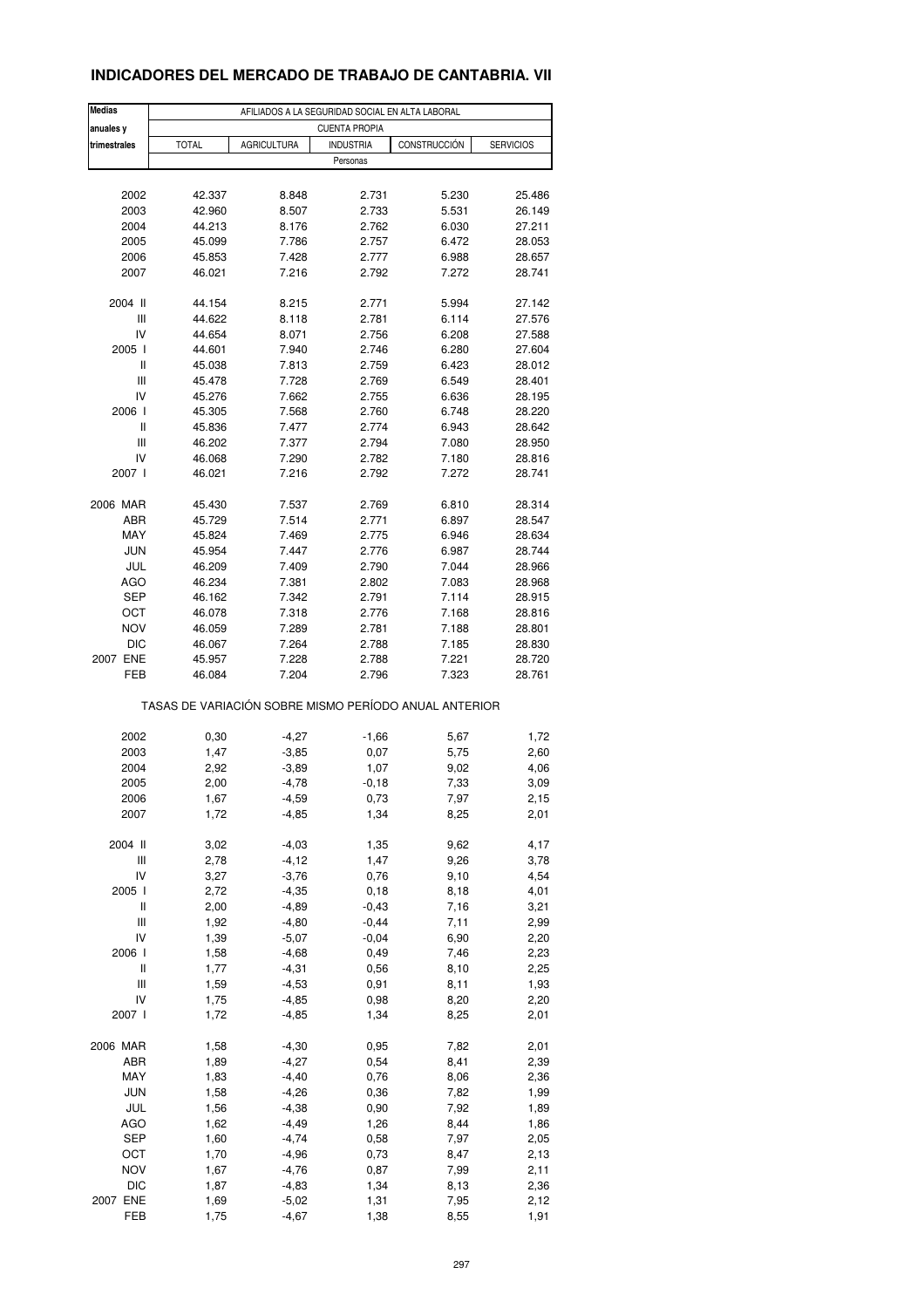| Medias                             |              |                  | EFECTIVOS LABORALES |                  |                                                       |                 |                    | JORNADA MEDIA POR TRABAJADOR Y TRIM. |                          |
|------------------------------------|--------------|------------------|---------------------|------------------|-------------------------------------------------------|-----------------|--------------------|--------------------------------------|--------------------------|
| anuales y                          | <b>TOTAL</b> |                  | <b>SECTORES</b>     |                  | CONTRATO                                              | CONTRATO        | <b>TOTAL</b>       | A TIEMPO                             | A TIEMPO                 |
| trimestrales                       |              | <b>INDUSTRIA</b> | CONSTRUC.           | <b>SERVICIOS</b> | <b>INDEFINIDO</b>                                     | <b>TEMPORAL</b> |                    | COMPLETO                             | PARCIAL                  |
|                                    |              |                  | Miles de personas   |                  |                                                       |                 |                    | Horas                                |                          |
|                                    |              |                  |                     |                  |                                                       |                 |                    |                                      |                          |
| 2001                               | 128,1        | 33,1             | 19,1                | 75,9             | 81,4                                                  | 46,7            | 419,3              | 441,8                                | 247,6                    |
| 2002                               | 131,1        | 32,6             | 20,2                | 78,3             | 84,1                                                  | 47,0            | 417,4              | 439,4                                | 252,6                    |
| 2003                               | 134,5        | 33,1             | 20,7                | 80,7             | 83,4                                                  | 51,1            | 413,2              | 438,6                                | 255,5                    |
| 2004                               | 138,3        | 33,1             | 21,4                | 83,8             | 86,6                                                  | 51,8            | 410,0              | 437,5                                | 257,1                    |
| 2005                               | 144,8        | 32,8             | 22,6                | 89,5             | 92,7                                                  | 52,2            | 409,8              | 434,6                                | 261,0                    |
| 2006                               | 153,3        | 33,2             | 24,7                | 95,5             | 97,6                                                  | 55,7            | 410,6              | 434,8                                | 265,9                    |
| 2004 l                             | 135,4        | 32,6             | 21,5                | 81,3             | 85,0                                                  | 50,5            | 421,6              | 451,7                                | 258,8                    |
| $\mathsf{I}$                       | 139,8        | 34,1             | 21,5                | 84,2             | 87,0                                                  | 52,8            | 426,1              | 454,6                                | 264,2                    |
| Ш                                  | 140,8        | 33,4             | 21,7                | 85,7             | 87,0                                                  | 53,8            | 379,3              | 402,1                                | 241,2                    |
| IV                                 | 137,2        | 32,3             | 20,9                | 83,9             | 87,2                                                  | 49,9            | 413,1              | 441,4                                | 264,0                    |
| 2005                               | 140,9        | 32,7             | 22,1                | 86,1             | 93,1                                                  | 47,8            | 423,1              | 450,3                                | 273,4                    |
| Ш                                  | 146,5        | 33,6             | 22,6                | 90,4             | 91,9                                                  | 54,6            | 426,0              | 453,4                                | 266,3                    |
| Ш                                  | 147,3        | 33,4             | 23,1                | 90,8             | 93,8                                                  | 53,6            | 376,5              | 397,4                                | 241,5                    |
| IV                                 | 144,7        | 31,5             | 22,5                | 90,7             | 92,0                                                  | 52,6            | 413,6              | 437,2                                | 262,7                    |
| 2006                               | 147,6        | 32,6             | 23,6                | 91,4             | 93,3                                                  | 54,4            | 427,5              | 452,1                                | 273,0                    |
| $\, \parallel$                     | 153,1        | 33,0             | 25,0                | 95,1             | 99,3                                                  | 53,8            | 421,3              | 446,6                                | 274,4                    |
| Ш                                  | 156,6        | 32,8             | 25,1                | 98,8             | 96,1                                                  | 60,6            | 385,5              | 406,7                                | 254,8                    |
| IV                                 | 155,9        | 34,2             | 25,0                | 96,6             | 102,0                                                 | 53,9            | 407,9              | 433,8                                | 261,5                    |
|                                    |              |                  |                     |                  |                                                       |                 |                    |                                      |                          |
| 2006 ENE<br>FEB                    |              |                  |                     |                  |                                                       |                 |                    |                                      |                          |
| <b>MAR</b>                         |              |                  |                     |                  |                                                       |                 |                    |                                      |                          |
| ABR                                |              |                  |                     |                  |                                                       |                 |                    |                                      |                          |
| MAY                                |              |                  |                     |                  |                                                       |                 |                    |                                      |                          |
| <b>JUN</b>                         |              |                  |                     |                  |                                                       |                 |                    |                                      |                          |
| JUL                                |              |                  |                     |                  |                                                       |                 |                    |                                      | $\blacksquare$           |
| <b>AGO</b>                         |              |                  |                     |                  |                                                       |                 |                    |                                      |                          |
| <b>SEP</b>                         |              |                  |                     |                  |                                                       |                 |                    |                                      |                          |
| OCT                                |              |                  |                     |                  |                                                       |                 |                    |                                      |                          |
| <b>NOV</b>                         |              |                  |                     |                  |                                                       |                 |                    |                                      |                          |
| <b>DIC</b>                         |              |                  |                     |                  |                                                       |                 |                    |                                      |                          |
|                                    |              |                  |                     |                  | TASAS DE VARIACIÓN SOBRE MISMO PERÍODO ANUAL ANTERIOR |                 |                    |                                      |                          |
|                                    |              |                  |                     |                  |                                                       |                 |                    |                                      |                          |
| 2001                               | 4,70         | $-1,19$          | 8,20                | 6,68             | 7,71                                                  | $-0,21$         | 0,66               | $-0,45$                              | 1,96                     |
| 2002                               | 2,34         | $-1,51$          | 5,62                | 3,19             | 3,29                                                  | 0,64            | $-0,44$            | $-0,54$                              | 2,04                     |
| 2003                               | 2,57         | 1,53             | 2,48                | 2,97             | $-0,83$                                               | 8,72            | $-1,01$            | $-0,19$                              | 1,15                     |
| 2004                               | 2,84         | $-0,08$          | 3,38                | 3,87             | 3,81                                                  | 1,22            | $-0,77$            | $-0,25$                              | 0,60                     |
| 2005                               | 4,73         | $-0,94$          | 5,47                | 6,84             | 7,11                                                  | 0,78            | $-0,06$            | $-0,66$                              | 1,52                     |
| 2006                               | 5,84         | 1,14             | 9,31                | 6,66             | 5,33                                                  | 6,71            | 0, 18              | 0,05                                 | 1,91                     |
|                                    |              |                  |                     |                  |                                                       |                 |                    |                                      |                          |
| 2004 l                             | 1,96         | $-3,55$          | 1,90                | 4,50             | 3,03                                                  | 0,40            | $-1,68$            | $-1,07$                              | 3,77                     |
| II                                 | 2,34         | 2,71             | 3,37                | 1,94             | 1,64                                                  | 3,53            | $-0,54$            | 0,04                                 | 2,09                     |
| Ш<br>IV                            | 2,55<br>4,57 | $-0,60$<br>1,25  | 0,46<br>8,29        | 4,38<br>4,74     | 3,45<br>7,26                                          | 1,13<br>$-0,20$ | $-0,65$<br>$-0,17$ | $-0,02$<br>0,09                      | $-5,56$<br>2,13          |
| 2005 l                             | 4,06         | 0,31             | 2,79                | 5,90             | 9,53                                                  | $-5,35$         | 0,36               | $-0,31$                              | 5,64                     |
| $\, \parallel$                     | 4,79         | $-1,47$          | 5,12                | 7,36             | 5,63                                                  | 3,41            | $-0,02$            | $-0,26$                              | 0,79                     |
| $\ensuremath{\mathsf{III}}\xspace$ | 4,62         | 0,00             | 6,45                | 5,95             | 7,82                                                  | $-0,37$         | $-0,74$            | $-1,17$                              | 0,12                     |
| IV                                 | 5,43         | $-2,60$          | 7,57                | 8,12             | 5,54                                                  | 5,45            | 0,12               | $-0,95$                              | $-0,51$                  |
| 2006                               | 4,77         | $-0,31$          | 6,99                | 6,14             | 0, 16                                                 | 13,76           | 1,04               | 0,39                                 | $-0, 15$                 |
| $\, \parallel$                     | 4,48         | $-1,73$          | 10,48               | 5,17             | 8,02                                                  | $-1,47$         | $-1,10$            | $-1,49$                              | 3,05                     |
| Ш                                  | 6,34         | $-1,80$          | 8,55                | 8,78             | 2,43                                                  | 12,98           | 2,40               | 2,34                                 | 5,53                     |
| IV                                 | 7,76         | 8,86             | 11,22               | 6,53             | 10,82                                                 | 2,42            | $-1,38$            | $-0,78$                              | $-0,44$                  |
|                                    |              |                  |                     |                  |                                                       |                 |                    |                                      |                          |
| 2006 ENE                           |              |                  |                     |                  |                                                       |                 |                    |                                      |                          |
| FEB                                |              |                  |                     |                  |                                                       |                 |                    |                                      | $\overline{\phantom{a}}$ |
| <b>MAR</b><br>ABR                  |              |                  |                     |                  |                                                       |                 |                    |                                      |                          |
| MAY                                |              |                  |                     |                  |                                                       |                 |                    |                                      |                          |
| JUN                                |              |                  |                     |                  |                                                       |                 |                    |                                      | $\blacksquare$           |
| JUL                                |              |                  |                     |                  |                                                       |                 |                    |                                      |                          |
| AGO                                |              |                  |                     |                  |                                                       |                 |                    |                                      | $\overline{\phantom{a}}$ |
| SEP                                |              |                  |                     |                  |                                                       |                 |                    |                                      |                          |
| OCT                                |              |                  |                     |                  |                                                       |                 |                    |                                      |                          |
| <b>NOV</b>                         |              |                  |                     |                  |                                                       |                 |                    |                                      | $\blacksquare$           |

### **INDICADORES DEL MERCADO DE TRABAJO DE CANTABRIA. VIII**

DIC - - - - - - - - -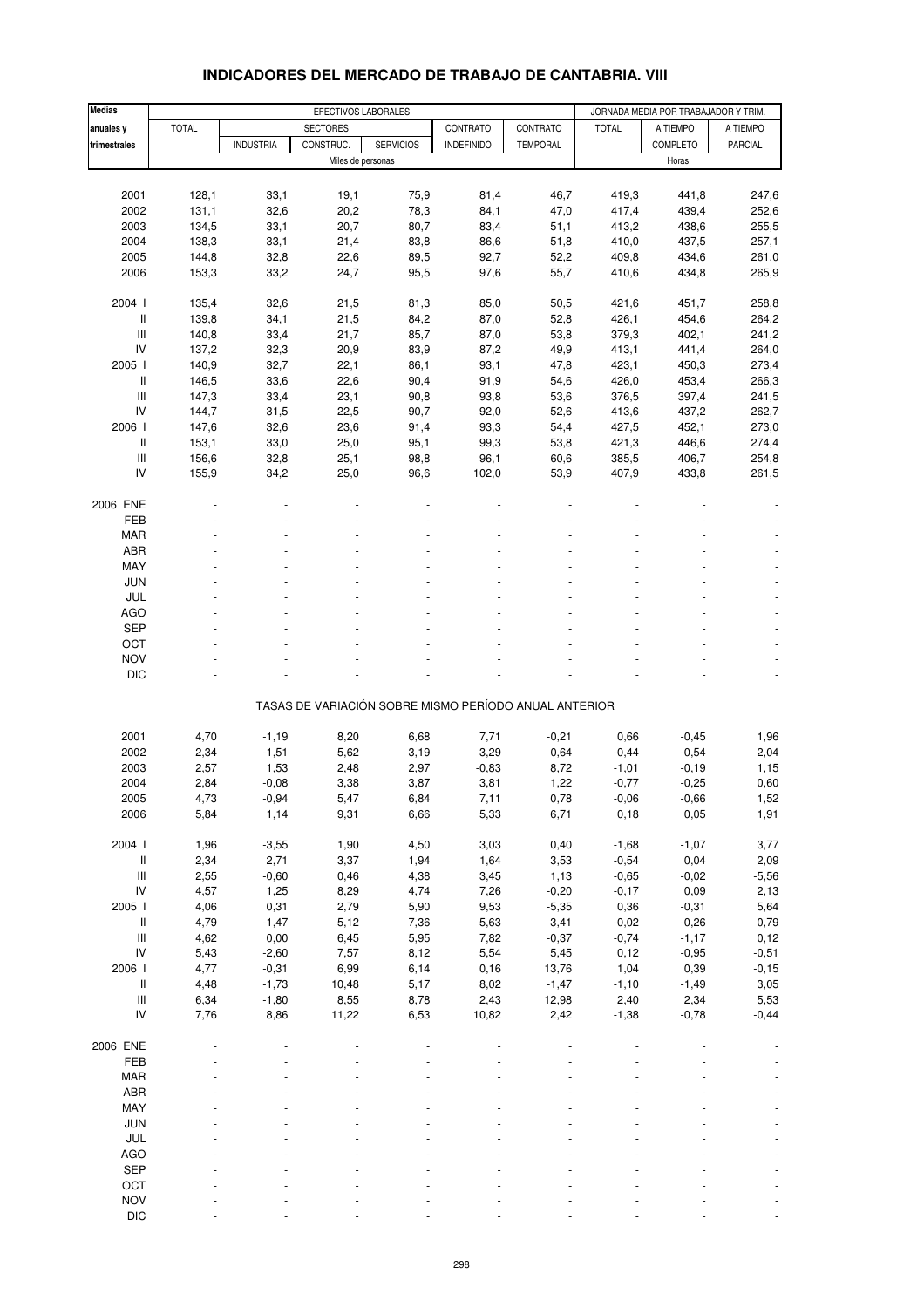## **INDICADORES DE PRECIOS DE CANTABRIA. I**

| Medias       |                                                       | INDICES DE PRECIOS DE CONSUMO (10) |                     | DIFERENCIAL DE |
|--------------|-------------------------------------------------------|------------------------------------|---------------------|----------------|
| anuales y    | <b>GENERAL</b>                                        | <b>ALIMENTACIÓN</b>                | SIN                 | INFLACIÓN      |
| trimestrales |                                                       | <b>AGREGADO</b>                    | <b>ALIMENTACIÓN</b> | RTO. ESPAÑA    |
|              |                                                       | <b>Base 2006</b>                   |                     | P.Porcentuales |
|              |                                                       |                                    |                     |                |
| 2002         | 88,708                                                | 85,485                             | 89,828              | $-0,19$        |
| 2003         | 91,126                                                | 88,671                             | 91,979              | $-0,31$        |
| 2004         | 93,630                                                | 92,255                             | 94,105              | $-0,29$        |
| 2005         | 96,604                                                | 95,480                             | 96,992              | $-0,19$        |
| 2006         | 100,000                                               | 100,000                            | 100,000             | 0,01           |
| 2007         | 100,317                                               | 101,527                            | 99,888              | $-0,15$        |
|              |                                                       |                                    |                     |                |
| 2004 II      | 93,786                                                | 91,938                             | 94,428              | $-0,21$        |
| Ш            | 93,659                                                | 93,011                             | 93,879              | $-0,34$        |
| IV           | 95,299                                                | 93,336                             | 95,982              | $-0,34$        |
| 2005 l       | 94,523                                                | 93,997                             | 94,701              | $-0,26$        |
| Ш            | 96,578                                                | 95,144                             | 97,074              | $-0,24$        |
| Ш            | 96,885                                                | 95,684                             | 97,300              | 0,01           |
| IV           | 98,431                                                | 97,094                             | 98,894              | $-0,27$        |
| 2006         | 98,314                                                | 98,622                             | 98,209              | $-0.01$        |
| Ш            | 100,433                                               | 99,747                             | 100,666             | 0,07           |
| Ш            | 100,314                                               | 100,581                            | 100,224             | 0,00           |
| IV           |                                                       |                                    | 100,901             | $-0,03$        |
|              | 100,938                                               | 101,050                            |                     |                |
| 2007 l       | 100,317                                               | 101,527                            | 99,888              | $-0,15$        |
| 2006 MAR     | 98,742                                                | 99,042                             | 98,640              | 0,07           |
| ABR          | 100,180                                               | 99,348                             | 100,461             | 0,00           |
| MAY          | 100,548                                               | 99,719                             | 100,829             | 0, 10          |
| <b>JUN</b>   | 100,572                                               | 100,175                            | 100,707             | 0,10           |
| JUL          | 100,450                                               | 100,432                            | 100,456             | 0,00           |
| AGO          | 100,406                                               | 100,529                            | 100,365             | 0,00           |
| SEP          | 100,086                                               | 100,781                            | 99,851              | 0,00           |
| ост          | 100,547                                               | 100,824                            |                     |                |
|              |                                                       |                                    | 100,453             | 0,00           |
| <b>NOV</b>   | 101,001                                               | 100,834                            | 101,058             | $-0,10$        |
| DIC          | 101,267                                               | 101,491                            | 101,192             | 0,00           |
| 2007 ENE     | 100,396                                               | 101,665                            | 99,946              | $-0,10$        |
| FEB          | 100,238                                               | 101,388                            | 99,830              | $-0,20$        |
|              | TASAS DE VARIACIÓN SOBRE MISMO PERÍODO ANUAL ANTERIOR |                                    |                     |                |
| 2002         | 3,35                                                  | 4,95                               | 2,82                |                |
| 2003         | 2,73                                                  | 3,73                               | 2,39                |                |
| 2004         | 2,75                                                  | 4,04                               | 2,31                |                |
| 2005         | 3,18                                                  | 3,50                               | 3,07                |                |
| 2006         | 3,52                                                  | 4,73                               | 3,10                |                |
| 2007         | 2,26                                                  | 3,16                               | 1,93                |                |
|              |                                                       |                                    |                     |                |
| 2004 II      | 2,99                                                  | 4,88                               | 2,37                |                |
| Ш            | 2,97                                                  | 4,57                               | 2,42                |                |
| IV           | 3,10                                                  | 3,24                               | 3,05                |                |
| 2005 l       | 2,99                                                  | 3,59                               | 2,79                |                |
| Ш            | 2,98                                                  | 3,49                               | 2,80                |                |
| Ш            | 3,44                                                  | 2,87                               | 3,64                |                |
| IV           | 3,29                                                  | 4,03                               | 3,03                |                |
| 2006 l       | 4,01                                                  | 4,92                               | 3,70                |                |
| Ш            | 3,99                                                  | 4,84                               | 3,70                |                |
| Ш            | 3,54                                                  | 5,12                               | 3,00                |                |
| IV           | 2,55                                                  | 4,07                               | 2,03                |                |
| 2007 l       | 2,26                                                  | 3,16                               | 1,93                |                |
|              |                                                       |                                    |                     |                |
| 2006 MAR     | 3,96                                                  | 5,17                               | 3,55                |                |
| ABR          | 3,89                                                  | 4,58                               | 3,64                |                |
| MAY          | 4,08                                                  | 4,72                               | 3,86                |                |
| <b>JUN</b>   | 4,01                                                  | 5,20                               | 3,60                |                |
| JUL          | 4,00                                                  | 5,43                               | 3,51                |                |
| <b>AGO</b>   | 3,69                                                  | 5,01                               | 3,24                |                |
| SEP          | 2,94                                                  | 4,92                               | 2,27                |                |
| ост          | 2,45                                                  | 4,66                               | 1,70                |                |
| <b>NOV</b>   | 2,52                                                  | 4,06                               | 2,00                |                |
| <b>DIC</b>   | 2,67                                                  | 3,50                               | 2,39                |                |
| 2007 ENE     | 2,32                                                  | 3,11                               | 2,03                |                |
| FEB          | 2,20                                                  | 3,21                               | 1,84                |                |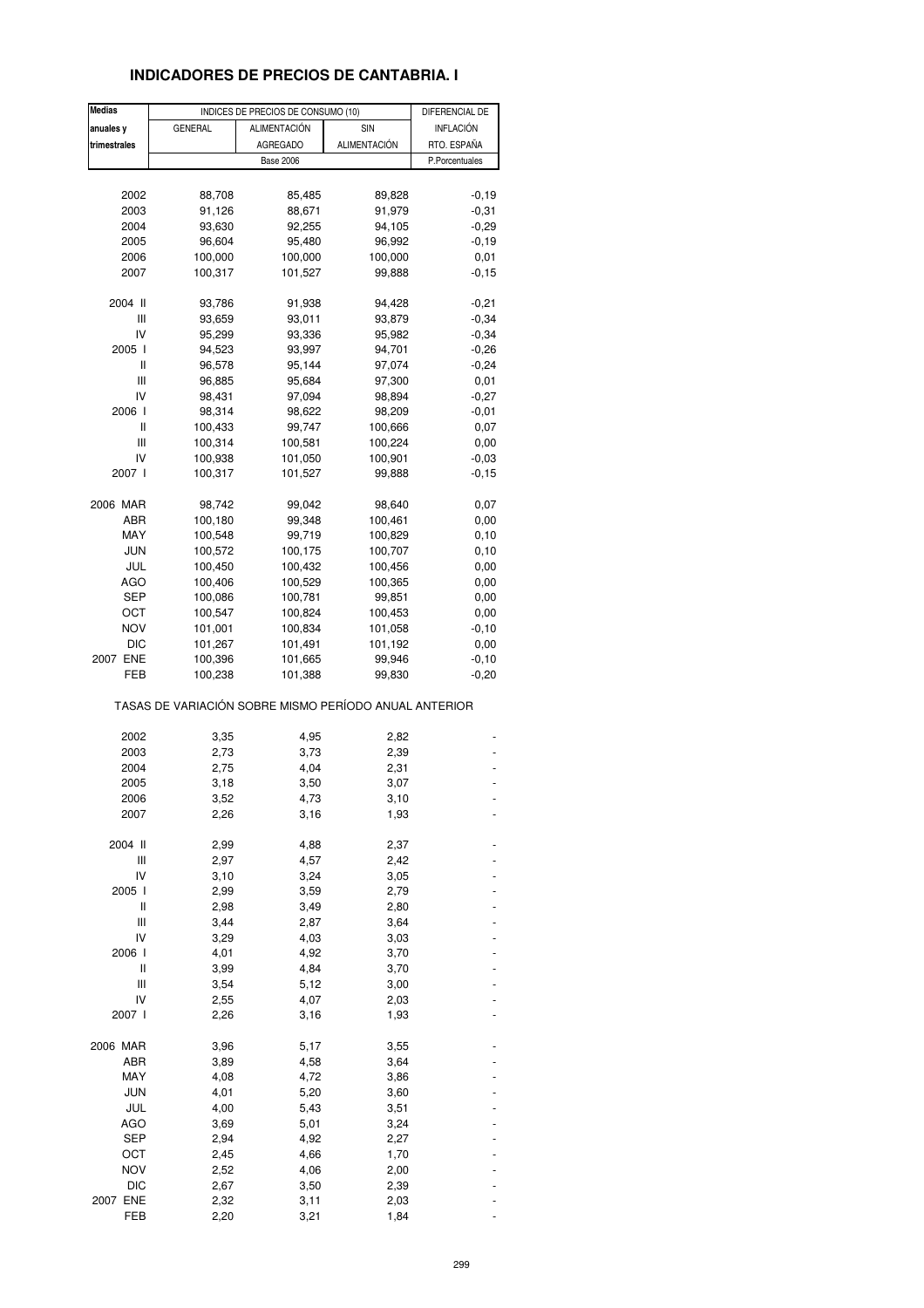| <b>Medias</b>              |                    |                    | INDICES DE PRECIOS DE CONSUMO (10)                    |                    |                    |                    |
|----------------------------|--------------------|--------------------|-------------------------------------------------------|--------------------|--------------------|--------------------|
| anuales y                  | <b>ALIMENTOS Y</b> | BEBIDAS ALC.       | <b>VESTIDO Y</b>                                      | <b>VIVIENDA</b>    | MENAJE             | <b>MEDICINA</b>    |
| trimestrales               | BEB.NO ALCOH.      | Y TABACO           | CALZADO                                               |                    |                    |                    |
|                            |                    |                    | <b>Base 2006</b>                                      |                    |                    |                    |
|                            |                    |                    |                                                       |                    |                    |                    |
| 2002                       | 85,291             | 87,007             | 93,462                                                | 84,242             | 95,600             | 97,368             |
| 2003                       | 88,496             | 90,063             | 95,365                                                | 86,970             | 96,053             | 99,436             |
| 2004                       | 92,029             | 94,081             | 96,475                                                | 90,551             | 96,530             | 98,811             |
| 2005                       | 95,124             | 98,318             | 98,188                                                | 94,300             | 98,099             | 99,487             |
| 2006                       | 100,000            | 100,000            | 100,000                                               | 100,000            | 100,000            | 100,000            |
| 2007                       | 100,899            | 106,697            | 95,679                                                | 101,734            | 99,907             | 100,771            |
| 2004 II                    | 91,685             | 93,968             | 99,424                                                | 90,309             | 96,883             | 98,428             |
| Ш                          | 92,670             | 95,719             | 91,999                                                | 90,871             | 96,289             | 98,869             |
| IV                         | 93,058             | 95,552             | 103,754                                               | 91,583             | 96,784             | 99,057             |
| 2005 l                     | 93,812             | 95,495             | 93,328                                                | 92,281             | 96,577             | 99,338             |
| Ш                          | 94,691             | 98,755             | 100,937                                               | 94,172             | 98,495             | 99,596             |
| Ш                          | 95,244             | 99,186             | 93,881                                                | 95,145             | 98,428             | 99,458             |
| IV                         | 96,751             | 99,835             | 104,607                                               | 95,600             | 98,896             | 99,556             |
| 2006                       | 98,752             | 97,585             | 95,025                                                | 98,235             | 98,463             | 99,733             |
| $\mathsf{I}$               | 99,610             | 100,852            | 103,241                                               | 100,213            | 100,370            | 100,136            |
| Ш<br>IV                    | 100,570            | 100,664            | 95,612<br>106,122                                     | 100,948            | 100,289<br>100,878 | 100,182            |
| 2007 l                     | 101,068<br>100,899 | 100,899<br>106,697 | 95,679                                                | 100,604<br>101,734 | 99,907             | 99,948<br>100,771  |
|                            |                    |                    |                                                       |                    |                    |                    |
| 2006 MAR                   | 98,889             | 100,275            | 95,519                                                | 99,090             | 99,216             | 99,711             |
| ABR                        | 99,189             | 100,629            | 103,340                                               | 100,005            | 99,941             | 99,990             |
| MAY                        | 99,580             | 100,841            | 103,914                                               | 100,287            | 100,561            | 100,149            |
| <b>JUN</b>                 | 100,062            | 101,087            | 102,470                                               | 100,346            | 100,609            | 100,270            |
| JUL                        | 100,354            | 101,058            | 96,842                                                | 100,904            | 100,372            | 100,282            |
| AGO                        | 100,528            | 100,532            | 94,395                                                | 100,959            | 100,255            | 100,340            |
| SEP                        | 100,828            | 100,403            | 95,598                                                | 100,981            | 100,239            | 99,923             |
| ОСТ                        | 100,863            | 100,510            | 103,490                                               | 100,601            | 100,352            | 99,964             |
| <b>NOV</b>                 | 100,837            | 100,807            | 108,178                                               | 100,609            | 100,936            | 99,998             |
| DIC                        | 101,504            | 101,379            | 106,697                                               | 100,603            | 101,346            | 99,883             |
| 2007 ENE                   | 101,059            | 106,658            | 97,166                                                | 101,392            | 99,864             | 100,529            |
| FEB                        | 100,739            | 106,735            | 94,192                                                | 102,076            | 99,949             | 101,013            |
|                            |                    |                    | TASAS DE VARIACIÓN SOBRE MISMO PERÍODO ANUAL ANTERIOR |                    |                    |                    |
| 2002                       | 4,85               | 5,66               | 5,10                                                  | 1,47               | 2,06               | 2,45               |
| 2003                       | 3,76               | 3,51               | 2,04                                                  | 3,24               | 0,47               | 2,12               |
| 2004                       | 3,99               | 4,46               | 1,16                                                  | 4,12               | 0,50               | $-0,63$            |
| 2005                       | 3,36               | 4,50               | 1,78                                                  | 4,14               | 1,63               | 0,68               |
| 2006                       | 5,13               | 1,71               | 1,85                                                  | 6,04               | 1,94               | 0,52               |
| 2007                       | 2,25               | 10,87              | 0,95                                                  | 4,02               | 1,86               | 1,03               |
|                            |                    |                    |                                                       |                    |                    |                    |
| 2004 II<br>Ш               | 4,92<br>4,42       | 4,62<br>5,78       | 1,20<br>0,75                                          | 4,08<br>4,02       | 0,44<br>0,65       | $-1,13$<br>$-0,77$ |
| IV                         | 2,99               | 5,17               | 2,53                                                  | 4,06               | 0,24               | $-0,80$            |
| 2005 l                     | 3,43               | 4,84               | 2,87                                                  | 3,18               | 0,43               | 0,45               |
| $\ensuremath{\mathsf{II}}$ | 3,28               | 5,10               | 1,52                                                  | 4,28               | 1,66               | 1,19               |
| Ш                          | 2,78               | 3,62               | 2,05                                                  | 4,70               | 2,22               | 0,60               |
| IV                         | 3,97               | 4,48               | 0,82                                                  | 4,39               | 2,18               | 0,50               |
| 2006 l                     | 5,27               | 2,19               | 1,82                                                  | 6,45               | 1,95               | 0,40               |
| $\ensuremath{\mathsf{II}}$ | 5,20               | 2,12               | 2,28                                                  | 6,41               | 1,90               | 0,54               |
| Ш                          | 5,59               | 1,49               | 1,84                                                  | 6, 10              | 1,89               | 0,73               |
| IV                         | 4,46               | 1,07               | 1,45                                                  | 5,23               | 2,00               | 0,39               |
| 2007 l                     | 2,25               | 10,87              | 0,95                                                  | 4,02               | 1,86               | 1,03               |
| 2006 MAR                   | 5,20               | 4,98               | 1,73                                                  | 6,86               | 2,09               | 0,80               |
| ABR                        | 4,90               | 2,20               | 2,05                                                  | 6,25               | 2,02               | 0,64               |
| MAY                        | 5,05               | 2,23               | 2,51                                                  | 6,56               | 1,89               | 0,53               |
| <b>JUN</b>                 | 5,63               | 1,95               | 2,29                                                  | 6,44               | 1,81               | 0,45               |
| JUL                        | 5,89               | 1,94               | 2,12                                                  | 6,31               | 1,81               | 0,83               |
| <b>AGO</b>                 | 5,45               | 1,64               | 1,82                                                  | 5,97               | 2,04               | 0,89               |
| <b>SEP</b>                 | 5,44               | 0,90               | 1,59                                                  | 6,02               | 1,83               | 0,47               |
| OCT                        | 5,16               | 0,83               | 1,57                                                  | 5,18               | 1,65               | 0,42               |
| <b>NOV</b>                 | 4,46               | 0,98               | 1,43                                                  | 5,18               | 2,12               | 0,44               |
| <b>DIC</b><br>2007 ENE     | 3,77<br>2,40       | 1,39<br>9,01       | 1,34<br>1,62                                          | 5,35<br>4,11       | 2,24<br>2,18       | 0,32<br>0,83       |
| FEB                        | 2,09               | 12,79              | 0,27                                                  | 3,92               | 1,53               | 1,23               |
|                            |                    |                    |                                                       |                    |                    |                    |

## **INDICADORES DE PRECIOS DE CANTABRIA. II**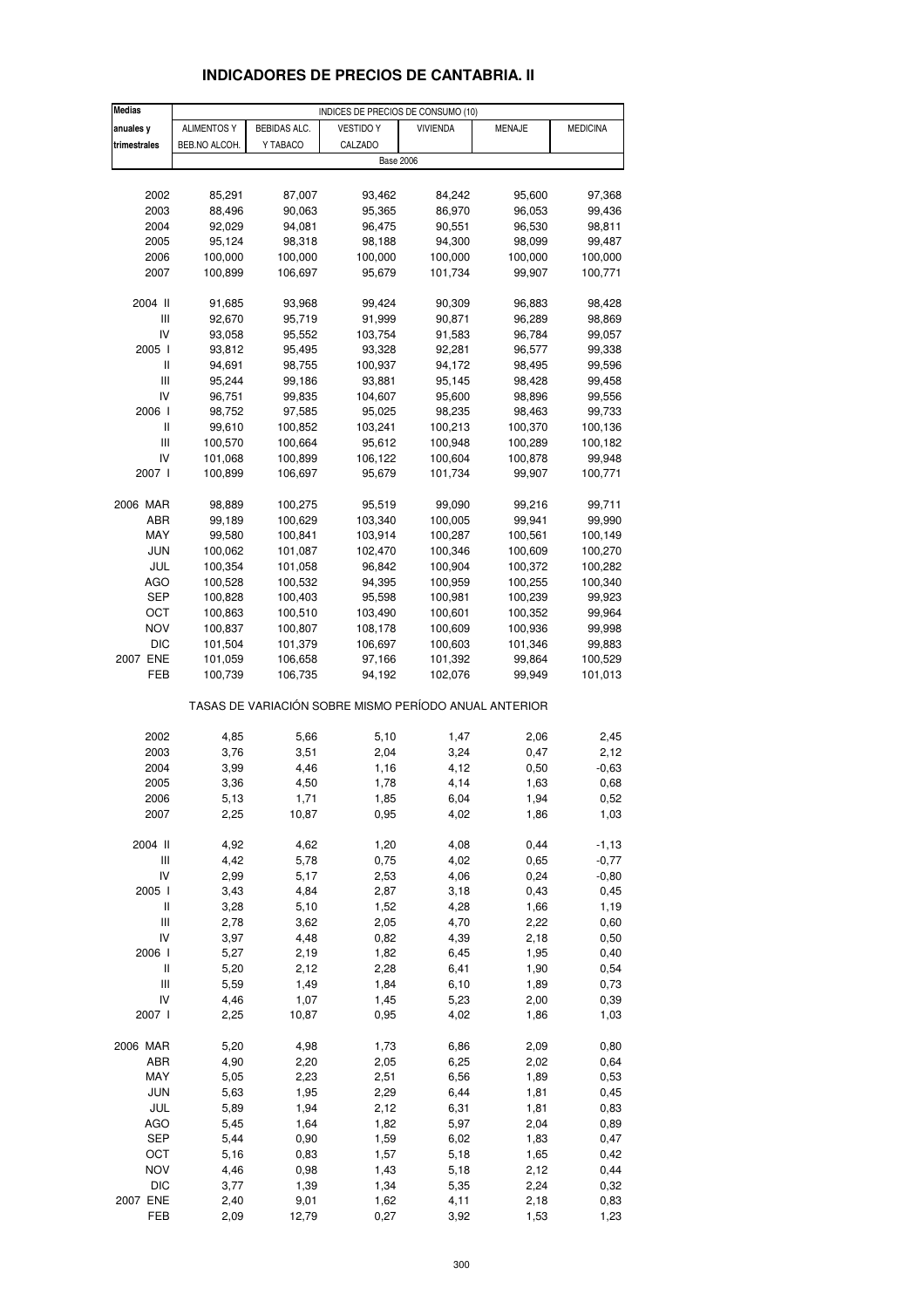| <b>Medias</b>                                         | INDICES DE PRECIOS DE CONSUMO (10) |               |                   |           |               |              |  |  |  |  |  |
|-------------------------------------------------------|------------------------------------|---------------|-------------------|-----------|---------------|--------------|--|--|--|--|--|
| anuales y                                             | TRANSPORTE                         | COMUNICA -    | OCIO <sub>Y</sub> | ENSEÑANZA | HOTELES,      | <b>OTROS</b> |  |  |  |  |  |
| trimestrales                                          |                                    | <b>CIONES</b> | <b>CULTURA</b>    |           | CAFÉS Y REST. |              |  |  |  |  |  |
|                                                       |                                    |               | <b>Base 2006</b>  |           |               |              |  |  |  |  |  |
|                                                       |                                    |               |                   |           |               |              |  |  |  |  |  |
| 2002                                                  | 84,862                             | 103,575       | 99,076            | 90,177    | 86,862        | 88,422       |  |  |  |  |  |
| 2003                                                  | 86,508                             | 101,648       | 99,570            | 93,108    | 90,649        | 91,818       |  |  |  |  |  |
| 2004                                                  | 90,279                             | 101,428       | 99,288            | 95,490    | 93,400        | 93,899       |  |  |  |  |  |
|                                                       | 96,005                             | 100,611       | 98,931            |           | 96,929        | 96,792       |  |  |  |  |  |
| 2005                                                  |                                    |               |                   | 97,739    |               |              |  |  |  |  |  |
| 2006                                                  | 100,000                            | 100,000       | 100,000           | 100,000   | 100,000       | 100,000      |  |  |  |  |  |
| 2007                                                  | 98,006                             | 100,029       | 98,733            | 102,036   | 102,635       | 102,355      |  |  |  |  |  |
| 2004 II                                               | 90,149                             | 101,760       | 99,086            | 94,578    | 92,929        | 94,104       |  |  |  |  |  |
| Ш                                                     | 91,380                             | 101,603       | 100,431           | 95,459    | 93,966        | 93,914       |  |  |  |  |  |
| IV                                                    | 92,411                             | 101,303       | 98,923            | 97,352    | 94,559        | 94,136       |  |  |  |  |  |
| 2005 l                                                | 92,142                             | 101,204       | 98,166            | 97,496    | 95,233        | 95,926       |  |  |  |  |  |
| Ш                                                     |                                    |               |                   |           |               |              |  |  |  |  |  |
|                                                       | 94,809                             | 100,582       | 98,073            | 97,013    | 96,612        | 96,951       |  |  |  |  |  |
| $\mathbf{III}$                                        | 98,696                             | 100,385       | 100,083           | 97,200    | 98,060        | 97,042       |  |  |  |  |  |
| IV                                                    | 98,372                             | 100,274       | 99,402            | 99,248    | 97,809        | 97,250       |  |  |  |  |  |
| 2006                                                  | 98,571                             | 100,271       | 99,083            | 99,403    | 98,366        | 99,129       |  |  |  |  |  |
| Ш                                                     | 101,464                            | 100,040       | 99,814            | 99,384    | 99,231        | 99,815       |  |  |  |  |  |
| $\mathbf{III}$                                        | 101,903                            | 99,921        | 101,304           | 99,595    | 101,138       | 100,384      |  |  |  |  |  |
| IV                                                    | 98,061                             | 99,767        | 99,798            | 101,618   | 101,265       | 100,672      |  |  |  |  |  |
| 2007 l                                                | 98,006                             | 100,029       | 98,733            | 102,036   | 102,635       | 102,355      |  |  |  |  |  |
|                                                       |                                    |               |                   |           |               |              |  |  |  |  |  |
| 2006 MAR                                              | 99,139                             | 100,176       | 99,191            | 99,409    | 98,360        | 99,644       |  |  |  |  |  |
| ABR                                                   | 100,767                            | 100,087       | 100,129           | 99,409    | 99,165        | 99,533       |  |  |  |  |  |
| MAY                                                   | 101,955                            | 100,053       | 99,470            | 99,371    | 99,065        | 99,778       |  |  |  |  |  |
| <b>JUN</b>                                            | 101,671                            | 99,981        | 99,843            | 99,371    | 99,463        | 100,135      |  |  |  |  |  |
| JUL                                                   | 102,600                            | 99,894        | 101,211           | 99,371    | 100,681       | 100,329      |  |  |  |  |  |
| <b>AGO</b>                                            | 102,789                            | 99,926        | 102,111           | 99,371    | 101,604       | 100,448      |  |  |  |  |  |
| <b>SEP</b>                                            | 100,320                            | 99,943        | 100,591           | 100,044   | 101,128       | 100,375      |  |  |  |  |  |
| ОСТ                                                   | 98,192                             | 99,852        | 99,817            | 101,485   | 101,068       | 100,355      |  |  |  |  |  |
| NOV                                                   | 97,829                             | 99,775        | 98,990            | 101,685   | 101,021       | 100,683      |  |  |  |  |  |
| <b>DIC</b>                                            | 98,163                             | 99,675        | 100,588           | 101,685   | 101,706       | 100,979      |  |  |  |  |  |
| 2007 ENE                                              | 97,889                             | 100,138       | 98,623            | 101,988   | 102,328       | 102,258      |  |  |  |  |  |
| FEB                                                   | 98,122                             | 99,919        | 98,843            | 102,084   | 102,942       | 102,452      |  |  |  |  |  |
|                                                       |                                    |               |                   |           |               |              |  |  |  |  |  |
| TASAS DE VARIACIÓN SOBRE MISMO PERÍODO ANUAL ANTERIOR |                                    |               |                   |           |               |              |  |  |  |  |  |
| 2002                                                  | 1,88                               | $-2,54$       | 2,47              | 3,06      | 5,38          | 2,57         |  |  |  |  |  |
| 2003                                                  | 1,94                               | $-1,86$       | 0,50              | 3,25      | 4,36          | 3,84         |  |  |  |  |  |
|                                                       | 4,36                               |               |                   |           |               |              |  |  |  |  |  |
| 2004                                                  |                                    | $-0,22$       | $-0,28$           | 2,56      | 3,03          | 2,27         |  |  |  |  |  |
| 2005                                                  | 6,34                               | $-0,81$       | $-0,36$           | 2,36      | 3,78          | 3,08         |  |  |  |  |  |
| 2006                                                  | 4,16                               | $-0,61$       | 1,08              | 2,31      | 3,17          | 3,31         |  |  |  |  |  |
| 2007                                                  | $-0,29$                            | $-0,29$       | $-0,30$           | 2,65      | 4,34          | 3,52         |  |  |  |  |  |
| 2004 II                                               |                                    |               |                   |           |               |              |  |  |  |  |  |
|                                                       | 4,89                               | 0,04          | $-0,63$           | 2,06      | 3,23          | 2,13         |  |  |  |  |  |
| Ш                                                     | 5,40                               | $-0, 10$      | $-0,01$           | 3,01      | 2,60          | 2,19         |  |  |  |  |  |
| IV                                                    | 7,29                               | 0,04          | 0,01              | 2,98      | 3,04          | 2,15         |  |  |  |  |  |
| 2005 l                                                | 5,70                               | 0, 16         | $-0,55$           | 3,10      | 3,35          | 2,66         |  |  |  |  |  |
| Ш                                                     | 5,17                               | $-1,16$       | $-1,02$           | 2,57      | 3,96          | 3,03         |  |  |  |  |  |
| $\mathop{\rm III}\nolimits$                           | 8,01                               | $-1,20$       | $-0,35$           | 1,82      | 4,36          | 3,33         |  |  |  |  |  |
| IV                                                    | 6,45                               | $-1,02$       | 0,48              | 1,95      | 3,44          | 3,31         |  |  |  |  |  |
| 2006 l                                                | 6,98                               | $-0,92$       | 0,93              | 1,96      | 3,29          | 3,34         |  |  |  |  |  |
| Ш                                                     | 7,02                               | $-0,54$       | 1,78              | 2,44      | 2,71          | 2,95         |  |  |  |  |  |
| $\mathbf{III}$                                        | 3,25                               | $-0,46$       | 1,22              | 2,46      | 3,14          | 3,44         |  |  |  |  |  |
| IV                                                    | $-0,32$                            | $-0,50$       | 0,40              | 2,39      | 3,53          | 3,52         |  |  |  |  |  |
| 2007 l                                                | $-0,29$                            | $-0,29$       | $-0,30$           | 2,65      | 4,34          | 3,52         |  |  |  |  |  |
|                                                       |                                    |               |                   |           |               |              |  |  |  |  |  |
| 2006 MAR                                              | 6,15                               | $-0,48$       | 0,18              | 1,94      | 2,89          | 3,60         |  |  |  |  |  |
| ABR                                                   | 6,66                               | $-0,51$       | 2,14              | 2,47      | 2,86          | 3,00         |  |  |  |  |  |
| MAY                                                   | 7,83                               | $-0,51$       | 1,62              | 2,43      | 2,54          | 2,90         |  |  |  |  |  |
| <b>JUN</b>                                            | 6,57                               | $-0,59$       | 1,56              | 2,43      | 2,72          | 2,97         |  |  |  |  |  |
| JUL                                                   | 5,63                               | $-0,52$       | 1,24              | 2,43      | 3,26          | 3,14         |  |  |  |  |  |
| <b>AGO</b>                                            | 4,57                               | $-0,45$       | 1,28              | 2,43      | 2,95          | 3,32         |  |  |  |  |  |
| <b>SEP</b>                                            | $-0,34$                            | $-0,42$       | 1,15              | 2,53      | 3,21          | 3,87         |  |  |  |  |  |
| OCT                                                   | $-1,77$                            | $-0,47$       | 0,65              | 2,44      | 3,23          | 3,40         |  |  |  |  |  |
| <b>NOV</b>                                            | $-0,24$                            | $-0,52$       | 0, 18             | 2,36      | 3,37          | 3,59         |  |  |  |  |  |
| <b>DIC</b>                                            | 1,11                               | $-0,52$       | 0,36              | 2,36      | 4,01          | 3,57         |  |  |  |  |  |
| 2007 ENE                                              | $-0,16$                            | $-0,20$       | $-0,41$           | 2,62      | 3,93          | 3,67         |  |  |  |  |  |

#### **INDICADORES DE PRECIOS DE CANTABRIA. III**

FEB -0,42 -0,38 -0,18 2,68 4,74 3,38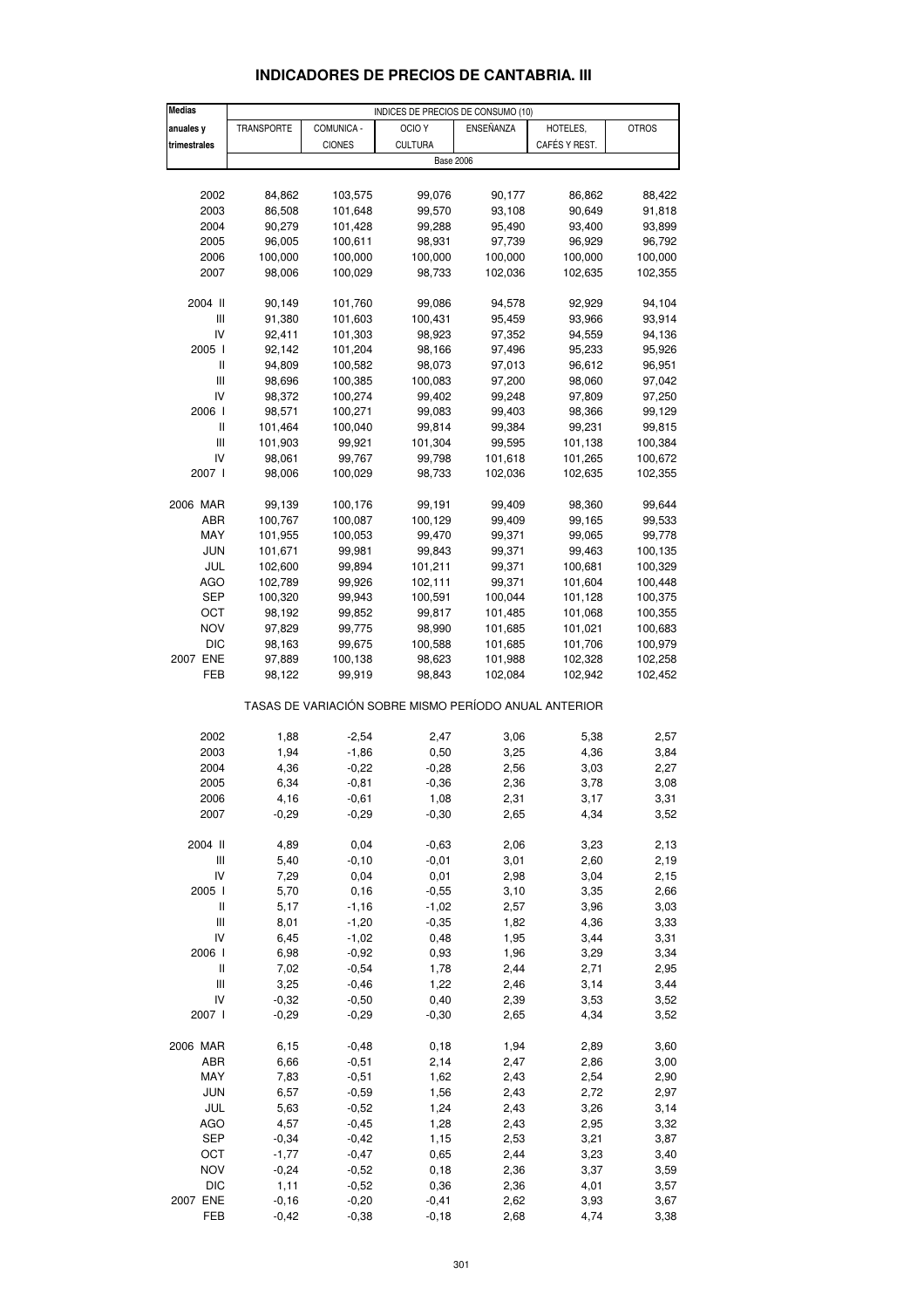# **INDICADORES DE SALARIOS DE CANTABRIA**

| <b>Medias</b>                      |                      | <b>SALARIOS</b>  |                              |                                                       |              |        |               |         |              |
|------------------------------------|----------------------|------------------|------------------------------|-------------------------------------------------------|--------------|--------|---------------|---------|--------------|
| anuales y                          | POR TRABAJADOR Y MES |                  | POR HORA EFECTIVA DE TRABAJO | INCREMENTO SALARIAL PACTADO EN CONVENIO (11)          |              |        |               |         |              |
| trimestrales                       | <b>TOTAL</b>         | <b>ORDINARIO</b> | <b>TOTAL</b>                 | <b>ORDINARIO</b>                                      | <b>TOTAL</b> | AGRIC. | CONST.        | INDUST. | SERV.        |
|                                    |                      | €                |                              |                                                       |              |        | $\frac{0}{0}$ |         |              |
|                                    |                      |                  |                              |                                                       |              |        |               |         |              |
| 2002                               | 1.302,10             | 1.155,07         | 9,35                         | 8,29                                                  | 3,84         | 3,76   | 3,50          | 4,16    | 3,79         |
| 2003                               | 1.358,51             | 1.194,44         | 9,79                         | 8,60                                                  | 3,78         | 3,99   | 4,80          | 3,47    | 3,38         |
| 2004                               | 1.414,22             | 1.255,32         | 10,25                        | 9,09                                                  | 3,80         | 3,51   | 4,60          | 3,64    | 3,43         |
| 2005                               | 1.441,85             | 1.269,72         | 10,51                        | 9,24                                                  | 3,78         | 3,76   | 4,50          | 3,62    | 3,45         |
| 2006                               | 1.487,09             | 1.315,65         | 10,89                        | 9,63                                                  | 3,44         | 2,74   | 3,50          | 3,57    | 3,21         |
| 2007                               |                      |                  |                              |                                                       | 2,79         | 2,00   | 0,00          | 2,81    | 2,74         |
|                                    |                      |                  |                              |                                                       |              |        |               |         |              |
| 2004 II                            | 1.381,42             | 1.259,62         | 9,57                         | 8,72                                                  | 2,92         | 2,12   | 0,00          | 2,85    | 3,04         |
| Ш                                  | 1.424,45             | 1.253,95         | 10,98                        | 9,67                                                  | 3,06         | 3,12   | 3,40          | 2,86    | 3,04         |
| IV                                 | 1.500,07             | 1.256,40         | 11,13                        | 9,33                                                  | 3,04         | 2,95   | 3,40          | 2,87    | 2,97         |
| 2005                               | 1.386,15             | 1.277,20         | 9,84                         | 9,06                                                  | 2,88         | 2,00   | 2,80          | 2,92    | 2,92         |
| Ш                                  | 1.427,62             | 1.276,27         | 9,82                         | 8,78                                                  | 2,87         | 2,00   | 2,80          | 2,89    | 2,92         |
| $\ensuremath{\mathsf{III}}\xspace$ | 1.435,17             | 1.263,13         | 11,11                        | 9,78                                                  | 2,87         | 2,00   | 2,80          | 2,90    | 2,92         |
| ${\sf IV}$                         | 1.518,47             | 1.262,27         | 11,25                        | 9,35                                                  | 2,86         | 2,00   | 2,80          | 2,86    | 2,91         |
| 2006                               | 1.422,85             | 1.297,85         | 9,77                         | 8,91                                                  | 2,94         | 2,04   | 2,80          | 3,21    | 2,94         |
| $\ensuremath{\mathsf{II}}$         | 1.448,62             | 1.310,82         | 10,34                        | 9,36                                                  | 2,94         | 2,04   | 2,80          | 3,20    | 2,96         |
| $\ensuremath{\mathsf{III}}\xspace$ | 1.486,20             | 1.331,20         | 11,40                        | 10,21                                                 | 2,88         | 2,04   | 2,80          | 2,90    | 2,91         |
| IV                                 | 1.590,69             | 1.322,71         | 12,06                        | 10,03                                                 | 2,89         | 2,04   | 2,80          | 2,90    | 2,95         |
| 2007 l                             |                      |                  |                              |                                                       | 2,79         | 2,00   | 0,00          | 2,81    | 2,74         |
|                                    |                      |                  |                              |                                                       |              |        |               |         |              |
| 2006 FEB                           |                      |                  |                              |                                                       | 2,87         | 2,04   | 2,80          | 2,87    | 2,95         |
| <b>MAR</b>                         |                      |                  |                              |                                                       | 2,94         | 2,04   | 2,80          | 3,21    | 2,94         |
| ABR                                |                      |                  |                              | $\overline{a}$                                        | 2,94         | 2,04   | 2,80          | 3,22    | 2,96         |
| MAY                                |                      |                  |                              |                                                       | 2,95         | 2,04   | 2,80          | 3,22    | 2,96         |
| <b>JUN</b>                         |                      |                  |                              |                                                       | 2,94         | 2,04   | 2,80          | 3,20    |              |
| JUL                                |                      |                  | ÷,                           | $\overline{a}$                                        | 2,89         | 2,04   | 2,80          | 2,90    | 2,96<br>2,97 |
|                                    |                      |                  |                              |                                                       |              |        |               |         |              |
| AGO                                |                      |                  |                              | $\frac{1}{2}$                                         | 2,89         | 2,04   | 2,80          | 2,91    | 2,96         |
| <b>SEP</b>                         |                      |                  |                              |                                                       | 2,88         | 2,04   | 2,80          | 2,90    | 2,91         |
| OCT                                |                      |                  |                              | $\overline{a}$                                        | 2,88         | 2,04   | 2,80          | 2,90    | 2,93         |
| <b>NOV</b>                         |                      |                  |                              |                                                       | 2,88         | 2,04   | 2,80          | 2,90    | 2,92         |
| <b>DIC</b>                         |                      |                  |                              |                                                       | 2,89         | 2,04   | 2,80          | 2,90    | 2,95         |
| 2007 ENE                           |                      |                  |                              | $\overline{a}$                                        | 2,79         | 2,00   | 0,00          | 2,81    | 2,74         |
|                                    |                      |                  |                              | TASAS DE VARIACIÓN SOBRE MISMO PERÍODO ANUAL ANTERIOR |              |        |               |         |              |
|                                    |                      |                  |                              |                                                       |              |        |               |         |              |
| 2002                               | 3,09                 | 3,70             | 3,86                         | 4,48                                                  |              |        |               |         |              |
| 2003                               | 4,33                 | 3,41             | 4,65                         | 3,80                                                  |              |        |               |         |              |
| 2004                               | 4,10                 | 5,10             | 4,67                         | 5,64                                                  |              |        |               |         |              |
| 2005                               | 1,95                 | 1,15             | 2,54                         | 1,73                                                  |              |        |               |         |              |
| 2006                               | 3,14                 | 3,62             | 3,69                         | 4,17                                                  |              |        |               |         |              |
| 2007                               |                      |                  |                              |                                                       |              |        |               |         |              |
|                                    |                      |                  |                              |                                                       |              |        |               |         |              |
| 2004 II                            | 5,07                 | 5,08             | 3,13                         | 3,07                                                  |              |        |               |         |              |
| Ш                                  | 4,86                 | 4,66             | 6,50                         | 6,38                                                  |              |        |               |         |              |
| IV                                 | 3,54                 | 4,96             | 6,41                         | 7,99                                                  |              |        |               |         |              |
| 2005 l                             | 2,61                 | 2,07             | 5,81                         | 5,10                                                  |              |        |               |         |              |
| Ш                                  | 3,34                 | 1,32             | 2,61                         | 0,69                                                  |              |        |               |         |              |
| $\mathbf{III}$                     | 0,75                 | 0,73             | 1,18                         | 1,14                                                  |              |        |               |         |              |
| IV                                 | 1,23                 | 0,47             | 1,08                         | 0,21                                                  |              |        |               |         |              |
| 2006 l                             | 2,65                 | 1,62             | $-0,71$                      | $-1,66$                                               |              |        |               |         |              |
| Ш                                  | 1,47                 | 2,71             | 5,30                         | 6,61                                                  |              |        |               |         |              |
| Ш                                  | 3,56                 | 5,39             | 2,61                         | 4,40                                                  |              |        |               |         |              |
| IV                                 | 4,76                 | 4,79             | 7,20                         | 7,27                                                  |              |        |               |         |              |
| 2007 l                             |                      |                  |                              |                                                       |              |        |               |         |              |
|                                    |                      |                  |                              |                                                       |              |        |               |         |              |
| 2006 FEB                           |                      |                  |                              |                                                       |              |        |               |         |              |
| <b>MAR</b>                         |                      |                  |                              |                                                       |              |        |               |         |              |
| ABR                                |                      |                  |                              |                                                       |              |        |               |         |              |
| MAY                                |                      |                  |                              |                                                       |              |        |               |         |              |
| <b>JUN</b>                         |                      |                  |                              |                                                       |              |        |               |         |              |
| JUL                                |                      |                  |                              |                                                       |              |        |               |         |              |
| <b>AGO</b>                         |                      |                  |                              |                                                       |              |        |               |         |              |
| <b>SEP</b>                         |                      |                  |                              |                                                       |              |        |               |         |              |
| OCT                                |                      |                  |                              |                                                       |              |        |               |         |              |
| <b>NOV</b>                         |                      |                  |                              |                                                       |              |        |               |         |              |
| <b>DIC</b>                         |                      |                  |                              |                                                       |              |        |               |         |              |
| 2007 ENE                           |                      |                  |                              |                                                       |              |        |               |         |              |
|                                    |                      |                  |                              |                                                       |              |        |               |         |              |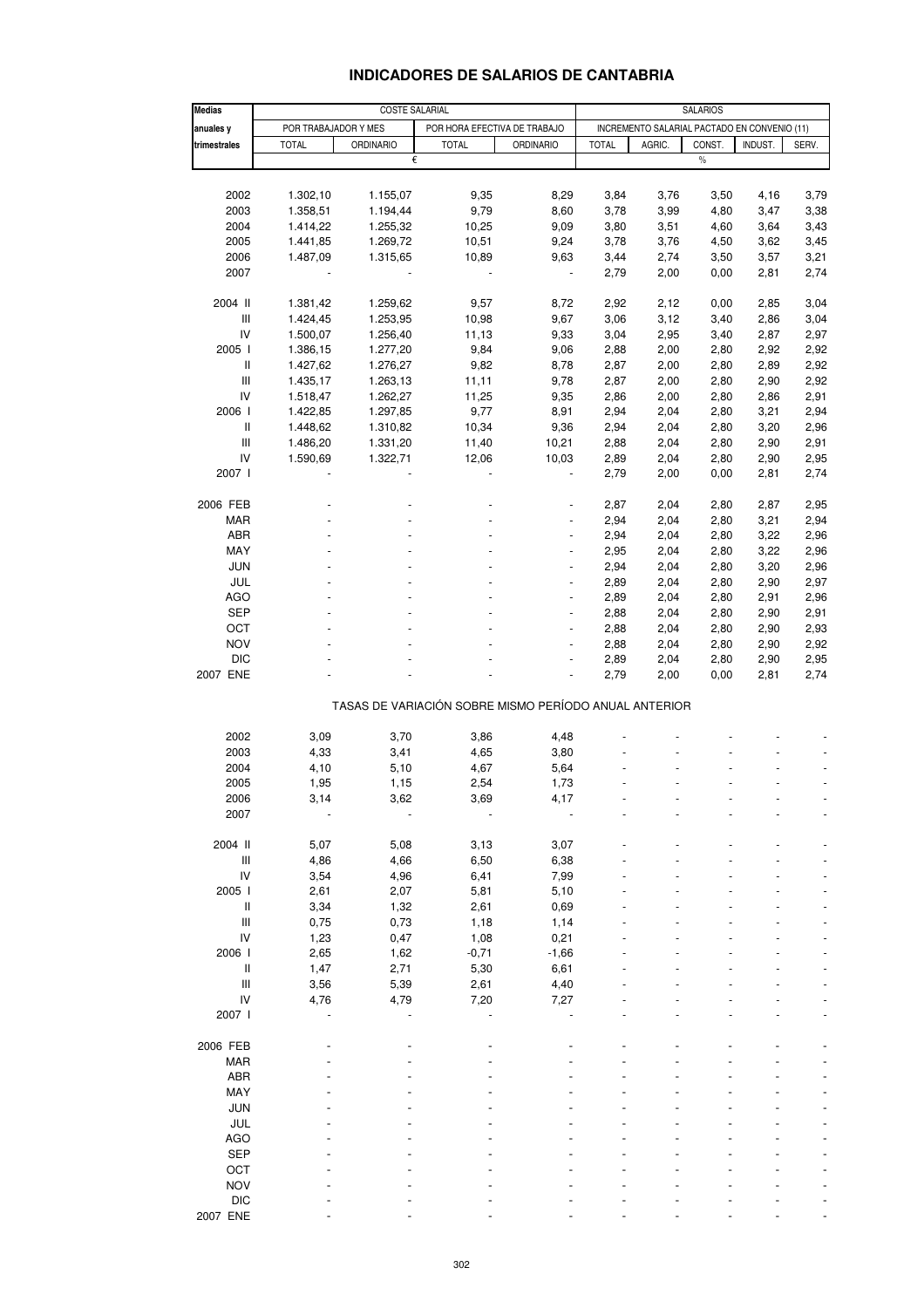| <b>Medias</b>                         |           |           | CRÉDITOS Y DEPÓSITOS DEL SISTEMA BANCARIO             |           | HIPOTECAS INMOBILIARIAS   |                |  |
|---------------------------------------|-----------|-----------|-------------------------------------------------------|-----------|---------------------------|----------------|--|
| anuales y                             |           | CRÉDITOS  | <b>DEPÓSITOS</b>                                      |           | FINCAS RÚSTICAS Y URBANAS |                |  |
| trimestrales                          | S.PRIVADO | S.PÚBLICO | S.PRIVADO                                             | S.PÚBLICO | NÚMERO                    | <b>IMPORTE</b> |  |
|                                       |           |           | Millones de €                                         |           | Unidades                  | Miles de €     |  |
|                                       |           |           |                                                       |           |                           |                |  |
| 2001                                  | 5.729,09  | 293,76    | 5.518,91                                              | 185,57    | 1.288                     | 127.748        |  |
| 2002                                  | 6.461,59  | 353,43    | 5.962,31                                              | 243,03    | 1.418                     | 143.991        |  |
| 2003                                  |           |           |                                                       |           |                           |                |  |
|                                       | 7.264,24  | 400,31    | 6.311,32                                              | 262,58    | 1.832                     | 169.565        |  |
| 2004                                  | 8.478,27  | 430,02    | 6.705,76                                              | 324,90    | 1.652                     | 201.607        |  |
| 2005                                  | 10.232,26 | 461,79    | 7.076,75                                              | 466,39    | 1.775                     | 248.095        |  |
| 2006                                  | 12.172,59 | 455,41    | 7.813,06                                              | 461,83    | 2.151                     | 340.646        |  |
| 2004 l                                | 7.914,11  | 433,12    | 6.397,37                                              | 257,20    | 1.819                     | 218.860        |  |
| Ш                                     | 8.423,26  | 416,68    | 6.849,23                                              | 251,90    | 1.704                     | 193.072        |  |
| Ш                                     | 8.641,79  | 430,42    | 6.714,04                                              | 355,21    | 1.367                     | 168.704        |  |
| IV                                    | 8.933,91  | 439,86    | 6.862,39                                              | 435,30    | 1.720                     | 225.790        |  |
| 2005                                  |           |           |                                                       |           |                           |                |  |
|                                       | 9.349,68  | 463,53    | 6.789,46                                              | 360,78    | 1.681                     | 239.445        |  |
| $\mathbf{I}$                          | 10.068,21 | 444,86    | 7.036,04                                              | 349,92    | 1.870                     | 262.463        |  |
| Ш                                     | 10.462,77 | 476,49    | 7.142,43                                              | 541,02    | 1.667                     | 244.655        |  |
| IV                                    | 11.048,40 | 462,29    | 7.339,09                                              | 613,83    | 1.884                     | 245.815        |  |
| 2006                                  | 11.504,78 | 476,16    | 7.417,26                                              | 455,59    | 2.619                     | 382.669        |  |
| Ш                                     | 12.248,25 | 448,60    | 7.845,58                                              | 433,45    | 2.300                     | 354.683        |  |
| Ш                                     | 12.764,75 | 441,48    | 8.176,33                                              | 496,45    | 1.699                     | 314.827        |  |
| IV                                    |           |           |                                                       |           | 1.988                     | 310.407        |  |
| 2006 ENE                              |           |           |                                                       |           | 2.915                     | 394.725        |  |
| FEB                                   |           |           |                                                       |           | 2.331                     | 425.521        |  |
| <b>MAR</b>                            |           |           |                                                       |           | 2.611                     |                |  |
|                                       |           |           |                                                       |           |                           | 327.760        |  |
| ABR                                   |           |           |                                                       |           | 2.622                     | 381.230        |  |
| MAY                                   |           |           |                                                       |           | 2.148                     | 399.254        |  |
| JUN                                   | ٠         |           |                                                       |           | 2.131                     | 283.566        |  |
| JUL                                   |           |           |                                                       |           | 1.901                     | 283.676        |  |
| <b>AGO</b>                            |           |           |                                                       |           | 1.437                     | 308.676        |  |
| SEP                                   | ٠         |           |                                                       |           | 1.758                     | 352.128        |  |
| ОСТ                                   |           |           |                                                       |           | 1.927                     | 352.039        |  |
| <b>NOV</b>                            |           |           |                                                       |           | 2.332                     | 340.391        |  |
| DIC                                   |           |           |                                                       |           | 1.704                     | 238.791        |  |
|                                       |           |           | TASAS DE VARIACIÓN SOBRE MISMO PERÍODO ANUAL ANTERIOR |           |                           |                |  |
|                                       |           |           |                                                       |           |                           |                |  |
| 2001                                  | 12,93     | $-12,94$  | 13,03                                                 | $-2,42$   | 16,48                     | 20,71          |  |
| 2002                                  | 12,79     | 20,31     | 8,03                                                  | 30,96     | 10,14                     | 12,71          |  |
| 2003                                  | 12,42     | 13,26     | 5,85                                                  | 8,04      | 29,18                     | 17,76          |  |
| 2004                                  | 16,71     | 7,42      | 6,25                                                  | 23,74     | $-9,82$                   | 18,90          |  |
| 2005                                  | 20,69     | 7,39      | 5,53                                                  | 43,55     | 7,45                      | 23,06          |  |
| 2006                                  | 22,21     | $-1,35$   | 11,79                                                 | 10,69     | 21,18                     | 37,31          |  |
| 2004 l                                | 17,37     | 11,97     | 5,65                                                  | 3,59      | $-10, 10$                 | 17,07          |  |
| $\ensuremath{\mathsf{II}}$            | 16,58     |           | 7,17                                                  |           | $-5,67$                   |                |  |
| $\mathbf{III}$                        | 17,55     | 10,26     |                                                       | 13,00     |                           | 18,25          |  |
|                                       |           | 5,20      | 6,02                                                  | 19,94     | $-24,58$                  | 5,40           |  |
| IV                                    | 15,46     | 2,92      | 6,13                                                  | 53,83     | 1,90                      | 34,41          |  |
| 2005 l                                | 18,14     | 7,02      | 6,13                                                  | 40,27     | $-7,59$                   | 9,41           |  |
| Ш                                     | 19,53     | 6,76      | 2,73                                                  | 38,91     | 9,76                      | 35,94          |  |
| $\begin{array}{c} \hline \end{array}$ | 21,07     | 10,70     | 6,38                                                  | 52,31     | 21,95                     | 45,02          |  |
| IV                                    | 23,67     | 5,10      | 6,95                                                  | 41,01     | 9,56                      | 8,87           |  |
| 2006 l                                | 23,05     | 2,72      | 9,25                                                  | 26,28     | 55,83                     | 59,82          |  |
| $\ensuremath{\mathsf{II}}$            | 21,65     | 0,84      | 11,51                                                 | 23,87     | 23,01                     | 35,14          |  |
| $\mathsf{III}$                        | 22,00     | $-7,35$   | 14,48                                                 | $-8,24$   | 1,92                      | 28,68          |  |
| IV                                    |           |           |                                                       |           | 5,50                      | 26,28          |  |
| 2006 ENE                              |           |           |                                                       |           | 59,64                     | 61,47          |  |
|                                       |           |           |                                                       |           |                           |                |  |
| FEB                                   |           |           |                                                       |           | 46,79                     | 65,92          |  |
| <b>MAR</b>                            |           |           |                                                       |           | 60,38                     | 50,76          |  |
| ABR                                   |           |           |                                                       |           | 54,33                     | 56,28          |  |
| MAY                                   |           |           |                                                       |           | 17,31                     | 86,03          |  |
| <b>JUN</b>                            |           |           |                                                       |           | 2,45                      | $-13,76$       |  |
| JUL                                   |           |           |                                                       |           | 2,15                      | 6,32           |  |
| AGO                                   |           |           |                                                       |           | $-10, 13$                 | 23,28          |  |
| <b>SEP</b>                            |           |           |                                                       |           | 14,16                     | 62,44          |  |
| ОСТ                                   |           |           |                                                       |           | 23,21                     | 79,03          |  |
| <b>NOV</b>                            |           |           |                                                       |           | 14,26                     | 22,43          |  |
| <b>DIC</b>                            |           |           |                                                       |           | $-16,76$                  | $-9,13$        |  |

### **INDICADORES MONETARIOS Y FINANCIEROS DE CANTABRIA**